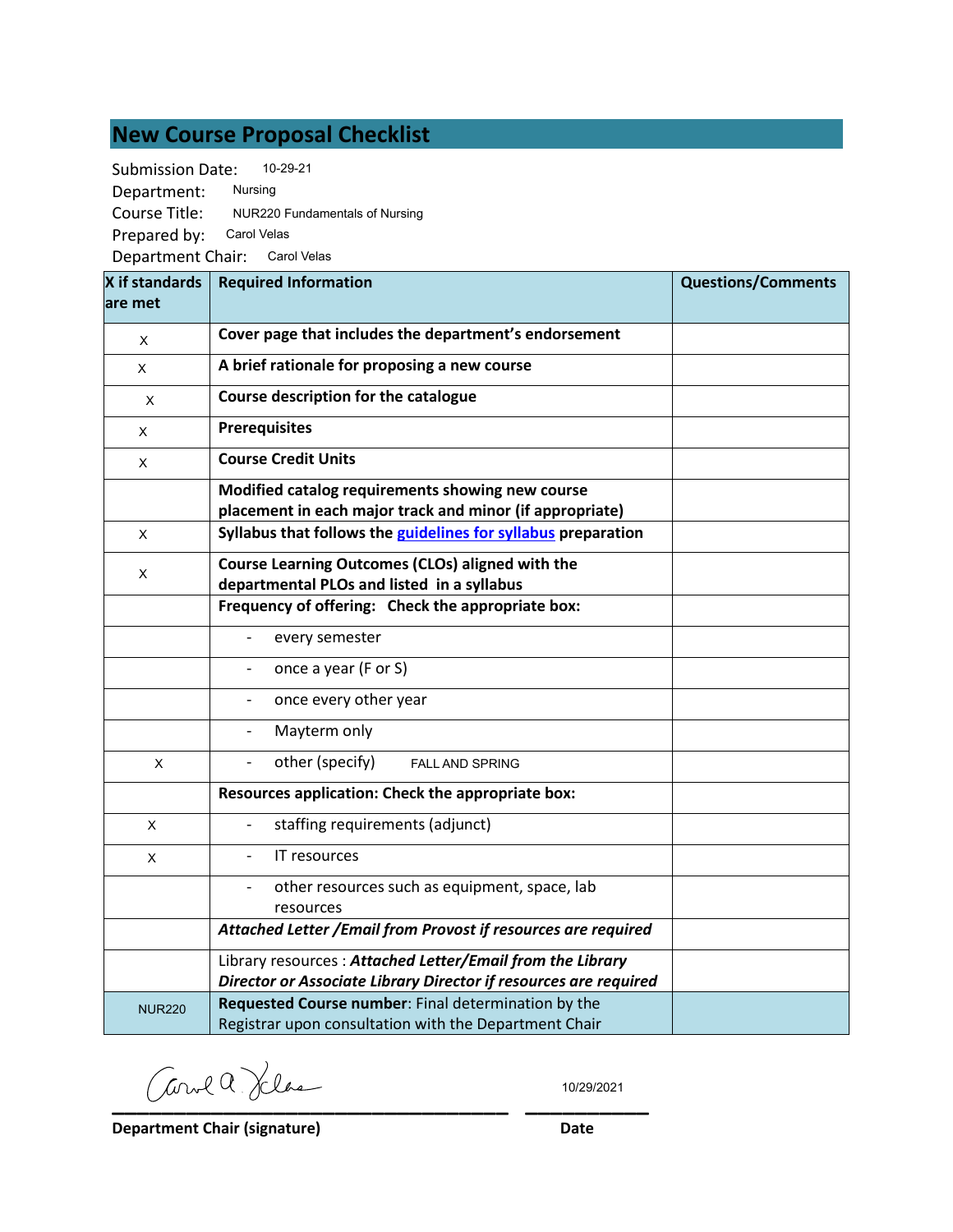## WESTMONT



To: Academic Senate From: Department of Nursing-ABSN Program Subject: Proposal for new course Date: October 28, 2021

The Accelerated Bachelor of Science in Nursing program is a new program at Westmont College. This is a second bachelor degree program with an accelerated prelicensure nursing curriculum. The program is 4 semesters of 16 weeks each. Nursing courses include concurrent theory and clinical courses.

#### **New course**

NUR220-Fundamental of Nursing is a 5-unit course with 3 units of theory and 2 unit of clinical (90hrs) placed in the first semester. This is one of four courses in a series of medical/surgical/geriatric courses to prepare the nursing student for the safe, patientcentered and family-supported, compassionate care in a variety of healthcare settings.

We are proposing this course so students will have the knowledge and experience to communicate therapeutically to older and elderly patients with chronic conditions. Students will refine their skill of the systematic head to toe assessment learned in the NUR200 course in our skills and simulation labs prior to beginning their care with patients. The clinical setting for this course will be in the long term care units of Buena Vista, Casa Dorinda and Samarkand.

The attached syllabus enumerates the Course Learning Outcomes including mapping to the Program Learning Outcomes. Assessment Technology Institute, our supplemental instruction is integrated throughout the curriculum with notations for your understanding.

The course will be offered two times per year in the Fall and Spring. Because this is a new course and a new program it will require new staff and IT resources.

This course is part of the required curriculum for the Bachelor of Science in Nursing Program. The placement of this course in the curriculum is permanent in the first semester.

#### **Westmont catalog course description**

The Fundamentals of Nursing course begins the four-part medical/surgical/geriatric series and introduces the learner to a variety of concepts and topics that provide the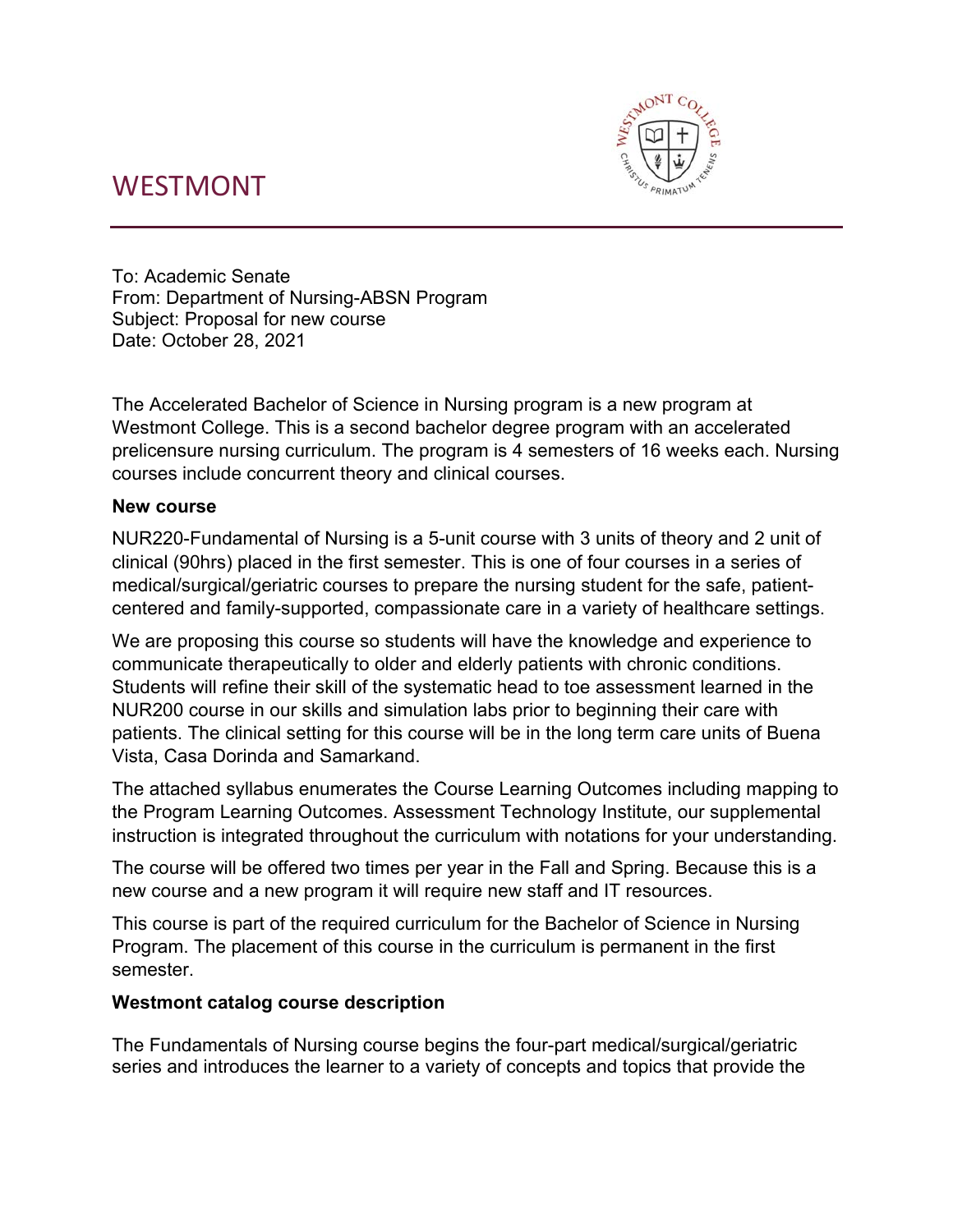foundation of wholistic, patient-centered, and compassionate care. Quality management, ethics, legal, regulatory requirements and internal and external factors that influence nursing practice will be discussed. Evidence-based practice will be described allowing the learner to connect this practice to quality outcomes. The Quality and Safety in Nursing Education framework, used for clinical evaluation, will be fully explained and implemented in the clinical setting for the first clinical rotation. Initial skill development will take place in the skills and simulation lab.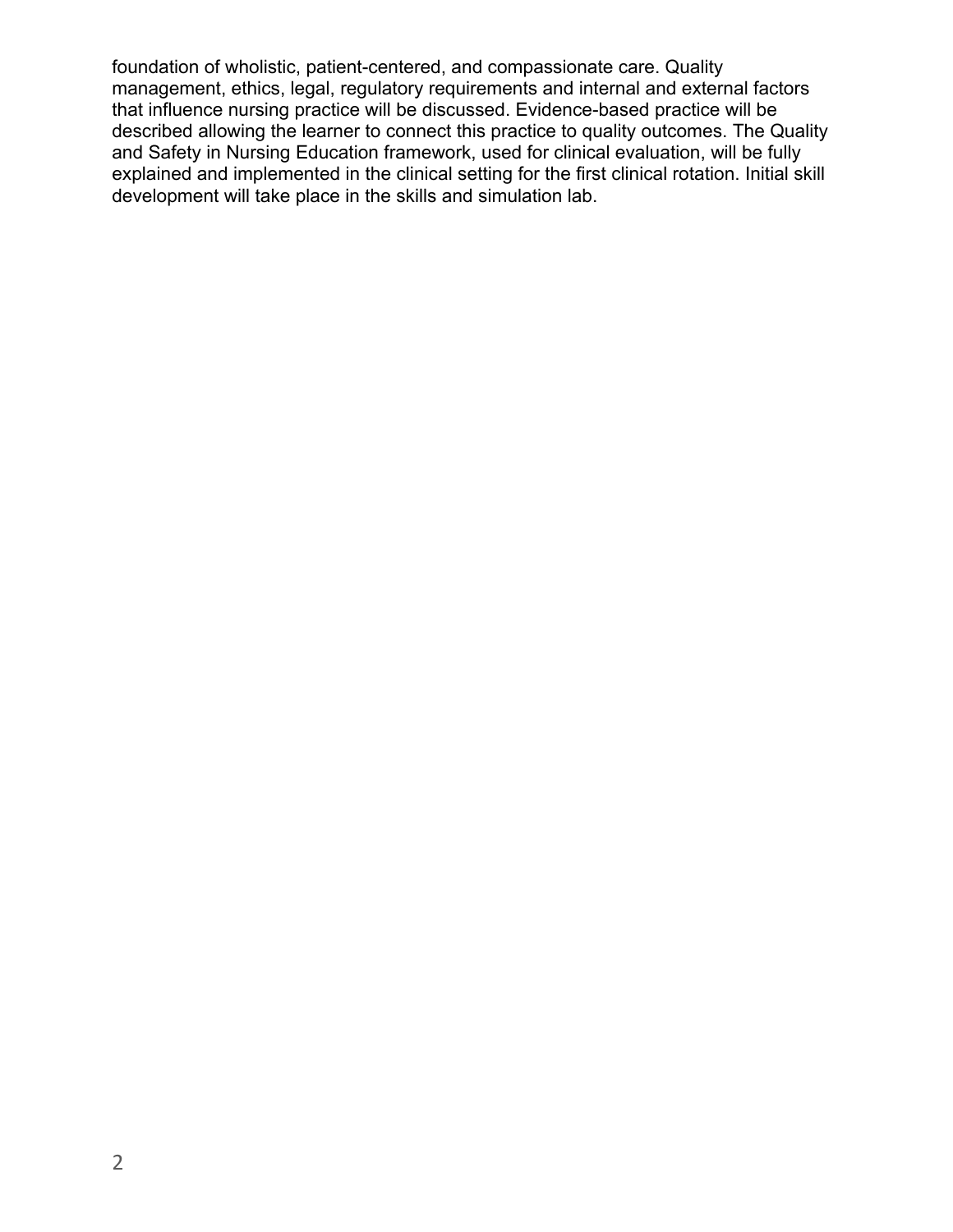

# NUR220 Fundamentals of Nursing Practice

## 2022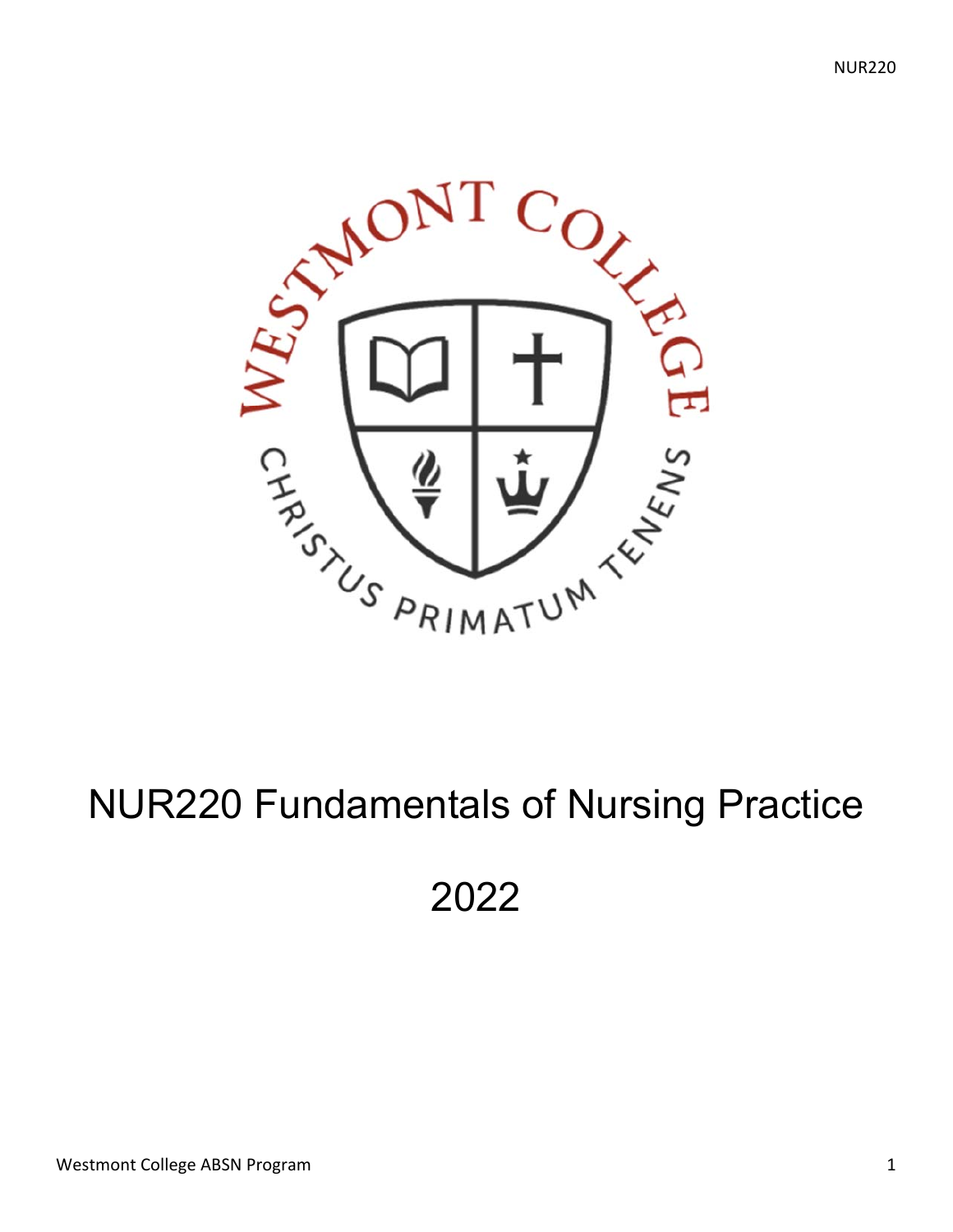## **NUR220 Fundamentals of Nursing Practice**

**5 units (Theory 3units, Clinical 2 units)** 

**Pre-requisites:** Acceptance into ABSN program **Placement in curriculum:** Prelicensure requirement, nursing core

**Time:** TBD **Room:** TBD

**Course Faculty:** TBD **Faculty office:** Westmont Downtown, # **Faculty email:** TBD **Faculty phone:** TBD **Faculty office hours:** TBD

#### **I. Important Information**

This is a course in a series of prelicensure nursing courses to prepare the nursing student for the safe, patient-centered and family-supported, compassionate care in a variety of healthcare settings. The best way to be prepared for your lecture and clinical experience is to maintain a healthy mental, physical, and spiritual life. Come to class after a good night's sleep, eat nutritious food, and stay current with reading assignments. For your clinical experience, come with excitement and understand you will continue to learn in the clinical setting and apply the concepts and skills you are learning in class. To help with your success in this course and program, it is not suggested you work more than 20 hours per week if you have to work.

#### **Westmont College catalog course description**

The Fundamentals of Nursing course begins the four-part medical/surgical/geriatric series and introduces the learner to a variety of concepts and topics that provide the foundation of wholistic, patient-centered, and compassionate care. Quality management, ethics, legal, regulatory requirements and internal and external factors that influence nursing practice will be discussed. Evidence-based practice will be described allowing the learner to connect this practice to quality outcomes. The Quality and Safety in Nursing Education framework, used for clinical evaluation, will be fully explained and implemented in the clinical setting for the first clinical rotation. Initial skill development will take place in the skills and simulation lab.

#### **Instructor's further description**

Come to class with excitement, energy, and motivation to learn these very important concepts and topics. Be ready to practice skills you will learn as part of the initial and ongoing physical assessment for patient care.

#### **ABSN Program Mission**

Prepares faithful servant leaders to provide patient-centered and family supported safe, compassionate care for diverse populations and communities across the lifespan and in all health care settings.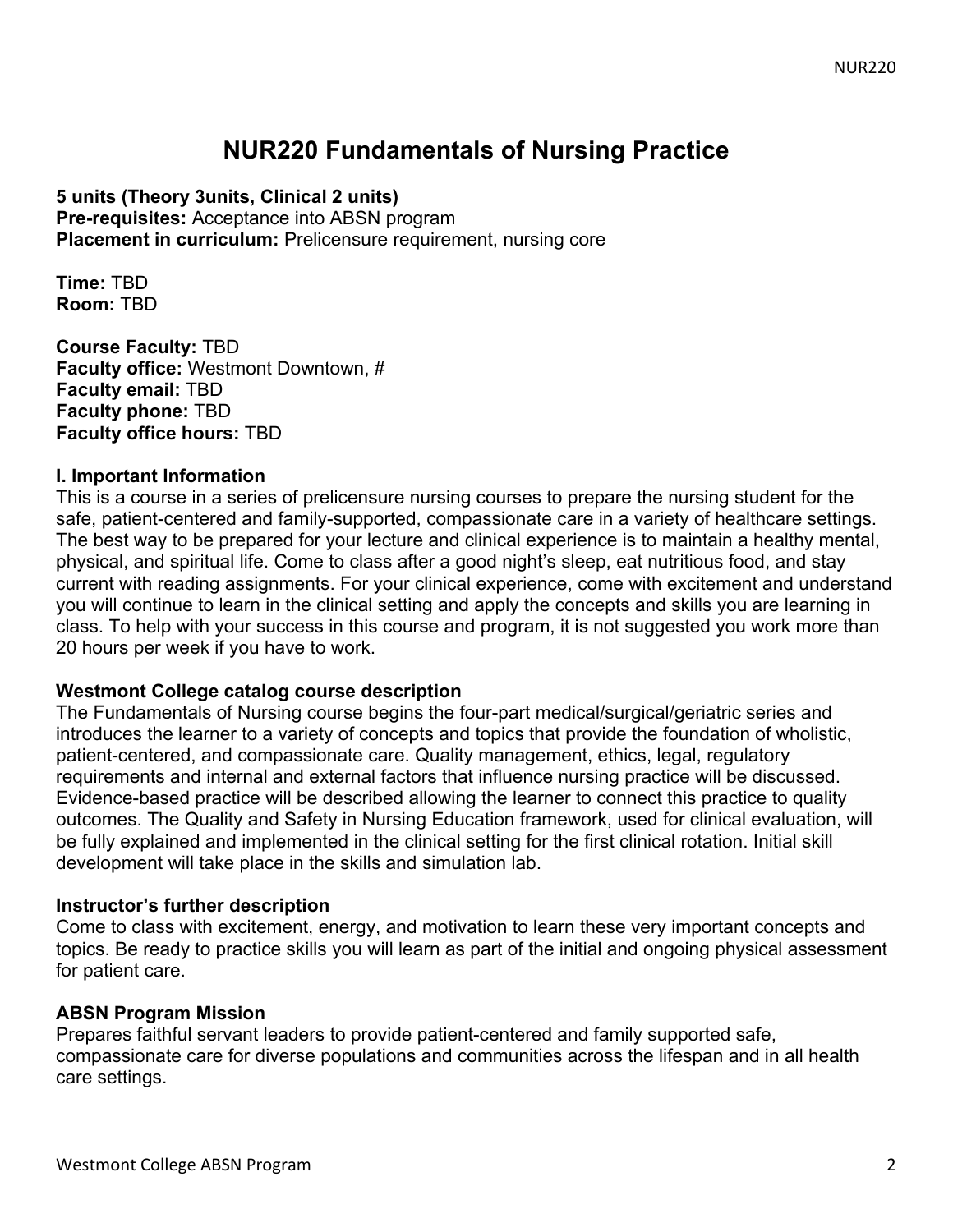#### **AACN Baccalaureate Essentials (2018)**

The Commission on Collegiate Nursing Education (CCNE) is an autonomous accrediting agency, contributing to the improvement of the public's health. A specialized/professional accrediting agency, CCNE strives to promote the quality and integrity of baccalaureate and graduate nursing programs. Following are the nine baccalaureate essentials used as the framework for the current curriculum. In 2021 the Essentials were revised and will be integrated into the curriculum over the next three years.

- 1. I Liberal Education for Baccalaureate Generalist Nursing Practice
- 2. II Basic Organizational and Systems Leadership for Quality Care and Patient Safety
- 3. III Scholarship for Evidence-Based Practice
- 4. IV Information Management and Application of Patient Care Technology
- 5. V Healthcare Policy, Finance, and Regulatory Environments
- 6. VI Interprofessional Communication and Collaboration for Improving Patient Health Outcomes
- 7. VII Clinical Prevention and Population Health
- 8. VIII Professionalism and Professional Values
- 9. IX Baccalaureate Generalist Nursing Practice

#### **AACN Essentials (revised 2021)**

The Essentials: Core Competencies for Professional Nursing Education provides a framework for preparing individuals as members of the discipline of nursing, reflecting expectations across the trajectory of nursing education and applied experience. The *Essentials* introduce 10 domains that represent the essence of professional nursing practice and the expected competencies for each domain. The competencies accompanying each domain are designed to be applicable across four spheres of care (disease prevention/promotion of health and wellbeing, chronic disease care, regenerative or restorative care, and hospice/palliative/supportive care), across the lifespan, and with diverse patient populations.

#### **Domains for Nursing**

Domains are broad distinguishable areas of competence that, when considered in the aggregate, constitute a descriptive framework for the practice of nursing.

#### **The Ten Domains:**

Domain 1-Knowledge for Nursing Practice Domain 2-Person-centered Care Domain 3-Population Health Domain 4-Scholarship for Nursing Practice Domain 5-Quality and Safety Domain 6-Interprofessional Partnerships Domain 7-Systems-based Practice Domain 8-Information and Healthcare Technology Domain 9-Professionalism Domain 10-Personal, Professionals, Leadership Development (The Essentials: Core Competencies for Professional Nursing Education, 2021)

#### **Program Learning Outcomes (PLO)**

1. Exhibit Christian character and servant leadership while providing compassionate care for a diverse population in communities across state, national, and global settings.

2. Evidence-based best practices, critical thinking, and clinical reasoning, inform clinical judgement for the provision of patient-centered, safe, quality care.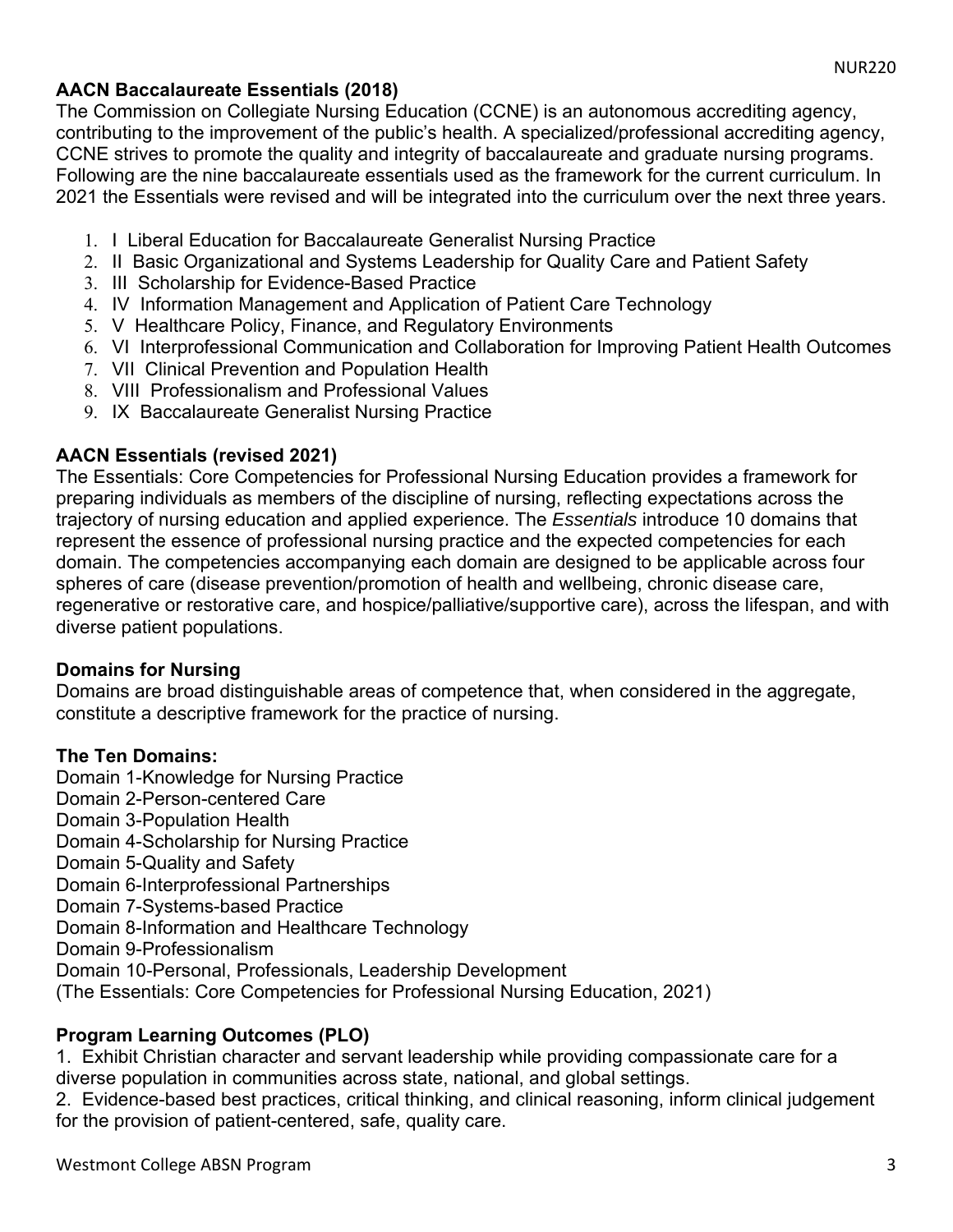3. Create patient education plans that are culturally specific to the patient and that incorporate the family support system.

4. Communicate effectively with the interprofessional team to ensure a wholistic approach to patientcentered care.

5. Continue inquisitive learning by using the Electronic Medical Record and Informatics to meet quality metrics in a variety of healthcare and geographic settings.

6. Advocate for healthcare policies for the underserved, vulnerable populations to ensure equity with access to care for prevention, remedial, supportive, and rehabilitative nursing care regionally, nationally, and globally.

#### **Course Learning Outcomes (CLO)**

1. Recognizes Liberal Arts education and its application to nursing as an art and science.

2. Discusses nursing care as an integral part of the healthcare system.

3. Discusses the five-step nursing process as part of patient care planning.

4. Demonstrates safe and best practices with vital signs, patient weight, intake and output measurement, diet consumption calculation, and other activities of daily living.

5. Completes a head to toe assessment with the assistance of cues and clues from clinical faculty.

6. Describes the influence ethics, regulation, law, politics, and internal and external factors have on the practice of nursing.

7. Identifies the "rights" of the patient when discussing best practices for safe medication administration.

8. Plans and applies a culturally sensitive, biopsychosocial and religious interview with patients with chronic conditions.

9. Applies patient-centered, evidence-based compassionate care to patients with chronic conditions with assistance from clinical faculty.

10. Practices self-care including physical, emotional, and spiritual wellness routines.

11. Identifies the electronic medical record (EMR) as a repository of patient information and nursing care data.

12. Discusses basic pharmacological concepts related to the ingestion, absorption, metabolism, and excretion.

| <b>Program Learning Outcomes</b>                                                                                                                                                          | <b>Course Learning Outcomes (Introduced)</b>                                                                                                                                                                                                                                                                   |
|-------------------------------------------------------------------------------------------------------------------------------------------------------------------------------------------|----------------------------------------------------------------------------------------------------------------------------------------------------------------------------------------------------------------------------------------------------------------------------------------------------------------|
| 1. Exhibit Christian character and servant<br>leadership while providing compassionate<br>care for a diverse population in<br>communities across state, national, and<br>global settings. | 9. Applies patient-centered, evidence-<br>based compassionate care to patients<br>with chronic conditions with assistance<br>from clinical faculty.                                                                                                                                                            |
| 2. Evidence-based best practices, critical<br>thinking, and clinical reasoning, inform<br>clinical judgement for the provision of<br>patient-centered, safe, quality care.                | 4. Demonstrates safe and best practices<br>with vital signs, patient weight, intake and<br>output measurement, diet consumption<br>calculation, and other activities of daily<br>living.<br>7. Identifies the "rights" of the patient<br>when discussing best practices for safe<br>medication administration. |

#### **PLO and CLO Alignment Table**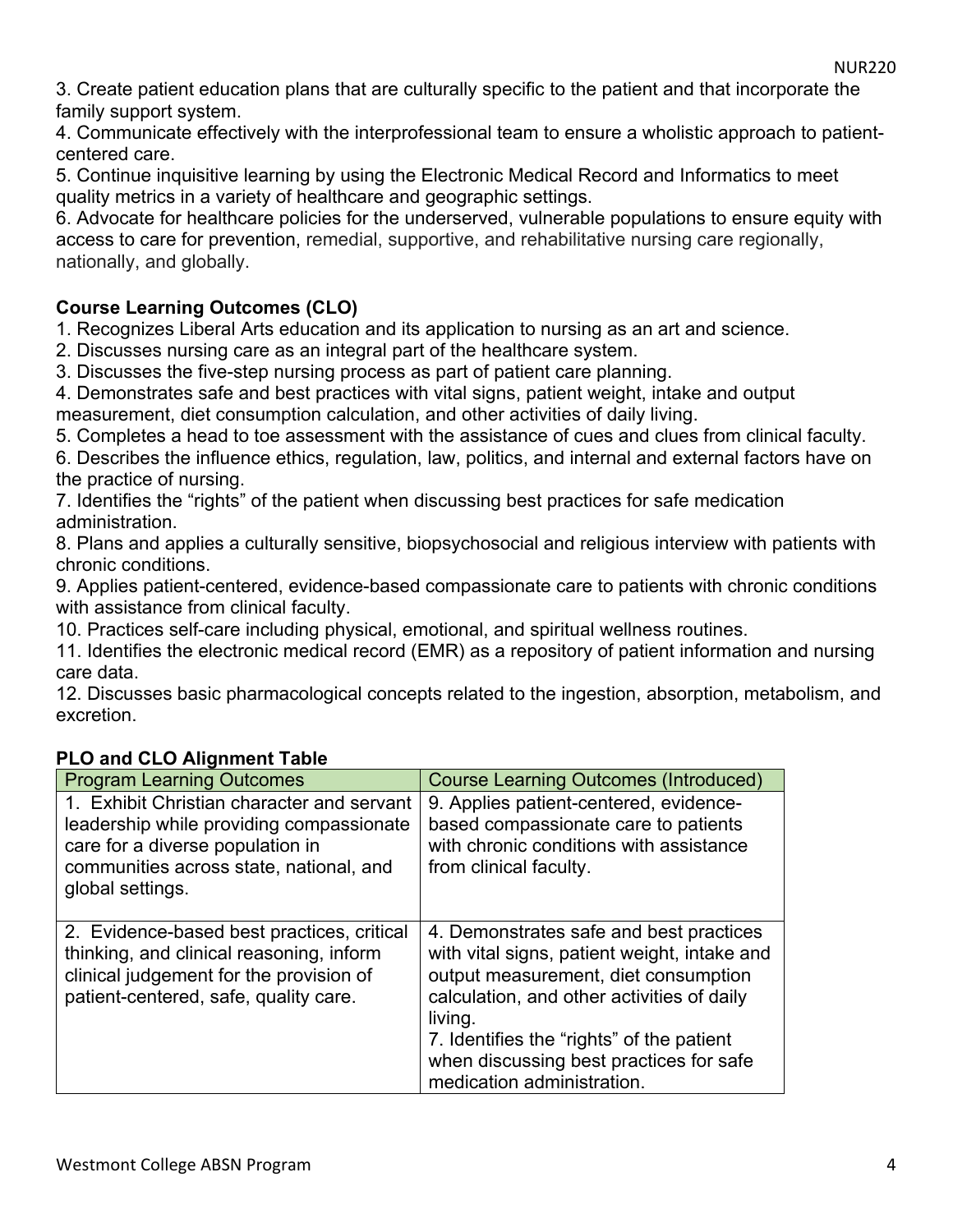| 3. Create patient education plans that are<br>culturally specific to the patient and that<br>incorporate the family support system.                                                                                                             | 8. Plans and applies a culturally sensitive,<br>biopsychosocial and religious interview<br>with patients with chronic conditions.<br>12. Discusses basic pharmacological<br>concepts related to the ingestion,<br>absorption, metabolism, and excretion.<br>8. Plans and applies a culturally sensitive,<br>biopsychosocial and religious interview<br>with patients with chronic conditions. |
|-------------------------------------------------------------------------------------------------------------------------------------------------------------------------------------------------------------------------------------------------|-----------------------------------------------------------------------------------------------------------------------------------------------------------------------------------------------------------------------------------------------------------------------------------------------------------------------------------------------------------------------------------------------|
| 4. Communicate effectively with the<br>interprofessional team to ensure a<br>wholistic approach to patient-centered<br>care.                                                                                                                    | 1. Recognizes Liberal Arts education and<br>its application to nursing as an art and<br>science.<br>2. Discusses nursing care as an integral<br>part of the healthcare system.                                                                                                                                                                                                                |
| 5. Continue inquisitive learning by using<br>the Electronic Medical Record and<br>Informatics to meet quality metrics in a<br>variety of healthcare and geographic<br>settings.                                                                 | 11. Identifies the electronic medical<br>record (EMR) as a repository of patient<br>information and nursing care data.                                                                                                                                                                                                                                                                        |
| 6. Advocate for healthcare policies for the<br>underserved, vulnerable populations to<br>ensure equity with access to care for<br>prevention, remedial, supportive, and<br>rehabilitative nursing care regionally,<br>nationally, and globally. | 6. Describes the influence ethics,<br>regulation, law, politics, and internal and<br>external factors have on the practice of<br>nursing.                                                                                                                                                                                                                                                     |

#### **Required Textbooks**

| Title                                      | Author               | <b>Publisher</b> | ISBN#          |
|--------------------------------------------|----------------------|------------------|----------------|
| Psychology for Nursing &                   | <b>Sue Barker</b>    | Sage             | 9-781473925069 |
| <b>Healthcare Professional:</b>            |                      |                  |                |
| <b>Developing Compassionate</b>            |                      |                  |                |
| Care                                       |                      |                  |                |
| Fundamentals of Nursing,                   | Patricia A. Potter & | <b>Elsevier</b>  | 9-780323677721 |
| $(10^{th}$ ed.)                            | Anne G. Perry        |                  |                |
| Gerontologic Nursing (6 <sup>th</sup> ed.) | Sue E. Meiner &      | Elsevier         | 9-780323498111 |
|                                            | Jennifer J. Yeager   |                  |                |
| Henke's Med-Math $(9th$ ed.)               | Susan Buckholz       | Lippincott       | 978-1975106522 |
|                                            |                      |                  |                |
| Davis's Comprehensive                      | Anne M. Van          | F.A. Davis       | 9-780803674950 |
| Manual of Laboratory and                   | Leeuwen and          |                  |                |
| Diagnostic Tests with nursing              | Mickey L. Bladh      |                  |                |
| implications $(8th$ ed.)                   |                      |                  |                |
| <b>Clinical Nursing Skills &amp;</b>       | Perry & Potter       | <b>Elsevier</b>  | 9-780323400695 |
| <b>Techniques</b>                          |                      |                  |                |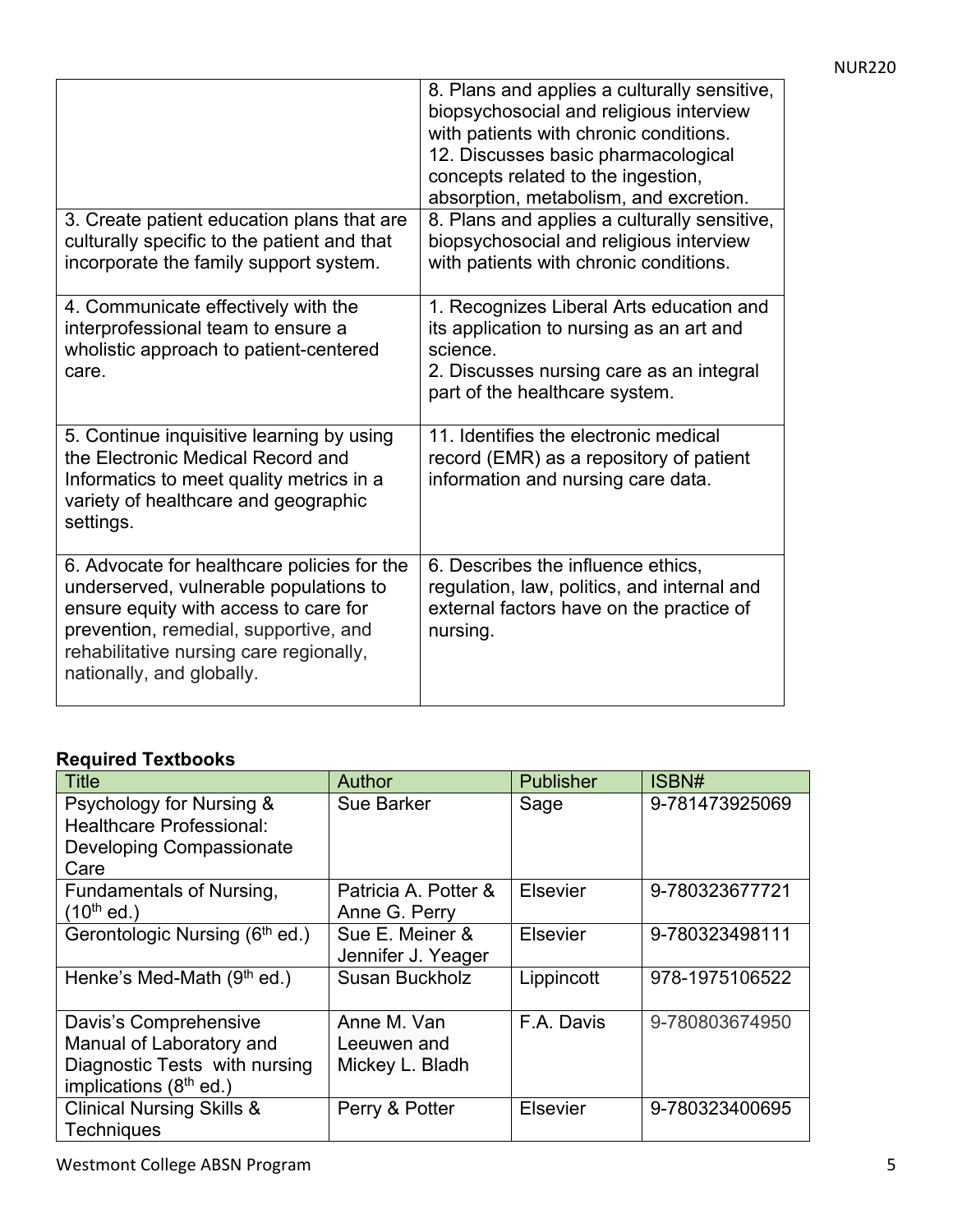| <b>Clinical Nursing Skills &amp;</b>                                             | Perry & Potter                                                                                                  | <b>Elsevier</b> | 9-780323182387 |
|----------------------------------------------------------------------------------|-----------------------------------------------------------------------------------------------------------------|-----------------|----------------|
| Techniques (Skills checklists)                                                   |                                                                                                                 |                 |                |
| <b>Publication Manual of the</b>                                                 | American                                                                                                        | American        | 978-143383216  |
| American Psychological                                                           | Psychological                                                                                                   | Psychological   |                |
| Association (7 <sup>th</sup> ed.)                                                | Association                                                                                                     | Association     |                |
|                                                                                  |                                                                                                                 |                 |                |
| Nursing Diagnosis textbook of your choice (can be a bundled application on smart |                                                                                                                 |                 |                |
| phone)                                                                           |                                                                                                                 |                 |                |
|                                                                                  | the contract of the contract of the contract of the contract of the contract of the contract of the contract of |                 |                |

**Nursing Drug** textbook of your choice (can be a bundled application on smart phone)

#### **Supplemental Resources**

ATI Supreme Essentials provides the visual and auditory learners with skill vignettes, review modules, online tutorials, dosage calculation and safe medication practice, computer adaptive NextGen and current NCLEX test item types, civility tutorials, and ATI Pulse (analytics engine that predicts students probability of passing the NCLEX). ATI also provides a host of practice and proctored NCLEX style exams as well as a Predictor exam to prepare for the NCLEX. ATI tools will be fully integrated into each nursing course.

#### **Suggested Resources**

- **1.** Articles
- **2.** Position Papers
- **3.** Healthcare Policies
- **4.** Westmont College Library and online databases (EBSCO, ProQuest, ERIC, CINALH)

#### **Assessment of CLOs (Assignments, quizzes, exams)**

The assessments used in this course to measure your learning and meeting the content objectives and course learning outcomes will include class participation, quizzes, exams using NCLEX style questions, and a signature assessment (comprehensive assessment).

| <b>Course Learning Outcomes</b>    | <b>Instructional activity</b> | <b>Assessment</b>         |
|------------------------------------|-------------------------------|---------------------------|
| 1. Recognizes Liberal Arts         | Lecture, class                | One page paper, quiz, and |
| education and its application      | discussion, and shared        | comprehensive exam        |
| to nursing as an art and           | experiences                   |                           |
| science.                           |                               |                           |
| 2. Discusses nursing care as       |                               |                           |
| an integral part of the            |                               |                           |
| healthcare system.                 |                               |                           |
| 3. Discusses the five-step         |                               |                           |
| nursing process as part of         |                               |                           |
| patient care planning.             |                               |                           |
| 6. Describes the influence         |                               |                           |
| ethics, regulation, law, politics, |                               |                           |
| and internal and external          |                               |                           |
| factors have on the practice of    |                               |                           |
| nursing.                           |                               |                           |
| 7. Identifies the "rights" of the  |                               |                           |
| patient when discussing best       |                               |                           |
| practices for safe medication      |                               |                           |
| administration.                    |                               |                           |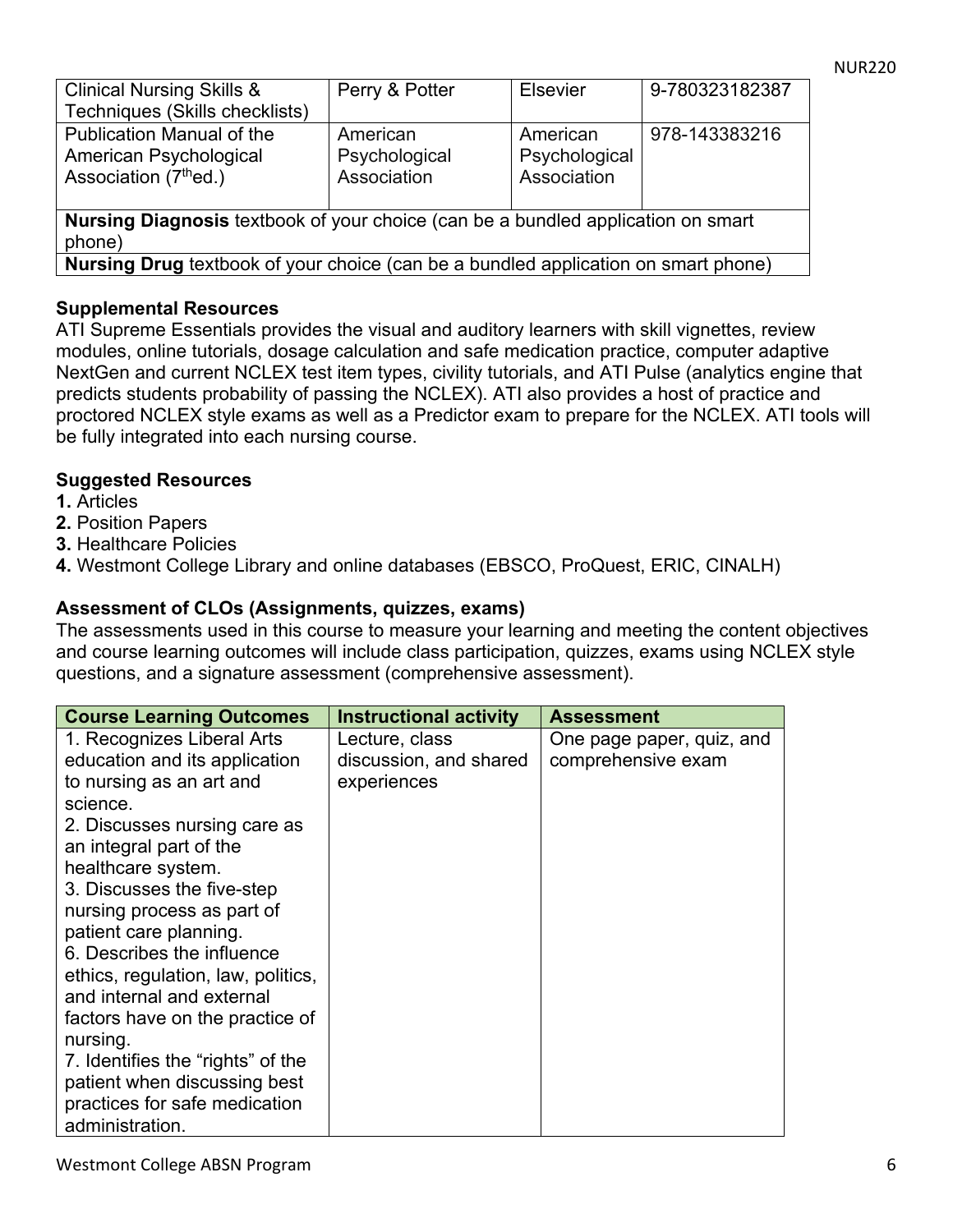| 4. Demonstrates safe and best<br>practices with vital signs,<br>patient weight, intake and<br>output measurement, diet<br>consumption calculation, and<br>other activities of daily living.<br>5. Completes a head to toe<br>assessment with the<br>assistance of cues and clues<br>from clinical faculty.<br>8. Plans and applies a<br>culturally sensitive,<br>biopsychosocial and religious<br>interview with patients with<br>chronic conditions.<br>9. Applies patient-centered,<br>evidence-based<br>compassionate care to<br>patients with chronic<br>conditions with assistance<br>from clinical faculty.<br>11. Identifies the electronic<br>medical record (EMR) as a<br>repository of patient<br>information and nursing care<br>data. | Skills lab and<br>simulation, Patient care<br>assignment of elderly<br>patient with chronic<br>conditions | Clinical demonstration,<br>quiz, reflection and one<br>page papers, and<br>comprehensive exam. |
|---------------------------------------------------------------------------------------------------------------------------------------------------------------------------------------------------------------------------------------------------------------------------------------------------------------------------------------------------------------------------------------------------------------------------------------------------------------------------------------------------------------------------------------------------------------------------------------------------------------------------------------------------------------------------------------------------------------------------------------------------|-----------------------------------------------------------------------------------------------------------|------------------------------------------------------------------------------------------------|
| 10. Practices self-care<br>including physical, emotional,<br>and spiritual wellness routines.                                                                                                                                                                                                                                                                                                                                                                                                                                                                                                                                                                                                                                                     | Chair yoga in class,<br>walking group, prayer<br>group                                                    | Self-reflections                                                                               |

Class participation = P/NC Weekly quizzes  $9 \times 10$ pts each = 90pts Exams 2 x 100pts each = 200pts<br>Comprehensive Final Exam = 100pts = 100pts (Signature Assignment) One page papers  $3 \times 25$ pts each = 75pts (See grading rubrics)  $Reflection\,\overline{\text{paper}}\,2x\,\overline{\text{25} \text{pts each}} = 50 \text{pts}$  (Reflection- no rubric)

**Total = 515pts** 

**\*Student must have 75% in theory and "Pass" in clinical to progress**

#### **II. Course Policies**

#### **Grading**

Grade points per unit of credit are assigned on the following scale: A 4 grade points A- 3.7 grade points B+ 3.3 grade points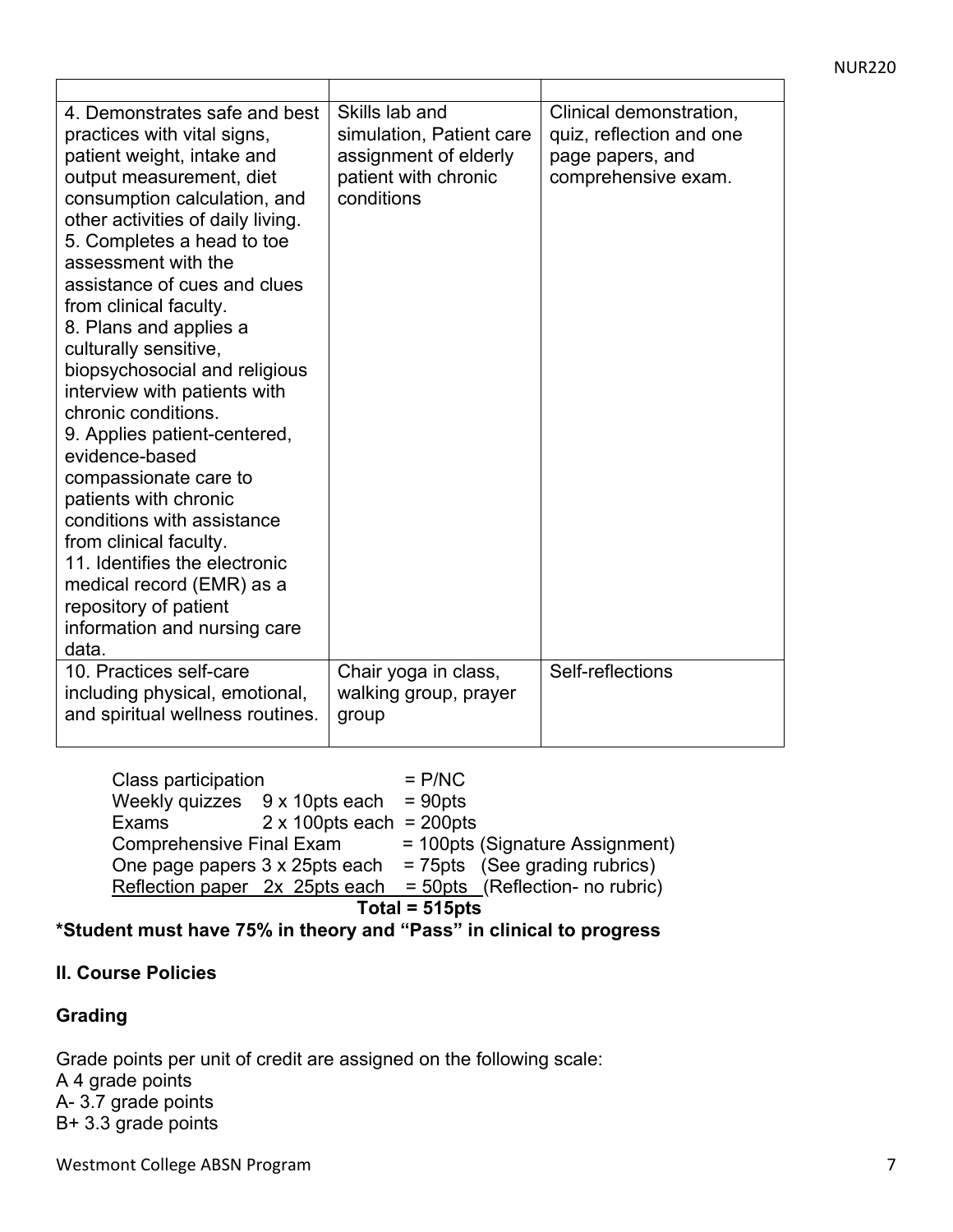NUR220

B 3.0 grade points

B- 2.7 grade points

C+ 2.3 grade points

C 2.0 grade points

C- 1.7 grade points

D+ 1.3 grade points

D 1.0 grade points

D- 0.7 grade points

P (At least D-) No grade points assigned. Not computed in the grade point average.

F 0 grade points

NC (F) No grade points assigned. Not computed in the grade point average. W No grade points assigned. Not computed in grade point average.

WF No grade points assigned. Not computed in grade point average.

WP No grade points assigned. Not computed in grade point average.

WX No grade points assigned. Not computed in grade point average.

Westmont does not compute the units and grades students earned at other colleges in its grade average. (Exception: Courses and grades taken as part of a Westmont off- campus program are posted on the Westmont transcript and will be calculated in the Westmont GPA.)

Apart from the exceptions identified below, all courses at Westmont are graded using a letter scale (A, B, C, D, F).

Instructor Initiated Exceptions:

- 1. For pedagogical reasons, an instructor may elect to use P/NC grade reporting in any class not approved for GE credit. It is assumed that the same grade-reporting system will be applied to the entire class.
- 2. With the approval of the General Education Committee, P/NC grade reporting may be used in appropriate, GE-approved courses.
- 3. When P/NC grade reporting is used, the syllabus must reflect this fact. In addition, departments are encouraged to include a notice in the catalog that the course may use P/NC grading.

#### **Office of Disability Services**

Students who have been diagnosed with a disability are strongly encouraged to contact the Office of Disability Services as early as possible to discuss appropriate accommodations for this course. Formal accommodations will only be granted for students whose disabilities have been verified by the Office of Disability Services. These accommodations may be necessary to ensure your equal access to this course.

Please contact Sheri Noble, Director of Disability Services. (310A Voskuyl Library, 565-6186, snoble@westmont.edu) or visit the website for more information: http://www.westmont.edu/\_offices/disability

#### **Dress Code**

Comfortable, non-binding clothing

#### **Academic Integrity**

When students join our college community, they are expected, as apprentice scholars, to search for truth with integrity and accuracy. This quest requires humility about our abilities, respect for the ideas of others, and originality in our thinking. Since Westmont is a Christian community, the integrity of our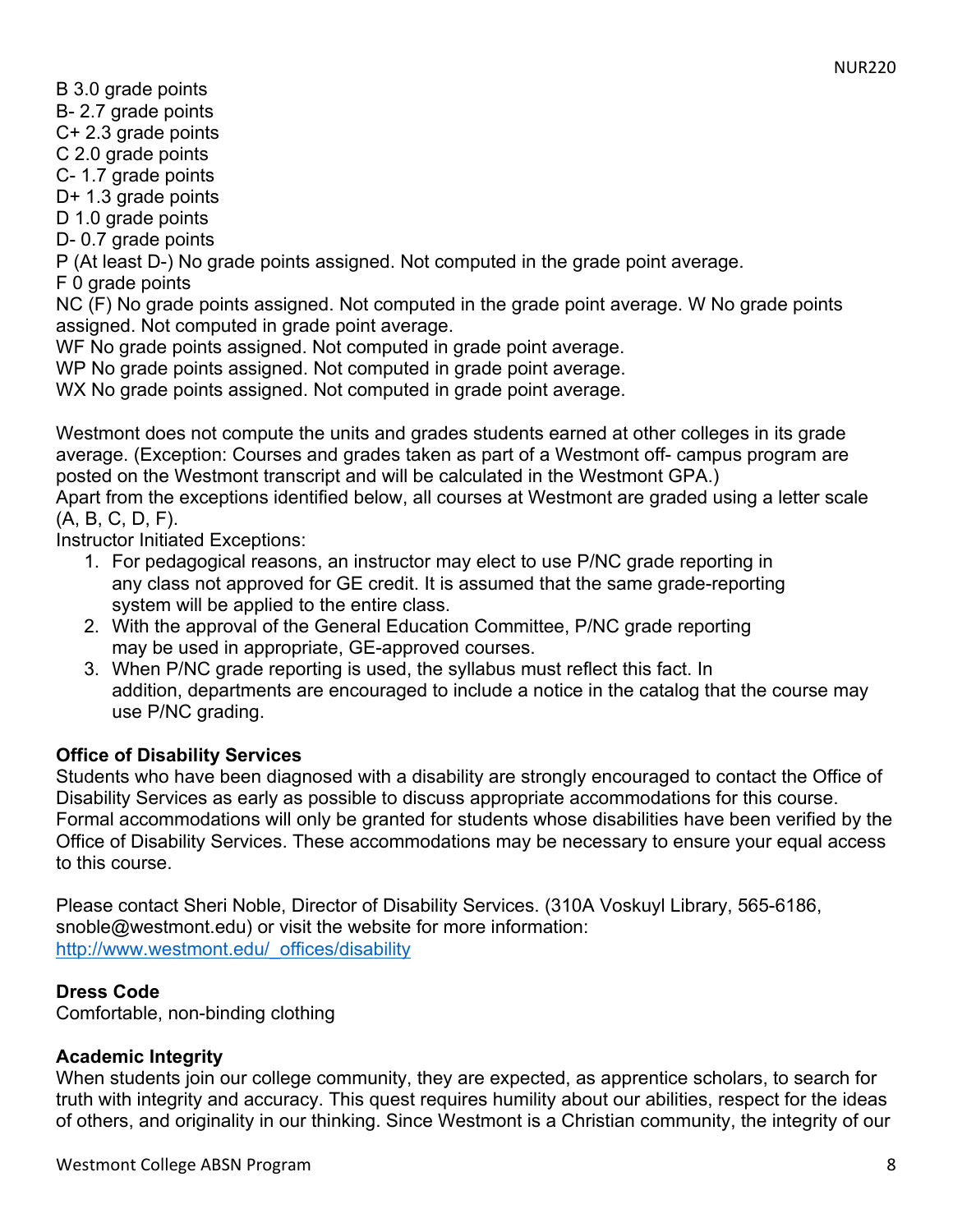scholarship is rooted in the integrity of our faith. We seek to be followers of Christ in the classroom, in the library, and at the privacy of our computers. Violations of academic integrity are a serious breach of trust within the Westmont community because they violate the regard for truth essential to genuine learning and Christian consistency. Such deception also hurts those students who do their work with integrity. Violations of Academic Integrity may consist of cheating (the use of unauthorized sources of information on an examination or other assignment), falsification (misrepresentation of facts in any academic project or obligation) or plagiarism (the use of someone else's words or ideas without giving proper credit). Faculty and students should operate in an environment of mutual trust and respect. Faculty will expect students to act in ways consistent with academic integrity. However, for both scholarly and spiritual reasons, cheating, falsification, plagiarism and all other violations of academic integrity will not be tolerated in the Westmont community. Please familiarize yourself with the entire Westmont College Academic Integrity Policy. This document defines different violations of academic integrity and their consequences. It also contains very helpful information on strategies to recognize violations of academic integrity before they occur. Dishonesty in the clinical setting, will not be tolerated and students will be removed followed by program suspension or termination.

#### **Technology in the Classroom**

Laptops, tablets, and smart phones can be used in the classroom with the permission of the faculty. The use of smart phones in the clinical setting will depend on each clinical setting's rules. Smart phones in the clinical setting can be used for clinical related resources (drug book, Tabers, calculation, etc). Recording lectures is also at the discretion of the faulty and permission must be granted.

#### **Emergencies**

In the event that an emergency occurs during instruction, it is important to be familiar with the practices in place for the classroom. Please review the document at https://integready.app.box.com/AnticipatingInClass and direct any questions or concerns to the Office of Institutional Resilience.

#### **III. Weekly course schedule**

- 1. Psychology for Nursing & Heathcare Professionals (Barker)
- 2. Fundamental of Nursing (P&P)
- 3. Gerontologic Nursing (Meiner)
- 4. Clinical Nursing Skills & Techniques (Potter)

#### **\*Subject to change at any time, you will be notified of any changes**

| <b>Week</b>   | <b>Content Objectives</b>                                                                                                                                                  | <b>Reading</b>                                   | <b>Activities and assignments</b>                                                                                                                                                                                                   | <b>Outcome</b><br><b>Measure-ment</b> |
|---------------|----------------------------------------------------------------------------------------------------------------------------------------------------------------------------|--------------------------------------------------|-------------------------------------------------------------------------------------------------------------------------------------------------------------------------------------------------------------------------------------|---------------------------------------|
| $\frac{1}{2}$ | Introduction to class                                                                                                                                                      |                                                  | <b>ATI Student Orientation- under MY</b><br>ATI > Learn tab<br>Sign in on ATITesting.com (use<br>'Forgot username and password')<br>Add products by using CDN number<br>provided to you by your instructor.                         |                                       |
| 3             | <b>Nursing Today, Evidence-</b><br>based practice,<br><b>Compassionate Care,</b><br><b>Communication, and Quality</b><br>and Safety Education for<br><b>Nursing (QSEN)</b> | Barker: Ch. 1<br>P&P: Ch. 1, 24<br>Meiner: Ch. 1 | <b>Online Activity: Visit the ANA</b><br>website<br>(https://www.nursingworld.org/practic<br>e-policy/nursing-<br>excellence/ethics/code-of-ethics-for-<br>nurses/) and review one aspect of<br>the ANA's code of ethics to present | N/A                                   |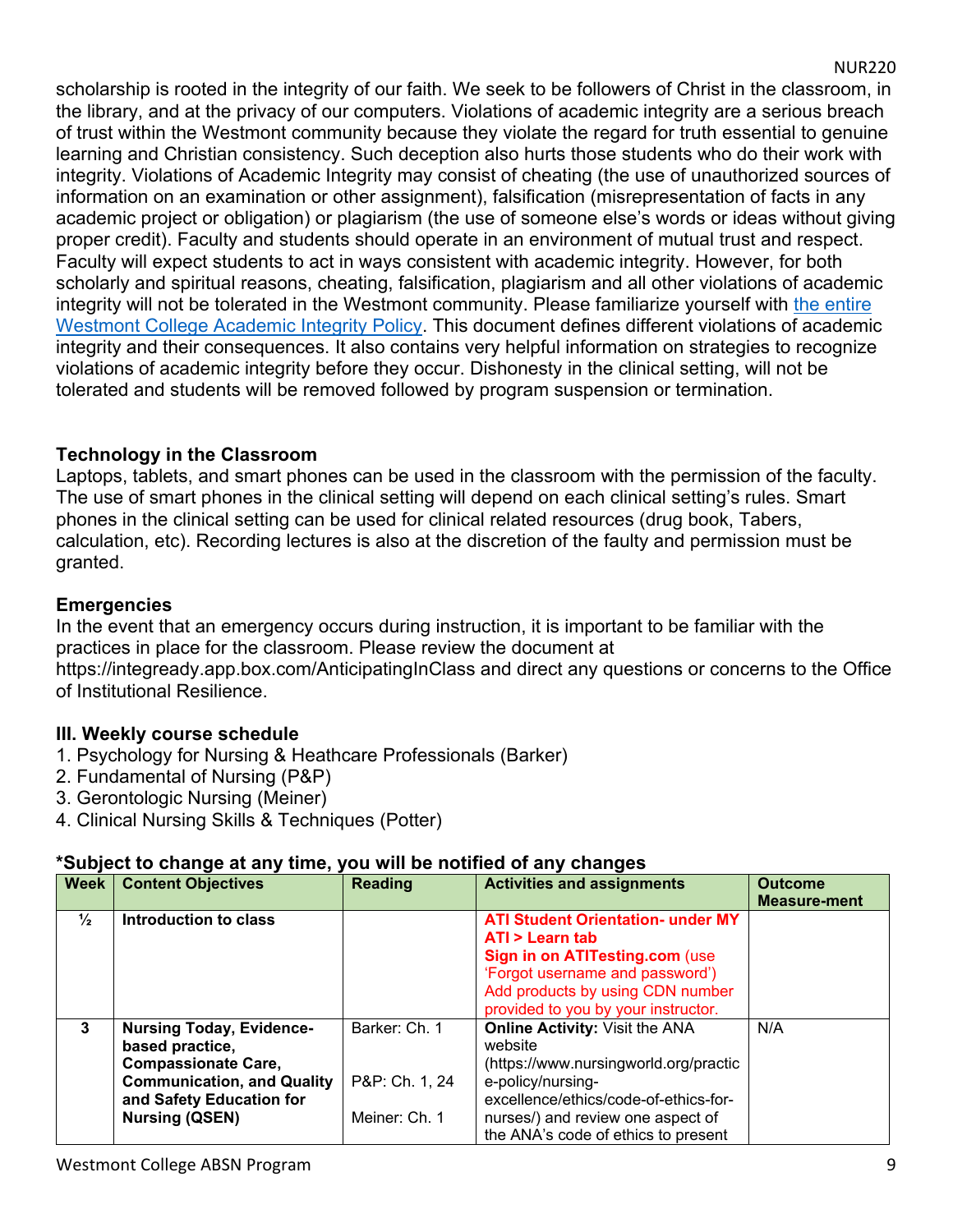|   | 1. Discuss a variety of            | ATI:                    | to the class. State the ANA position        |                            |
|---|------------------------------------|-------------------------|---------------------------------------------|----------------------------|
|   | developmental theories and         | <b>Engage</b>           | and any challenges you may face             |                            |
|   |                                    |                         | with that position.                         |                            |
|   | their underpinnings.               | <b>Fundamentals</b>     |                                             |                            |
|   | 2. Discuss the influence of        | Unit: Nursing           |                                             |                            |
|   | social, historical, political, and | <b>Practice</b>         | <b>Discussion Topic: What is genomic</b>    |                            |
|   | economic changes on nursing        | Lesson:                 | information? How can genomics be            |                            |
|   | practices.                         | <b>Nursing</b>          | used to improved patient care?              |                            |
|   | 3. Discuss how advances in         | <b>Foundations</b>      |                                             |                            |
|   | nursing science and evidence-      | Unit:                   | Discussion Topic: Have you ever             |                            |
|   | based practice improve patient     | Foundational            | received health services and felt as        |                            |
|   | care.                              | Concepts of             | if the provider did not care? What          |                            |
|   | 4. Compare and contrast            | <b>Nursing Practice</b> | gave you that impression? Have              |                            |
|   | theories on caring.                | Lessons:                | you received health services and            |                            |
|   | 5. Discuss the evidence about      | <b>Evidence-Based</b>   | felt that the provider did care? What       |                            |
|   | patients' perceptions of caring.   | <b>Practice</b>         | gave you that impression?                   |                            |
|   | 6. Discuss the relationship of     | and Patient-            | <b>Online Activity: Have students visit</b> |                            |
|   |                                    |                         |                                             |                            |
|   | compassion to caring.              | <b>Centered Care</b>    | the ANA website (www.                       |                            |
|   | 7. Use the five levels of          | Unit:                   | nursingworld.org), search for               |                            |
|   | communication with patients.       | Professional            | "caring," and report at least two new       |                            |
|   | 8. Identify desired outcomes       | <b>Nursing</b>          | facts on caring from the online             |                            |
|   | of nurse-health care team          | Lessons:                | articles.                                   |                            |
|   | member relationships.              | Communication           |                                             |                            |
|   | 9. Demonstrate qualities,          | and                     | <b>Discuss</b> possible ways to respond to  |                            |
|   | behaviors, and communication       | <b>Documentation</b>    | challenging communications                  |                            |
|   | techniques of professional         |                         | situations                                  |                            |
|   | communication while                |                         |                                             |                            |
|   | interacting with patients.         |                         | <b>Activity: Have students practice</b>     |                            |
|   | 10. Engage in effective            |                         | interviewing each other about any           |                            |
|   | communication techniques for       |                         | topic. Have them practice verbal            |                            |
|   | older patients.                    |                         | pacing and matching and the use of          |                            |
|   | 12. Offer alternative              |                         | an open body posture as a listener.         |                            |
|   | communication devices when         |                         |                                             |                            |
|   |                                    |                         |                                             |                            |
|   | appropriate to promote             |                         |                                             |                            |
|   | communication with patients        |                         |                                             |                            |
|   | who have impaired                  |                         |                                             |                            |
|   | communication.                     |                         |                                             |                            |
|   | 12. Discuss how the aging of       |                         |                                             |                            |
|   | society will affect the future of  |                         |                                             |                            |
|   | health care delivery.              |                         |                                             |                            |
|   | 13. Identify the electronic        |                         |                                             |                            |
|   | medical record as a source of      |                         |                                             |                            |
|   | patient and care management        |                         |                                             |                            |
|   | data.                              |                         |                                             |                            |
| 4 | <b>Health Care Delivery System</b> | Barker: Ch.2            | Discussion Topic: How will you              |                            |
|   | 1. Explore how the knowledge       |                         | incorporate evidence-based practice         | Quiz on Week 1             |
|   | of developmental theories can      | P&P: Ch. 4, 5, 6        | into your daily nursing routine? What       | content                    |
|   | enhance the understanding of       |                         | resources or journals will you review       |                            |
|   | the group of people for whom       | Meiner: Ch. 2           | regularly?                                  | Watch the TED <sub>x</sub> |
|   |                                    |                         |                                             | Talk "How to               |
|   | compassionate care is shared.      |                         |                                             |                            |
|   | 2. Recognize the evolution of      | ATI:                    | <b>Small Group Activity: Divide</b>         | Manage                     |
|   | nursing theories.                  | <b>Engage</b>           | students into small groups and have         | Compassion                 |
|   | 3. Discuss the benefits of         | <b>Fundamentals</b>     | each person in the group write a            | Fatigue in                 |
|   | evidence-based practice.           | Unit:                   | PICOT question, then have the               | Caregiving" by             |
|   | 4. Explain the relationship        | <b>Health Care</b>      | students exchange questions and             | Patricia Smith on          |
|   | among evidence-based               | <b>Systems</b>          | critique the format. As a group,            | YouTube.com at             |
|   | practice, research, and            | Lesson:                 | discuss any problems the students           | (https://youtu.be/         |
|   | performance improvement.           | <b>Health</b>           | encountered while writing questions.        | 7keppA8XRas)               |
|   |                                    |                         |                                             |                            |
|   |                                    | Promotion,              |                                             | Students should            |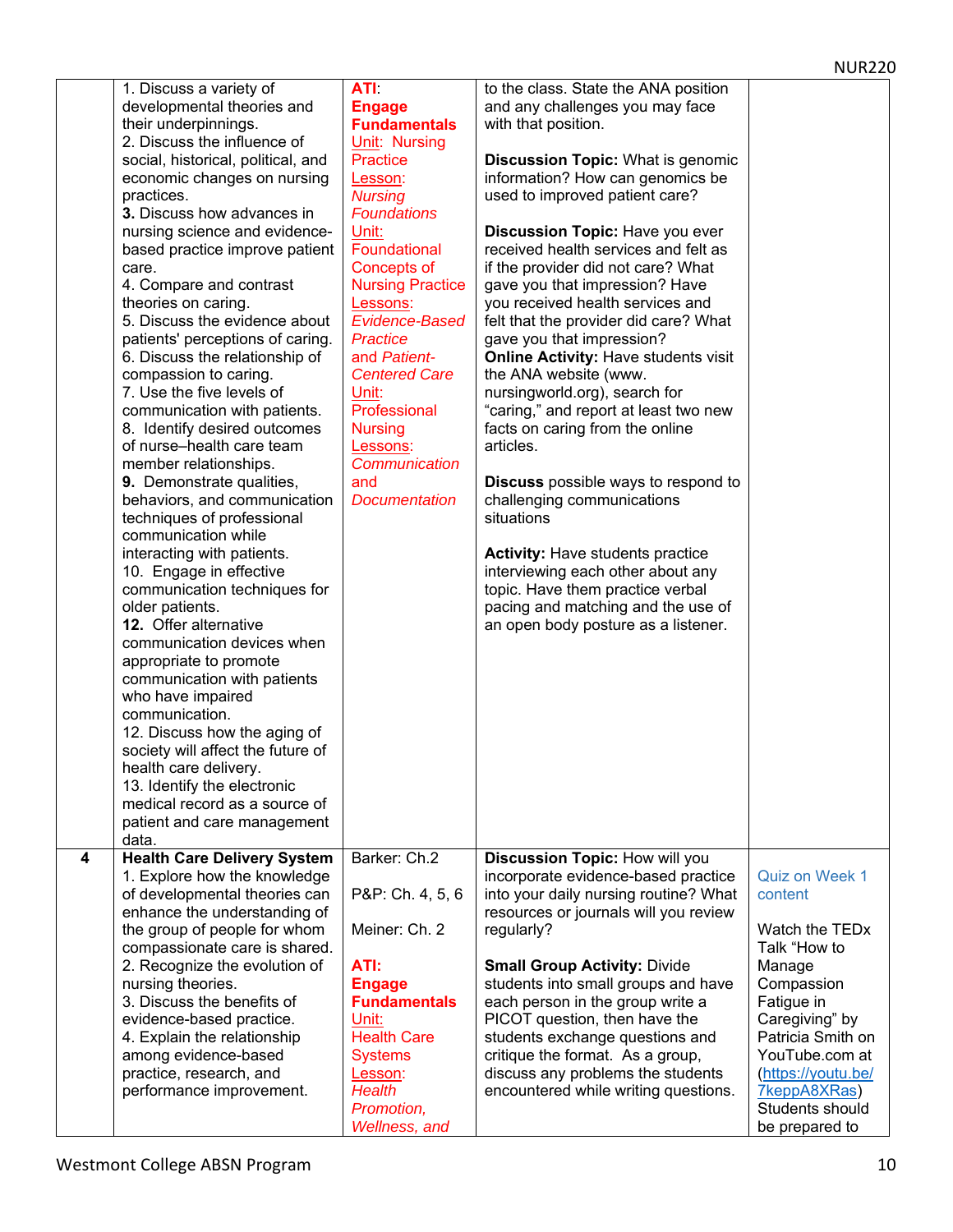|            | 5. Explain how Healthy People<br>guides public health goals for<br>Americans.<br>6. Discuss the three levels of<br>prevention.<br>7. Define aging from biologic,<br>sociologic, and psychological<br>frameworks.                                                                                                                                                                                                                                                                                                                                                                                                                                                                                                                                                | <b>Disease</b><br><b>Prevention</b>                                                                                                                                                                                                               | <b>Online Activity: Have students visit</b><br>www.healthypeople.gov, pick a topic<br>(from the 2020 Topics & Objectives<br>tab) and present (or write) a<br>summary of the 2020 objectives for<br>that topic.<br><b>Activity: Have students describe</b><br>their own definitions of health.                                                                                                                                                                                                                                                                                                                                                                                                                                                                                             | discuss what they<br>learned in class.<br>One page paper:<br>Write a one-page<br>paper (APA<br>formatted)<br>describing how<br>evidence based<br>practice is<br>applied to a core<br>measure on the<br>unit you are on in<br>the clinical<br>setting. |
|------------|-----------------------------------------------------------------------------------------------------------------------------------------------------------------------------------------------------------------------------------------------------------------------------------------------------------------------------------------------------------------------------------------------------------------------------------------------------------------------------------------------------------------------------------------------------------------------------------------------------------------------------------------------------------------------------------------------------------------------------------------------------------------|---------------------------------------------------------------------------------------------------------------------------------------------------------------------------------------------------------------------------------------------------|-------------------------------------------------------------------------------------------------------------------------------------------------------------------------------------------------------------------------------------------------------------------------------------------------------------------------------------------------------------------------------------------------------------------------------------------------------------------------------------------------------------------------------------------------------------------------------------------------------------------------------------------------------------------------------------------------------------------------------------------------------------------------------------------|-------------------------------------------------------------------------------------------------------------------------------------------------------------------------------------------------------------------------------------------------------|
| $\sqrt{5}$ | <b>Caring, Cultural</b><br>Competence,<br><b>Documentation, and Family</b><br><b>Dynamics</b><br>1. Discuss the role that caring<br>plays in the nurse-patient<br>relationship.<br>2. Discuss the relationship of<br>compassion to caring.<br>3. Explain the concepts of<br>cultural awareness, cultural<br>knowledge, cultural skill,<br>cultural encounter, and<br>cultural desire in the cultural<br>competence model.<br>4. Describe social and cultural<br>influences in health and<br>illness.<br>5. Describe health disparity<br>and the social determinants<br>that affect it.<br>6. Explore why older adults<br>are considered a vulnerable<br>population, why this is legally<br>significant, and the legal<br>implications of such a<br>designation. | P&P: Ch. 7, 9,<br>10<br>Meiner: Ch. 3<br>Potter: Ch. 4<br><b>ATI</b><br><b>Engage</b><br><b>Fundamentals</b><br>Unit:<br>Psychosocial<br><b>Concepts for</b><br><b>Nursing Practice</b><br>Lesson:<br><b>Inclusion, Equity</b><br>and Diversity   | <b>Online Activity: Have students visit</b><br>the ANA website (www.<br>nursingworld.org), search for<br>"caring," and report at least two new<br>facts on caring from the online<br>articles.<br>Discussion Topic: What are the<br>differences in care given with and<br>without compassion?<br><b>Interprofessional Activity: With</b><br>which other professional might you<br>need to collaborate in order to<br>provide compassionate care to<br>patients and families?<br>Online activity: Visit the BRN<br>website at www.rn.ca.gov<br>Find the Business and Professions<br>Code 2725 and begin to discuss the<br>Scope of Practice of the Registered<br>Nurse (independent, dependent, and<br>interdependent care)<br><b>ATI Video Case Studies: Cultural</b><br><b>Diversity</b> | <b>Quiz on Week 2</b><br>content                                                                                                                                                                                                                      |
| $\bf 6$    | <b>Nursing Diagnosis, and</b><br><b>Managing Patient Care</b><br>1. Describe the diagnostic<br>reasoning process.<br>2. Describe the components of<br>a nursing diagnostic<br>statement.<br>3. Explain the relationship of<br>planning to nursing diagnosis.<br>4. Explain the process of<br>interprofessional collaboration.<br>5. Explain the relationship<br>between nursing interventions                                                                                                                                                                                                                                                                                                                                                                   | P&P: Ch. 17, 18,<br>19, 20, 21<br><b>ATI Engage</b><br><b>Fundamentals</b><br>Unit:<br><b>Clinical</b><br><b>Decision-Making</b><br>Lesson: Clinical<br><b>Judgment</b><br><b>Process and</b><br><b>Priority Setting</b><br><b>Frameworks and</b> | <b>Discussion Topic: Why is it</b><br>important to develop an accurate<br>nursing diagnosis?<br><b>Online Activity: Have students</b><br>review the NANDA International<br>website (https://nanda.org) and<br>report on three things they learned<br>that were new or interesting to them.<br><b>Activity: Provide students with</b><br>patient data and have students<br>practice clustering the data.<br>Interpret their findings as a group                                                                                                                                                                                                                                                                                                                                            | <b>Quiz on Week 3</b><br>content                                                                                                                                                                                                                      |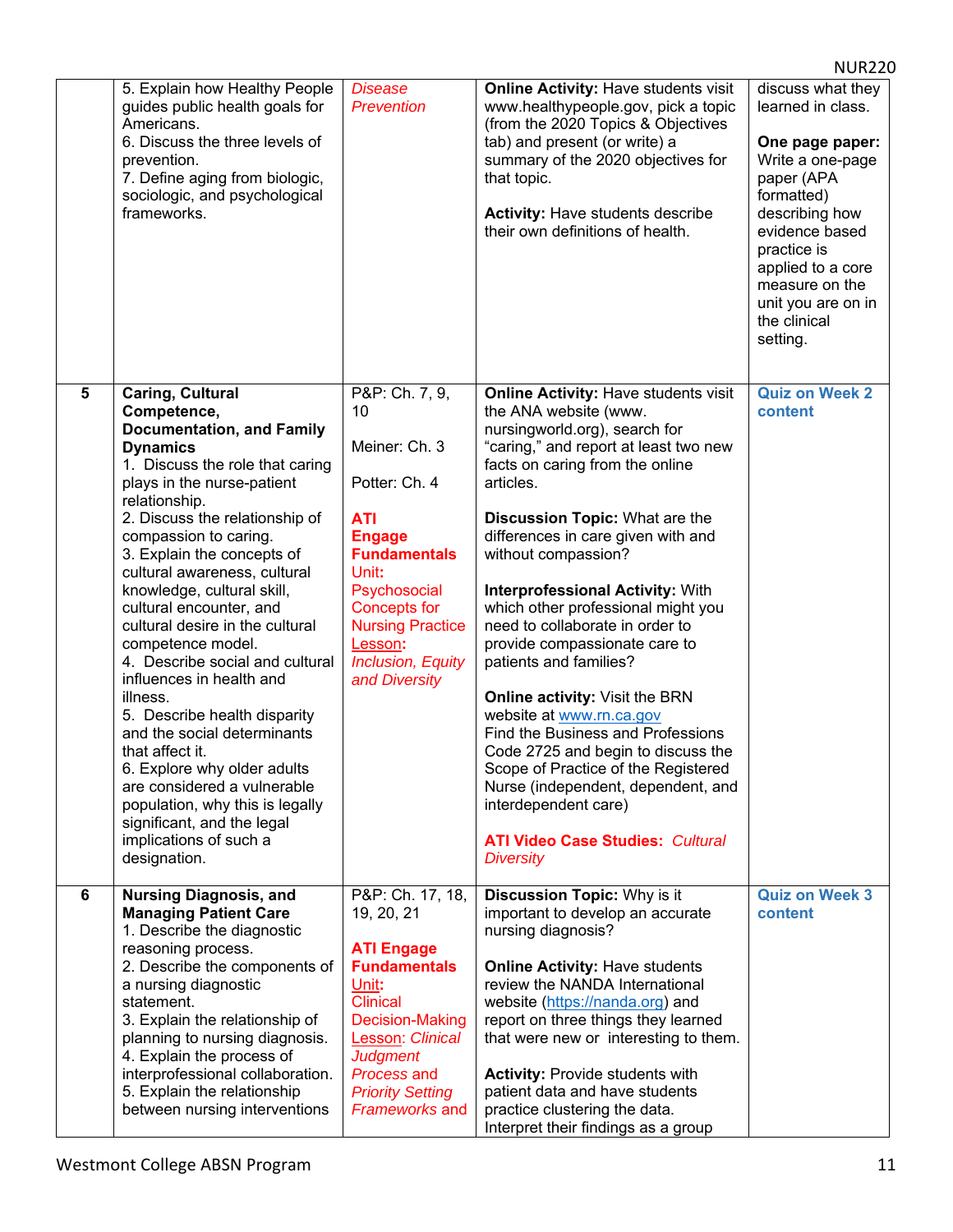|                | and nursing's scope of           | <b>Managing Client</b>              | and select a nursing diagnosis from            |                                           |
|----------------|----------------------------------|-------------------------------------|------------------------------------------------|-------------------------------------------|
|                | practice.                        | Care                                | the diagnostic labeling system used            |                                           |
|                | 6. Explain how a nurse           |                                     | by your school or agency.                      |                                           |
|                | balances organizational and      | <b>Nurse Logic 2.0</b>              |                                                |                                           |
|                | patient priorities in time       | <b>Nursing</b>                      | <b>Discussion Topic: What would</b>            |                                           |
|                | management.                      | <b>Concepts</b>                     | happen if nurses jumped to                     |                                           |
|                |                                  |                                     |                                                |                                           |
|                | 7. Explain the difference        |                                     | implementation of therapy without              |                                           |
|                | between evaluative measures      | <b>Dosage</b>                       | planning?                                      |                                           |
|                | and assessment.                  | <b>Calculations</b>                 |                                                |                                           |
|                | 8. Discuss the process of        | and Safe                            | <b>Interprofessional Activity: Have</b>        |                                           |
|                | determining the need to revise   | <b>Medication</b>                   | students identify 10 examples of               |                                           |
|                | a plan of care.                  | <b>Administration</b>               | other provider (interdependent)                |                                           |
|                | 9. Differentiate among the       | Safe Dosage,                        | interventions.                                 |                                           |
|                |                                  |                                     |                                                |                                           |
|                | types of nursing care delivery   | Oral                                |                                                |                                           |
|                | models.                          | <b>Medications</b>                  | <b>On-line Activity: Have students</b>         |                                           |
|                | 10. Discuss ways to prioritize   |                                     | review the nurse practice act at               |                                           |
|                | patient care effectively.        |                                     | www.rn.ca.gov. Scroll to the Nursing           |                                           |
|                | 11. Identify the routine of safe |                                     | Practice Act and then to Business              |                                           |
|                | patient medication               |                                     | and Profession Code 2725. What is              |                                           |
|                | administration by using two      |                                     | interdependent practice?                       |                                           |
|                | forms of patient identification. |                                     |                                                |                                           |
|                |                                  |                                     |                                                |                                           |
|                | 12. Examine the role of the      |                                     | <b>Activity: Provide students with a list</b>  |                                           |
|                | nurse in the education of        |                                     | of patients and tasks that need to be          |                                           |
|                | patients for medication use,     |                                     | done. Students should place the                |                                           |
|                | action, contraindications,       |                                     | tasks in the order that they should be         |                                           |
|                | dosage and routes, adverse       |                                     | accomplished and describe their                |                                           |
|                | effects, interactions, and       |                                     | organizational methods.                        |                                           |
|                | nursing considerations.          |                                     |                                                |                                           |
|                |                                  |                                     |                                                |                                           |
|                | 13. List types of medications    |                                     | <b>Activity: Provide students with</b>         |                                           |
|                | used for conditions of the skin. |                                     | patient goals and have the students            |                                           |
|                |                                  |                                     |                                                |                                           |
|                | 14. Explore the need to review   |                                     | identify appropriate outcomes with             |                                           |
|                | laboratory and diagnostic tests  |                                     | indicators.                                    |                                           |
|                |                                  |                                     |                                                |                                           |
|                | for complete patient-centered    |                                     |                                                |                                           |
|                | assessment.                      |                                     | <b>Small Group Activity: Divide</b>            |                                           |
|                |                                  |                                     | students into small groups and                 |                                           |
|                |                                  |                                     | assign each group a patient who has            |                                           |
|                |                                  |                                     | unmet goals on evaluation. Have                |                                           |
|                |                                  |                                     | students identify the steps they               |                                           |
|                |                                  |                                     | would take to revise the plan of care.         |                                           |
|                |                                  |                                     |                                                |                                           |
|                |                                  |                                     |                                                |                                           |
|                |                                  |                                     | <b>ATI Engage Fundamentals Faculty</b>         |                                           |
|                |                                  |                                     | <b>Resources&gt; Clinical Judgment Case</b>    |                                           |
|                |                                  |                                     | <b>Studies with Concept Map Activities&gt;</b> |                                           |
|                |                                  |                                     | <b>Mobility</b>                                |                                           |
|                |                                  |                                     |                                                |                                           |
|                |                                  |                                     | ATI Video Case Studies: Adverse                |                                           |
|                |                                  |                                     | <b>Reaction to Medications</b>                 |                                           |
| $\overline{7}$ | <b>Caring for different age</b>  | P&P: Ch. 8, 13,                     | <b>Discussion Topic: What is a</b>             | Exam 1 (weeks                             |
|                |                                  |                                     | chronic illness?                               | $1-4)$                                    |
|                | groups of patients and           | 14, 15                              |                                                |                                           |
|                | <b>Critical Thinking</b>         |                                     |                                                |                                           |
|                | 1. Describe the characteristics  | Meiner: Ch 8                        | <b>Activity: Assign each student a</b>         | One page paper:                           |
|                | of chronic illness.              |                                     | chronic illness. Have students                 | Write a one-page                          |
|                | 2. Describe the variation of     | <b>ATI Engage</b>                   | research the common cost of                    | paper (APA                                |
|                | physical limitations and         | <b>Fundamentals</b>                 | medications/treatment for that                 | formatted)                                |
|                | emotional responses that         | Unit:                               | condition and come up an estimated             | describing your                           |
|                |                                  | Foundational                        |                                                |                                           |
|                | patients with chronic illnesses  |                                     | yearly total cost to manage that               | interpretation of                         |
|                | frequently experience.           | <b>Concepts for</b>                 | condition.                                     | <b>Business and</b>                       |
|                |                                  | <b>Nursing Practice</b><br>Lessons: |                                                | <b>Professions Code</b><br>2725. Describe |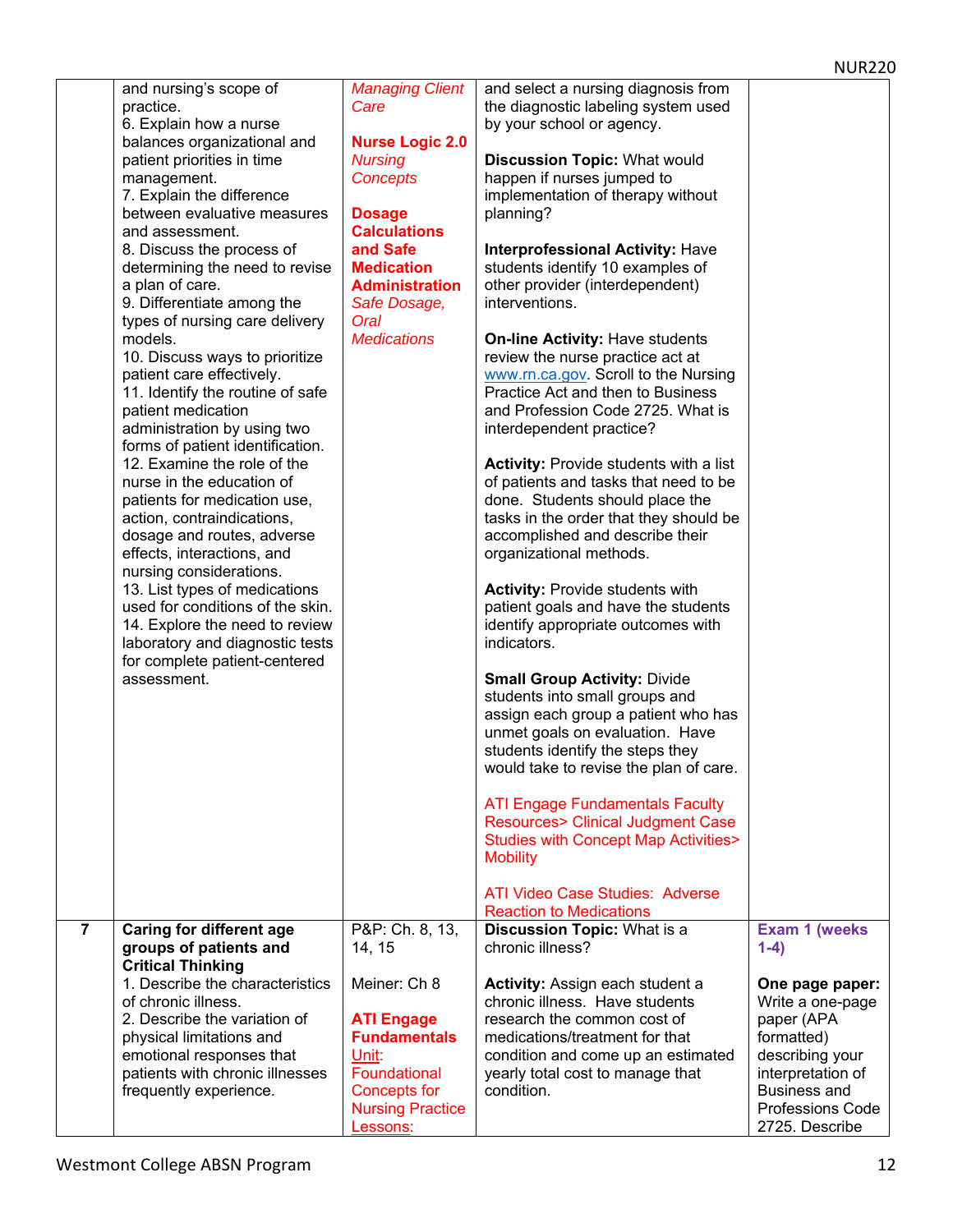|           |                                                                                                                                                                                                                                                                                                                                                                                                                                                                                                                                                                                                                                                                                                                                                                                                                                                                                                                                                                                                                                  |                                                                                                                                                                                                                                                                                                                                                                                      |                                                                                                                                                                                                                                                                                                                                                                                                                                                                                                                                                                                                                                                                                                                                                                                       | <b>NUR220</b>                                                                   |  |
|-----------|----------------------------------------------------------------------------------------------------------------------------------------------------------------------------------------------------------------------------------------------------------------------------------------------------------------------------------------------------------------------------------------------------------------------------------------------------------------------------------------------------------------------------------------------------------------------------------------------------------------------------------------------------------------------------------------------------------------------------------------------------------------------------------------------------------------------------------------------------------------------------------------------------------------------------------------------------------------------------------------------------------------------------------|--------------------------------------------------------------------------------------------------------------------------------------------------------------------------------------------------------------------------------------------------------------------------------------------------------------------------------------------------------------------------------------|---------------------------------------------------------------------------------------------------------------------------------------------------------------------------------------------------------------------------------------------------------------------------------------------------------------------------------------------------------------------------------------------------------------------------------------------------------------------------------------------------------------------------------------------------------------------------------------------------------------------------------------------------------------------------------------------------------------------------------------------------------------------------------------|---------------------------------------------------------------------------------|--|
|           | 3. Define health promotion,<br>health protection, and disease<br>prevention.<br>4. Describe common<br>physiological changes of<br>aging.<br>5. Identify nursing<br>interventions related to the<br>physiological, cognitive, and<br>psychosocial changes of<br>aging.<br>6. Describe the nature of<br>clinical judgments in nursing<br>practice.<br>7. Explain how questioning<br>promotes critical thinking.<br>8. Describe approaches for<br>developing critical thinking<br>skills.<br>9. Describe how information in<br>the EMR can assist in<br>decisions making.<br>10. Review basic arithmetic for<br>dosage calculations.<br>11. Discuss safe and accurate<br>medication administration<br>processes.<br>12. Evaluate the value of bar<br>code scanning for safe<br>medication administration.<br>13. Discuss medications used<br>for respiratory system<br>conditions.<br>14. Describe the absorption of<br>inhaled medication.<br>15. Examine laboratory and<br>diagnostic tests related to the<br>respiratory system. | <b>Medication</b><br><b>Administration</b><br>and Safety<br><b>Pharmacology</b><br><b>Made Easy</b><br>Module: The<br><b>Respiratory</b><br><b>System</b><br><b>Nurse Logic 2.0</b><br>Knowledge and<br><b>Clinical</b><br><b>Judgment</b><br><b>Skills Modules</b><br>Concepts of<br><b>Medication</b><br>Administration,<br><b>Oral and Topical</b><br>Medications,<br>Oxygenation | <b>Activity: Assign students a chronic</b><br>illness and have them write a<br>paragraph on how their own lives<br>would be altered if they had the<br>illness. Would they still be able to go<br>to school? How would it impact their<br>transportation choices, ADLs, jobs,<br>or families?<br>Discussion Topic: Why do older<br>adults have altered presentation of<br>illnesses?<br><b>Online Activity: Have students</b><br>locate and read an article on critical<br>thinking in nursing by searching a<br>database such as PubMed<br>(https://www.ncbi.nlm.nih.gov/pubme<br>d) or visiting your facility's library.<br>Have students read the article and<br>write a summary of what they<br>learned.<br><b>Video Case Studies:</b><br><b>Pharmacology Across the Lifespan</b> | the independent<br>and dependent<br>care you can<br>provide to your<br>patient. |  |
| $\pmb{8}$ | Ethics, Legal Implications in<br><b>Nursing Practice, Patient</b><br><b>Education, Informatics, and</b><br><b>Documentation</b><br>1. Define the principles and<br>approaches commonly used in<br>health care ethics discussions.<br>2. Describe the difference<br>between an ethical dilemma<br>and moral distress.<br>Define the standard of proof<br>required to establish a nurse's<br>negligence.<br>3. Discuss examples of federal<br>statutes that affect nursing<br>practice.<br>4. Explain what a nurse's<br>witnessing of a patient's<br>informed consent indicates.                                                                                                                                                                                                                                                                                                                                                                                                                                                   | P&P: Ch. 22, 23,<br>25, 26<br><b>ATI Engage</b><br><b>Fundamentals</b><br>Unit:<br>Professional<br><b>Nursing</b><br>Lesson:<br><b>Ethical and</b><br>Legal<br><b>Considerations</b><br>and<br><b>Client Education</b><br><b>Dosage</b><br><b>Calculations</b><br>and Safe<br><b>Medication</b><br><b>Administration</b>                                                             | <b>Online Activity: Have students visit</b><br>the ANA website and review the<br>resources under Moral<br>Courage/Distress and select one<br>resource to review and summarize.<br>(Available at:<br>https://www.nursingworld.org/practic<br>e-policy/nursing-<br>excellence/ethics/ethics-topics-and-<br>articles/)<br><b>Online Activity: Have students visit</b><br>the BRN website at www.rn.ca.gov<br>Once there look up CCR1443.5 and<br>discuss the Standards of Competent<br>Care.<br><b>Small Group Activity: Give</b><br>students 10 minutes to brainstorm<br>(and write) all the opportunities to<br>communicate with patients while                                                                                                                                        | <b>Quiz on Week 4</b><br>and 5 content                                          |  |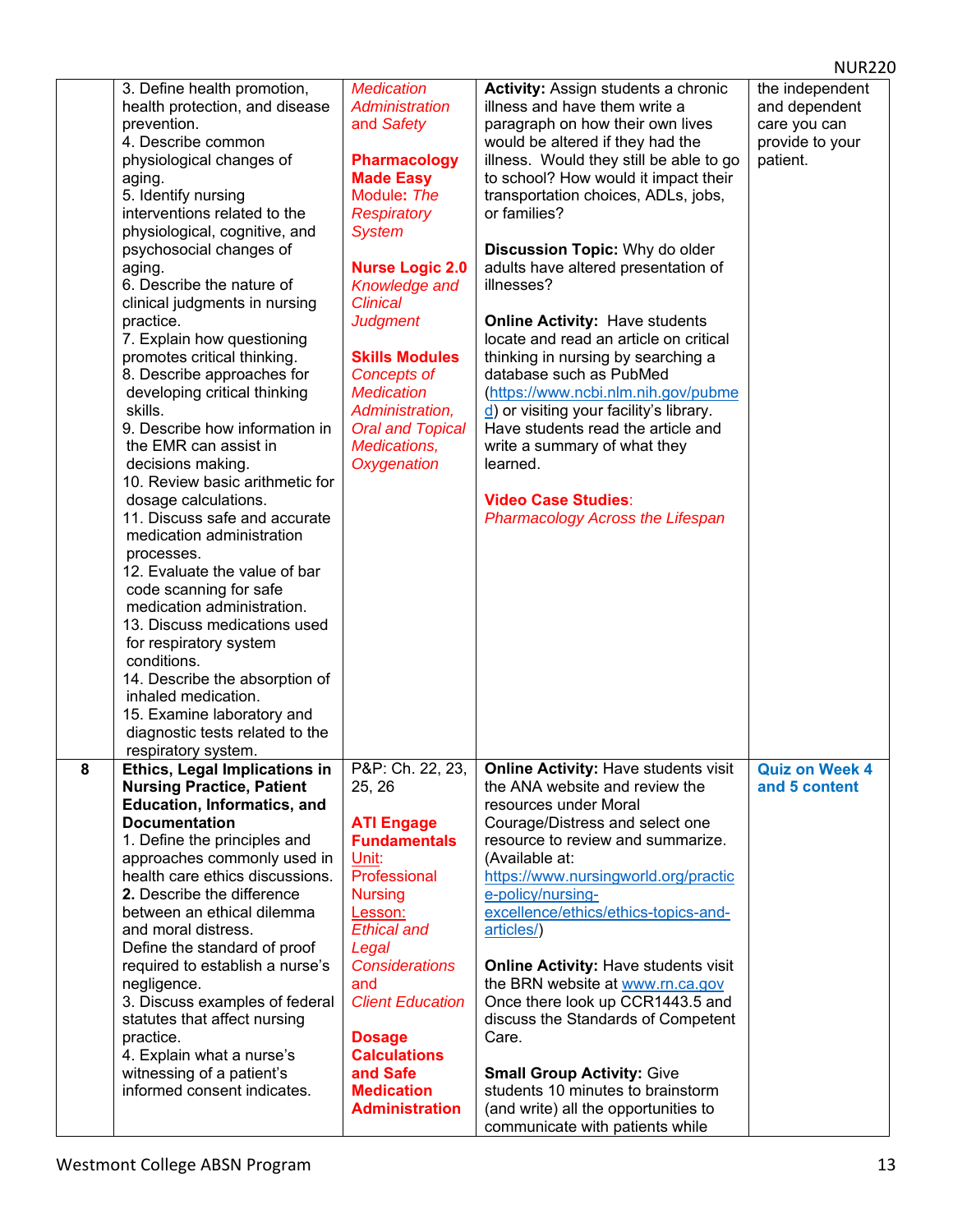|   | 5. Incorporate features of a<br>helping relationship when<br>interacting with patients.<br>6. Identify opportunities to<br>improve communication with<br>patients while giving care.<br>7. Identify the role of the nurse<br>in patient education.<br>8. Describe how to use the<br>teach-back method during<br>evaluation.<br>9. Identify purposes of a<br>health care record.<br>10. Describe guidelines for<br>quality documentation.<br>11. Identify appropriate and<br>inappropriate use of<br>abbreviation(s) in health care<br>documentation.<br>12. Discuss the importance of<br>cyber security for patient data<br>in the EMR.<br>13. Identify and practice<br>different ways of calculating<br>drug doses.<br>14. Examine informed consent<br>in medication administration.<br>15. Discuss medications used<br>for the cardiovascular<br>systems conditions.<br>15. Examine laboratory and<br>diagnostic tests related to the<br>cardiovascular system. | Toolkit ><br>Common<br>prescription<br>abbreviations<br><b>Pharmacology</b><br><b>Made Easy</b><br><b>The</b><br>Cardiovascular<br><b>System</b>                                | giving care. Have one group read<br>their final list, and the others add<br>situations that the first group had<br>missed.<br><b>Discussion Topic: How does</b><br>patient education enable informed<br>consent?<br><b>Small Group Activity: Divide</b><br>students into small groups and have<br>each group demonstrate patient<br>teaching with teach back. Students<br>who are not currently participating<br>should be critiquing those who are.<br><b>Discussion Topic: How is nursing</b><br>documentation used?<br><b>Activity: Provide students with a</b><br>fictional health care record and ask<br>students to identify all the ways in<br>which the data could be used.<br><b>Interprofessional Activity: Have</b><br>students list as many types of<br>professionals that might use the<br>health care record as possible.<br>Discuss how each profession might<br>use the health care record.<br><b>Discussion Topic: What are some</b><br>of the ways that hospitals protect<br>computer systems? As a student,<br>can you share your patient's<br>information with your classmates?<br><b>Pharmacology Made Easy</b><br>Cardiovascular System Case Study-<br><b>Students complete Active Learning</b><br>Templates for the following:<br>Medication-Digoxin + Furosemide<br><b>System Disorder- Heart Failure</b><br><b>Nursing Skill- Medication</b> |                                                                                                                                                                                                          |
|---|-------------------------------------------------------------------------------------------------------------------------------------------------------------------------------------------------------------------------------------------------------------------------------------------------------------------------------------------------------------------------------------------------------------------------------------------------------------------------------------------------------------------------------------------------------------------------------------------------------------------------------------------------------------------------------------------------------------------------------------------------------------------------------------------------------------------------------------------------------------------------------------------------------------------------------------------------------------------|---------------------------------------------------------------------------------------------------------------------------------------------------------------------------------|-----------------------------------------------------------------------------------------------------------------------------------------------------------------------------------------------------------------------------------------------------------------------------------------------------------------------------------------------------------------------------------------------------------------------------------------------------------------------------------------------------------------------------------------------------------------------------------------------------------------------------------------------------------------------------------------------------------------------------------------------------------------------------------------------------------------------------------------------------------------------------------------------------------------------------------------------------------------------------------------------------------------------------------------------------------------------------------------------------------------------------------------------------------------------------------------------------------------------------------------------------------------------------------------------------------------------------------------------------------------------|----------------------------------------------------------------------------------------------------------------------------------------------------------------------------------------------------------|
| 9 | <b>Safety, Infection Control,</b><br><b>Medication administration</b><br>and CAM<br>1. Discuss the key factor in<br>patient-centered care that can<br>improve patient safety.<br>2. Discuss the vulnerable<br>populations most at risk for<br>threats to safety.<br>3. Identify factors to assess<br>before placing patients in<br>physical restraints.                                                                                                                                                                                                                                                                                                                                                                                                                                                                                                                                                                                                           | P&P: Ch. 27, 28,<br>31, 32<br>Meiner: Ch. 11<br>Potter: Ch. 14<br>(Falls and<br>restraints)<br><b>ATI Engage</b><br><b>Fundamentals</b><br>Unit:<br>Foundational<br>Concepts of | Administration<br><b>Activity: Provide students with a list</b><br>of patient care activities and have<br>students identify the correct personal<br>protective equipment to wear in each<br>case.<br><b>Activity: Have students list</b><br>components of medical asepsis in<br>one column and compare and<br>contrast them with surgical asepsis<br>in another.                                                                                                                                                                                                                                                                                                                                                                                                                                                                                                                                                                                                                                                                                                                                                                                                                                                                                                                                                                                                      | <b>Quiz on Week 6</b><br>content<br>One page paper:<br>Write a one-page<br>paper (APA<br>formatted)<br>describing the<br>importance of<br>HIPPA and how<br>you can protect<br>your patient's<br>privacy. |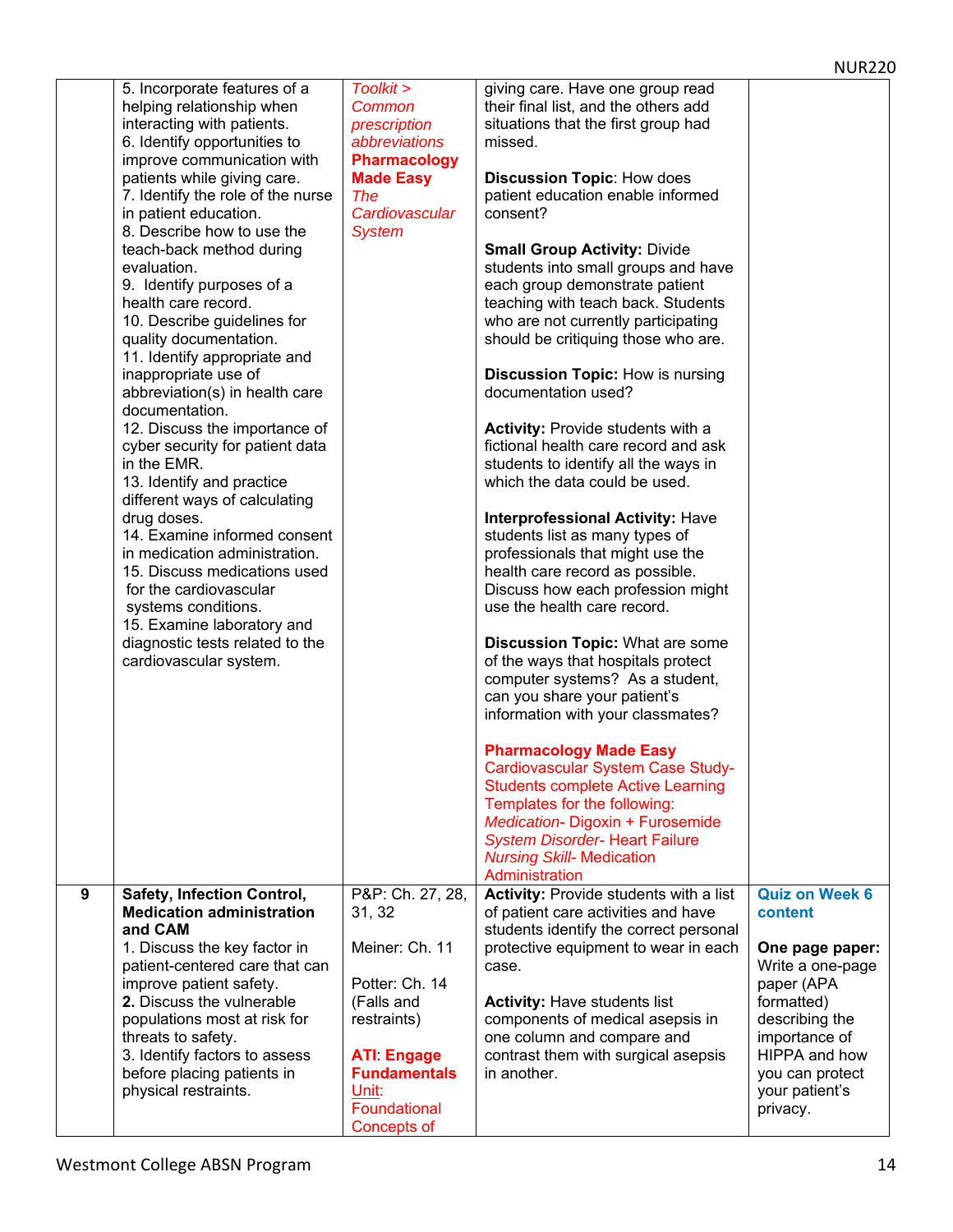|    | 4. Identify common treatable     | <b>Nursing Practice</b> | <b>Discussion Topic: What are</b>           |                       |
|----|----------------------------------|-------------------------|---------------------------------------------|-----------------------|
|    | causes of falling in older       | Lesson:                 | standard precautions? What other            |                       |
|    | adults.                          | Complementary           | kinds of precautions exist?                 |                       |
|    |                                  |                         |                                             |                       |
|    | 5. Discuss the various types of  | and Integrative         |                                             |                       |
|    | elder abuse.                     | <b>Health</b>           | <b>Discussion Topic: What are</b>           |                       |
|    | 6. Explain the relationship      |                         | nurses' responsibilities with respect       |                       |
|    | between the infection chain      |                         | to medications?                             |                       |
|    | and transmission of infection.   |                         |                                             |                       |
|    | 7. Explain the difference        |                         | <b>Online Activity: Have students visit</b> |                       |
|    | between medical and surgical     |                         | the FDA's MedWatch website                  |                       |
|    | asepsis.                         |                         | (https://www.fda.gov/safety/) and           |                       |
|    |                                  |                         | review the resources available              |                       |
|    | 8. Explain the rationale for     |                         |                                             |                       |
|    | <b>Standard Precautions.</b>     |                         | there.                                      |                       |
|    | 9. Discuss nursing roles and     |                         |                                             |                       |
|    | responsibilities in medication   |                         | <b>Interprofessional Collaboration:</b>     |                       |
|    | administration, especially with  |                         | Have students write short scenarios         |                       |
|    | the elderly population.          |                         | depicting when a nurse should               |                       |
|    | 10. Discuss the roles of the     |                         | contact a pharmacist versus when            |                       |
|    | health care provider,            |                         | to contact the health care provider.        |                       |
|    | pharmacist, and nurse in         |                         |                                             |                       |
|    |                                  |                         |                                             |                       |
|    | medication administration.       |                         | <b>Activity: Provide students with</b>      |                       |
|    | 11. Identify the seven rights of |                         | patient information and a                   |                       |
|    | medication administration and    |                         | medication order and have the               |                       |
|    | apply them in clinical settings. |                         | students identify if this is the right      |                       |
|    | 12. Describe integrative health  |                         | dose, right route and right indication      |                       |
|    | as applied to nursing practice.  |                         | for their patient. Discuss their            |                       |
|    | 13. Describe the EMR             |                         | results as a class.                         |                       |
|    | safeguards during medication     |                         |                                             |                       |
|    |                                  |                         |                                             |                       |
|    | administration.                  |                         | <b>Video Case Studies:</b>                  |                       |
|    | 14. Discuss medications used     |                         | <b>Polypharmacy and Safe Dosage</b>         |                       |
|    | for the gastrointestinal system  |                         |                                             |                       |
|    | conditions.                      |                         | <b>Discussion Topics: What are the</b>      |                       |
|    | 15. Examine laboratory and       |                         | reasons individuals choose                  |                       |
|    | diagnostic tests related to the  |                         | complementary or alternative                |                       |
|    | infectious process.              |                         | therapies? How can nurses include           |                       |
|    |                                  |                         | the patient's cultural/ethnic               |                       |
|    |                                  |                         | practices when using                        |                       |
|    |                                  |                         |                                             |                       |
|    |                                  |                         | complementary and alternative               |                       |
|    |                                  |                         | therapies?                                  |                       |
| 10 | <b>Spiritual Care, Loss and</b>  | P&P: Ch. 35, 36,        | <b>Discussion Topic: What are the</b>       | <b>Quiz on Week 7</b> |
|    | Grief, and Stress and            | 37                      | differences between religion and            | content               |
|    | Coping                           |                         | spirituality? How does hope                 |                       |
|    | 1. Discuss the influence of      | Meiner: Ch.29           | facilitate healing?                         |                       |
|    | spirituality on patients' health |                         |                                             |                       |
|    | practices.                       | <b>ATI</b>              | <b>Small group activity: Have</b>           |                       |
|    | 2. Describe the relationship     | <b>Engage</b>           | students write a paragraph                  |                       |
|    |                                  | <b>Fundamentals</b>     | summarizing how cultural                    |                       |
|    | among faith, hope, and           |                         |                                             |                       |
|    | spiritual well-being.            | Unit:                   | background affects spirituality.            |                       |
|    | 3. Explain the importance of     | Psychosocial            |                                             |                       |
|    | providing compassionate care     | <b>Concepts for</b>     | Activity: Have students perform a           |                       |
|    | with patients to provide         | <b>Nursing Practice</b> | self-assessment of their own                |                       |
|    | spiritual care.                  | Lesson: Grief           | spirituality.                               |                       |
|    | 4. Identify a nurse's role when  | and Stress and          |                                             |                       |
|    | caring for patients who are      | Coping and              | <b>ATI's Engage Fundamentals</b>            |                       |
|    | experiencing loss, grief, or     | <b>Stress and</b>       | <b>Clinical Judgment Case Studies</b>       |                       |
|    |                                  |                         |                                             |                       |
|    | death.                           | Coping                  | with Concept Map Activities: End-           |                       |
|    | 5. Identify ways to collaborate  | Unit:                   | of-Life Care                                |                       |
|    | with family members and the      | Physiological           | Self-Reflection Activity: End-of-Life       |                       |
|    |                                  |                         | Care                                        |                       |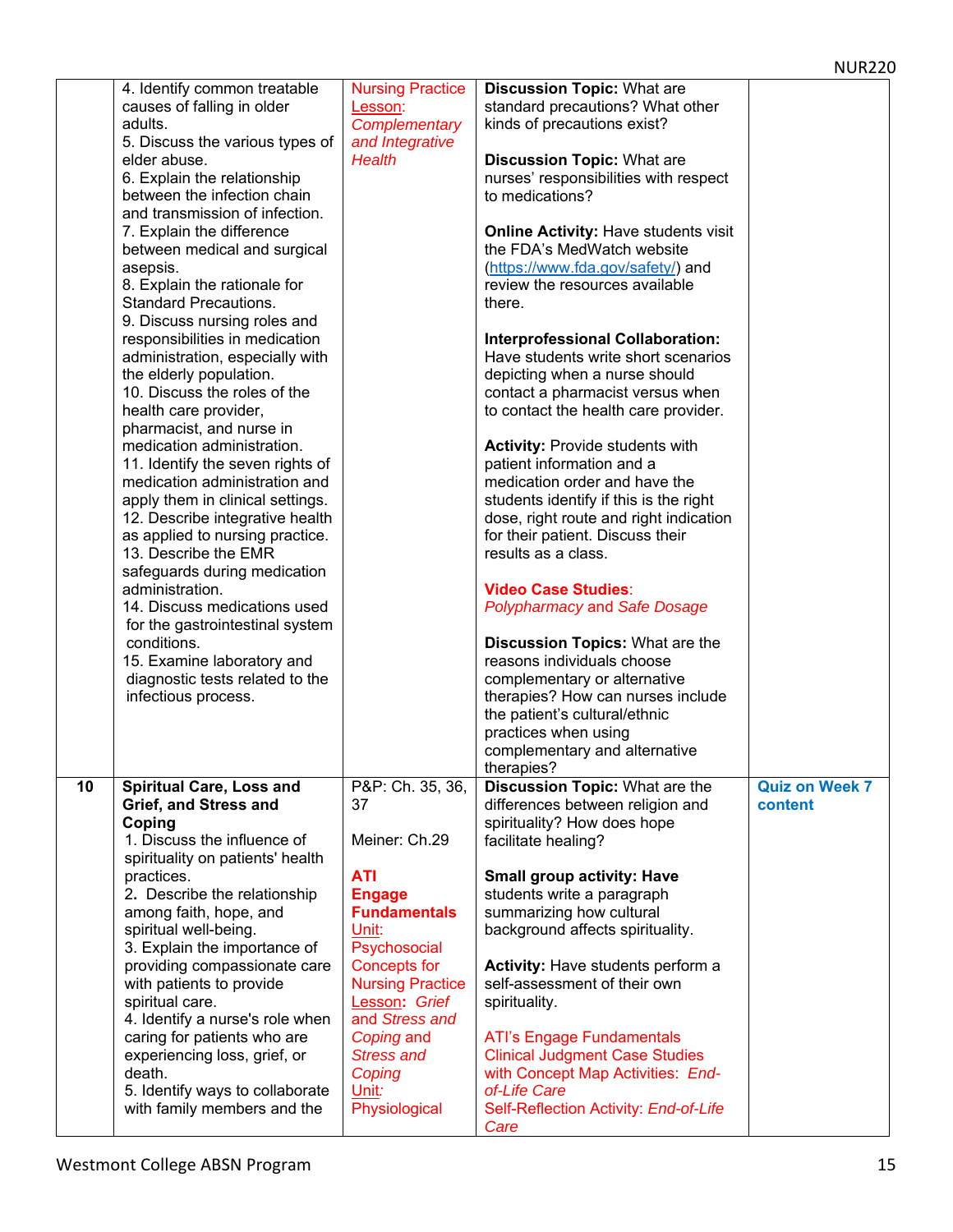|                                                                                                                                                                                                                                                                                                                                                                                                                                                                                                                                                                                                                                                                                                                                                                                                                                                                                                                                |                                                                                                                                                                                                                     |                                                                                                                                                                                                                                                                                                                                                                                                                                                                                                                                                                                                                                                                                                                                                                                                                                                                                                            | <b>NUR220</b>                                                                                                                                                                                      |
|--------------------------------------------------------------------------------------------------------------------------------------------------------------------------------------------------------------------------------------------------------------------------------------------------------------------------------------------------------------------------------------------------------------------------------------------------------------------------------------------------------------------------------------------------------------------------------------------------------------------------------------------------------------------------------------------------------------------------------------------------------------------------------------------------------------------------------------------------------------------------------------------------------------------------------|---------------------------------------------------------------------------------------------------------------------------------------------------------------------------------------------------------------------|------------------------------------------------------------------------------------------------------------------------------------------------------------------------------------------------------------------------------------------------------------------------------------------------------------------------------------------------------------------------------------------------------------------------------------------------------------------------------------------------------------------------------------------------------------------------------------------------------------------------------------------------------------------------------------------------------------------------------------------------------------------------------------------------------------------------------------------------------------------------------------------------------------|----------------------------------------------------------------------------------------------------------------------------------------------------------------------------------------------------|
| interprofessional team to<br>provide palliative care.<br>6. Discuss the importance of<br>end-of-life care planning.<br>7. Describe care of the body<br>after death.<br>8. Identify the effects that<br>compassion fatigue can have                                                                                                                                                                                                                                                                                                                                                                                                                                                                                                                                                                                                                                                                                             | <b>Concepts for</b><br><b>Nursing Practice</b><br>Lesson: End-of-<br><b>Life Care</b>                                                                                                                               | Online Activity: Have students<br>access the Nursing Code of Ethics<br>(http://www.nursingworld.org/codeof<br>ethics), review one area in detail,<br>and report on how it relates to loss,<br>death, and grief.                                                                                                                                                                                                                                                                                                                                                                                                                                                                                                                                                                                                                                                                                            |                                                                                                                                                                                                    |
| in the health care workplace.<br>9. Describe stress-<br>management techniques<br>beneficial for coping with<br>stress.                                                                                                                                                                                                                                                                                                                                                                                                                                                                                                                                                                                                                                                                                                                                                                                                         |                                                                                                                                                                                                                     | <b>Interprofessional Activity: With</b><br>which other providers might you<br>need to collaborate to provide<br>palliative care to a patient?                                                                                                                                                                                                                                                                                                                                                                                                                                                                                                                                                                                                                                                                                                                                                              |                                                                                                                                                                                                    |
| 10. Discuss how stress in the<br>workplace affects nurses.<br>11. Examine laboratory and<br>diagnostic tests related to<br>stress.                                                                                                                                                                                                                                                                                                                                                                                                                                                                                                                                                                                                                                                                                                                                                                                             |                                                                                                                                                                                                                     | Review documentation of end-of-life<br>care, and explain organ-and-tissue<br>donation, autopsy, and postmortem<br>care.                                                                                                                                                                                                                                                                                                                                                                                                                                                                                                                                                                                                                                                                                                                                                                                    |                                                                                                                                                                                                    |
|                                                                                                                                                                                                                                                                                                                                                                                                                                                                                                                                                                                                                                                                                                                                                                                                                                                                                                                                |                                                                                                                                                                                                                     | <b>Discussion Topic: What is</b><br>compassion fatigue? How can it<br>lead to lateral violence? Watch the<br>TEDx Talk "How to Manage<br>Compassion Fatigue in Caregiving"<br>by Patricia Smith on YouTube.com<br>at (https://youtu.be/7keppA8XRas)<br>Be prepared to discuss what you<br>learned in class.                                                                                                                                                                                                                                                                                                                                                                                                                                                                                                                                                                                                |                                                                                                                                                                                                    |
| 11<br>Self-Concept, Sexuality,<br><b>Activity and Exercise, and</b><br><b>Immobility</b><br>1. Discuss factors that<br>influence the components of<br>self-concept and self-esteem.<br>2. Examine cultural<br>considerations that affect self-<br>concept and self-esteem.<br>3. Identify personal attitudes,<br>beliefs, and biases related to<br>sexuality.<br>4. Discuss a nurse's role in<br>maintaining or enhancing a<br>patient's sexual health.<br>5. Describe the importance of<br>exercise and activity for<br>maintaining and promoting<br>health.<br>6. Discuss the importance of<br>minimal or no-lift policies for<br>patients and health care<br>providers.<br>7. Discuss physiological and<br>pathological influences on<br>mobility.<br>8. Discuss a nurse's role in<br>the prevention of deep vein<br>thrombosis in patients with<br>reduced mobility.<br>9. Discuss medications used<br>for male and female | P&P: Ch. 33, 34,<br>38, 39<br><b>ATI</b><br><b>Engage</b><br><b>Fundamentals</b><br>Unit:<br>Foundational<br>Concepts of<br><b>Nursing Practice</b><br>Lesson: Mobility<br><b>Skills Modules</b><br><b>Mobility</b> | <b>Discussion Topic: What shapes</b><br>your self-concept?<br><b>Activity: Have students list</b><br>statements that a patient could make<br>that would indicate negative<br>perceptions regarding health status.<br><b>Discussion Topic: Privileged</b><br>information<br><b>Discussion Topic: How will you</b><br>become comfortable discussing<br>sexuality with patients who have a<br>different sexual orientation than you?<br><b>Activity:</b><br>Have students find the life policy at<br>the clinical site they are assigned to.<br>Discussion Topic: What effects do<br>gravity and friction have on the<br>body? What can you do to avoid<br>shear when lifting and moving<br>patients with impaired mobility?<br>Discussion Topic: Ask students to<br>share their previous experiences<br>(themselves or caring for others) with<br>immobility and how they regained<br>strength and mobility. | <b>Exam 2 (weeks)</b><br>$5-8)$<br>One page paper:<br>Write a one page<br>paper (APA<br>format) on three<br>self-care<br>activities you<br>currently or plan<br>to perform to help<br>with stress. |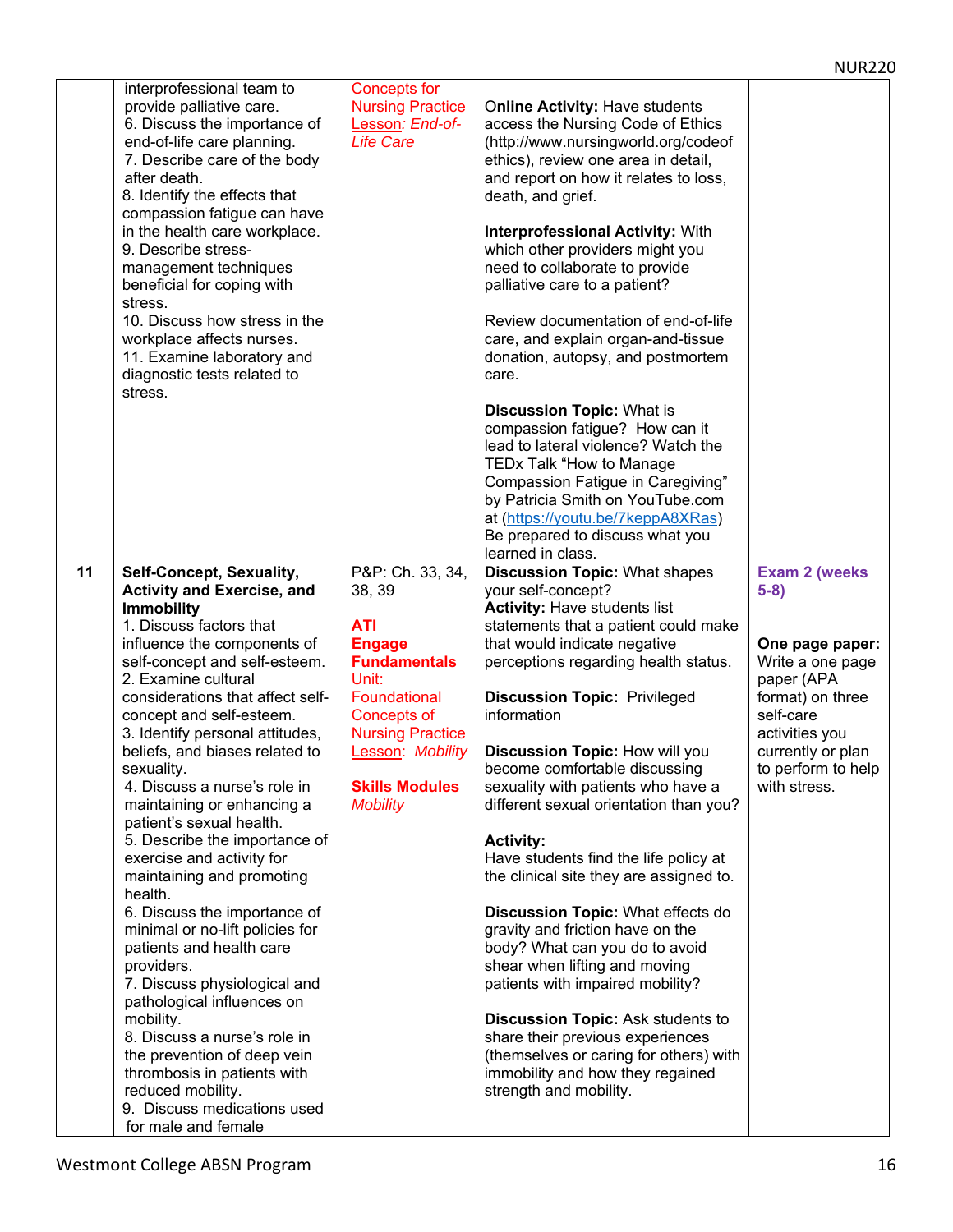| 10. Examine laboratory and<br>diagnostic tests related to<br>female and male<br>reproduction.<br>P&P: Ch. 40, 41,<br>12<br><b>Discussion Topic: What are some</b><br><b>Quiz on Weeks</b><br>Hygiene, Oxygenation,<br>Fluid, Electrolyte and Acid-<br>ways to determine a patient's<br>42, 43<br>8 & 9 content<br><b>Base, and Sleep</b><br>personal preferences about hygiene<br>1. Describe factors that<br>Meiner: Ch. 12<br>practices? How does a patient's<br>developmental stage affect<br>influence personal hygiene<br>and pg. 561 and<br>hygiene?<br>practices.<br>562<br>2. Discuss conditions that<br><b>Discussion Topics: What are</b><br>some guidelines for providing any<br>place patients at risk for<br>type of bath?<br>impaired skin integrity.<br><b>ATI Engage</b><br><b>Fundamentals</b><br>3. Describe how hygiene care<br>for the older adult differs from<br>Unit:<br>What are some oxygenation<br>Physiological<br>changes in older adults? What<br>that for the younger patient.<br>4. Discuss how to adapt<br><b>Concepts for</b><br>cardiovascular assessment findings<br>hygiene care for a patient who<br><b>Nursing Practice</b><br>are normal in aging individuals?<br>is cognitively impaired.<br>Lessons:<br>5. Describe the effect of a<br><b>Comfort, Rest</b><br>patient's level of health, age,<br><b>Health Promotion Online</b><br>and Sleep;<br><b>Activity/Discussion: Have</b><br>lifestyle, and environment on<br><b>Gas Exchange</b><br>oxygenation.<br>and<br>students visit the Agency for<br>6. Describe how to assess for<br>Oxygenation;<br><b>Healthcare Research and Quality</b><br>website (www.ahrq.gov) and review<br>the risk factors affecting a<br>and Hygiene<br>patient's oxygenation.<br>the section "Smoking Cessation<br><b>Skills Modules:</b><br>Evidence and Resources". Students<br>7. Describe purpose and<br>procedures for measuring and<br>Oxygen<br>should write a summary of what<br>recording daily weights and<br>they learned and how they can<br>Therapy,<br>fluid intake and output.<br>Personal<br>apply it to their own nursing<br>8. Compare and contrast the<br><b>Hygiene</b><br>practice.<br>sleep requirements of<br>different age-groups.<br><b>Discussion Topic: What sources</b><br>9. Identify factors that<br>of fluid intake and output are less<br>noticeable than others?<br>normally promote and disrupt<br>sleep.<br>10. Discuss medications used<br>Discussion Topic: Why doesn't<br>for oxygenation and<br>alcohol, a CNS depressant, improve<br>neurological system<br>conditions.<br>sleep? How does night work and<br>11. Examine laboratory and<br>how do rotating work shifts affect a<br>person's quality and quantity of<br>diagnostic tests related to<br>sleep? (Ask students to share their<br>oxygenation and neurological<br>own experiences if they have<br>systems.<br>worked at night.)<br>Pain, Nutrition, Urinary<br>P&P: Ch. 44, 45,<br><b>Discussion Topic: Why is it</b><br><b>Quiz on Week</b><br>13<br><b>Elimination, and Bowel</b><br>important to distinguish persistent<br>46, 47<br><b>10 content</b><br><b>Elimination</b><br>noncancer pain from cancer pain?<br>1. List the characteristics used<br>One page paper:<br>ATI<br><b>Activity: Provide students with</b><br>Discuss you<br>to differentiate categories of<br>patient information and have<br>experience at the<br><b>Engage</b><br>pain. | reproductive system<br>conditions. |  |  |
|---------------------------------------------------------------------------------------------------------------------------------------------------------------------------------------------------------------------------------------------------------------------------------------------------------------------------------------------------------------------------------------------------------------------------------------------------------------------------------------------------------------------------------------------------------------------------------------------------------------------------------------------------------------------------------------------------------------------------------------------------------------------------------------------------------------------------------------------------------------------------------------------------------------------------------------------------------------------------------------------------------------------------------------------------------------------------------------------------------------------------------------------------------------------------------------------------------------------------------------------------------------------------------------------------------------------------------------------------------------------------------------------------------------------------------------------------------------------------------------------------------------------------------------------------------------------------------------------------------------------------------------------------------------------------------------------------------------------------------------------------------------------------------------------------------------------------------------------------------------------------------------------------------------------------------------------------------------------------------------------------------------------------------------------------------------------------------------------------------------------------------------------------------------------------------------------------------------------------------------------------------------------------------------------------------------------------------------------------------------------------------------------------------------------------------------------------------------------------------------------------------------------------------------------------------------------------------------------------------------------------------------------------------------------------------------------------------------------------------------------------------------------------------------------------------------------------------------------------------------------------------------------------------------------------------------------------------------------------------------------------------------------------------------------------------------------------------------------------------------------------------------------------------------------------------------------------------------------------------------------------------------------------------------------------------------------------------------------------------------------------------------------------------------------------------------|------------------------------------|--|--|
|                                                                                                                                                                                                                                                                                                                                                                                                                                                                                                                                                                                                                                                                                                                                                                                                                                                                                                                                                                                                                                                                                                                                                                                                                                                                                                                                                                                                                                                                                                                                                                                                                                                                                                                                                                                                                                                                                                                                                                                                                                                                                                                                                                                                                                                                                                                                                                                                                                                                                                                                                                                                                                                                                                                                                                                                                                                                                                                                                                                                                                                                                                                                                                                                                                                                                                                                                                                                                                       |                                    |  |  |
|                                                                                                                                                                                                                                                                                                                                                                                                                                                                                                                                                                                                                                                                                                                                                                                                                                                                                                                                                                                                                                                                                                                                                                                                                                                                                                                                                                                                                                                                                                                                                                                                                                                                                                                                                                                                                                                                                                                                                                                                                                                                                                                                                                                                                                                                                                                                                                                                                                                                                                                                                                                                                                                                                                                                                                                                                                                                                                                                                                                                                                                                                                                                                                                                                                                                                                                                                                                                                                       |                                    |  |  |
|                                                                                                                                                                                                                                                                                                                                                                                                                                                                                                                                                                                                                                                                                                                                                                                                                                                                                                                                                                                                                                                                                                                                                                                                                                                                                                                                                                                                                                                                                                                                                                                                                                                                                                                                                                                                                                                                                                                                                                                                                                                                                                                                                                                                                                                                                                                                                                                                                                                                                                                                                                                                                                                                                                                                                                                                                                                                                                                                                                                                                                                                                                                                                                                                                                                                                                                                                                                                                                       |                                    |  |  |
|                                                                                                                                                                                                                                                                                                                                                                                                                                                                                                                                                                                                                                                                                                                                                                                                                                                                                                                                                                                                                                                                                                                                                                                                                                                                                                                                                                                                                                                                                                                                                                                                                                                                                                                                                                                                                                                                                                                                                                                                                                                                                                                                                                                                                                                                                                                                                                                                                                                                                                                                                                                                                                                                                                                                                                                                                                                                                                                                                                                                                                                                                                                                                                                                                                                                                                                                                                                                                                       |                                    |  |  |
|                                                                                                                                                                                                                                                                                                                                                                                                                                                                                                                                                                                                                                                                                                                                                                                                                                                                                                                                                                                                                                                                                                                                                                                                                                                                                                                                                                                                                                                                                                                                                                                                                                                                                                                                                                                                                                                                                                                                                                                                                                                                                                                                                                                                                                                                                                                                                                                                                                                                                                                                                                                                                                                                                                                                                                                                                                                                                                                                                                                                                                                                                                                                                                                                                                                                                                                                                                                                                                       |                                    |  |  |
|                                                                                                                                                                                                                                                                                                                                                                                                                                                                                                                                                                                                                                                                                                                                                                                                                                                                                                                                                                                                                                                                                                                                                                                                                                                                                                                                                                                                                                                                                                                                                                                                                                                                                                                                                                                                                                                                                                                                                                                                                                                                                                                                                                                                                                                                                                                                                                                                                                                                                                                                                                                                                                                                                                                                                                                                                                                                                                                                                                                                                                                                                                                                                                                                                                                                                                                                                                                                                                       |                                    |  |  |
|                                                                                                                                                                                                                                                                                                                                                                                                                                                                                                                                                                                                                                                                                                                                                                                                                                                                                                                                                                                                                                                                                                                                                                                                                                                                                                                                                                                                                                                                                                                                                                                                                                                                                                                                                                                                                                                                                                                                                                                                                                                                                                                                                                                                                                                                                                                                                                                                                                                                                                                                                                                                                                                                                                                                                                                                                                                                                                                                                                                                                                                                                                                                                                                                                                                                                                                                                                                                                                       |                                    |  |  |
|                                                                                                                                                                                                                                                                                                                                                                                                                                                                                                                                                                                                                                                                                                                                                                                                                                                                                                                                                                                                                                                                                                                                                                                                                                                                                                                                                                                                                                                                                                                                                                                                                                                                                                                                                                                                                                                                                                                                                                                                                                                                                                                                                                                                                                                                                                                                                                                                                                                                                                                                                                                                                                                                                                                                                                                                                                                                                                                                                                                                                                                                                                                                                                                                                                                                                                                                                                                                                                       |                                    |  |  |
|                                                                                                                                                                                                                                                                                                                                                                                                                                                                                                                                                                                                                                                                                                                                                                                                                                                                                                                                                                                                                                                                                                                                                                                                                                                                                                                                                                                                                                                                                                                                                                                                                                                                                                                                                                                                                                                                                                                                                                                                                                                                                                                                                                                                                                                                                                                                                                                                                                                                                                                                                                                                                                                                                                                                                                                                                                                                                                                                                                                                                                                                                                                                                                                                                                                                                                                                                                                                                                       |                                    |  |  |
|                                                                                                                                                                                                                                                                                                                                                                                                                                                                                                                                                                                                                                                                                                                                                                                                                                                                                                                                                                                                                                                                                                                                                                                                                                                                                                                                                                                                                                                                                                                                                                                                                                                                                                                                                                                                                                                                                                                                                                                                                                                                                                                                                                                                                                                                                                                                                                                                                                                                                                                                                                                                                                                                                                                                                                                                                                                                                                                                                                                                                                                                                                                                                                                                                                                                                                                                                                                                                                       |                                    |  |  |
|                                                                                                                                                                                                                                                                                                                                                                                                                                                                                                                                                                                                                                                                                                                                                                                                                                                                                                                                                                                                                                                                                                                                                                                                                                                                                                                                                                                                                                                                                                                                                                                                                                                                                                                                                                                                                                                                                                                                                                                                                                                                                                                                                                                                                                                                                                                                                                                                                                                                                                                                                                                                                                                                                                                                                                                                                                                                                                                                                                                                                                                                                                                                                                                                                                                                                                                                                                                                                                       |                                    |  |  |
|                                                                                                                                                                                                                                                                                                                                                                                                                                                                                                                                                                                                                                                                                                                                                                                                                                                                                                                                                                                                                                                                                                                                                                                                                                                                                                                                                                                                                                                                                                                                                                                                                                                                                                                                                                                                                                                                                                                                                                                                                                                                                                                                                                                                                                                                                                                                                                                                                                                                                                                                                                                                                                                                                                                                                                                                                                                                                                                                                                                                                                                                                                                                                                                                                                                                                                                                                                                                                                       |                                    |  |  |
|                                                                                                                                                                                                                                                                                                                                                                                                                                                                                                                                                                                                                                                                                                                                                                                                                                                                                                                                                                                                                                                                                                                                                                                                                                                                                                                                                                                                                                                                                                                                                                                                                                                                                                                                                                                                                                                                                                                                                                                                                                                                                                                                                                                                                                                                                                                                                                                                                                                                                                                                                                                                                                                                                                                                                                                                                                                                                                                                                                                                                                                                                                                                                                                                                                                                                                                                                                                                                                       |                                    |  |  |
|                                                                                                                                                                                                                                                                                                                                                                                                                                                                                                                                                                                                                                                                                                                                                                                                                                                                                                                                                                                                                                                                                                                                                                                                                                                                                                                                                                                                                                                                                                                                                                                                                                                                                                                                                                                                                                                                                                                                                                                                                                                                                                                                                                                                                                                                                                                                                                                                                                                                                                                                                                                                                                                                                                                                                                                                                                                                                                                                                                                                                                                                                                                                                                                                                                                                                                                                                                                                                                       |                                    |  |  |
|                                                                                                                                                                                                                                                                                                                                                                                                                                                                                                                                                                                                                                                                                                                                                                                                                                                                                                                                                                                                                                                                                                                                                                                                                                                                                                                                                                                                                                                                                                                                                                                                                                                                                                                                                                                                                                                                                                                                                                                                                                                                                                                                                                                                                                                                                                                                                                                                                                                                                                                                                                                                                                                                                                                                                                                                                                                                                                                                                                                                                                                                                                                                                                                                                                                                                                                                                                                                                                       |                                    |  |  |
|                                                                                                                                                                                                                                                                                                                                                                                                                                                                                                                                                                                                                                                                                                                                                                                                                                                                                                                                                                                                                                                                                                                                                                                                                                                                                                                                                                                                                                                                                                                                                                                                                                                                                                                                                                                                                                                                                                                                                                                                                                                                                                                                                                                                                                                                                                                                                                                                                                                                                                                                                                                                                                                                                                                                                                                                                                                                                                                                                                                                                                                                                                                                                                                                                                                                                                                                                                                                                                       |                                    |  |  |
|                                                                                                                                                                                                                                                                                                                                                                                                                                                                                                                                                                                                                                                                                                                                                                                                                                                                                                                                                                                                                                                                                                                                                                                                                                                                                                                                                                                                                                                                                                                                                                                                                                                                                                                                                                                                                                                                                                                                                                                                                                                                                                                                                                                                                                                                                                                                                                                                                                                                                                                                                                                                                                                                                                                                                                                                                                                                                                                                                                                                                                                                                                                                                                                                                                                                                                                                                                                                                                       |                                    |  |  |
|                                                                                                                                                                                                                                                                                                                                                                                                                                                                                                                                                                                                                                                                                                                                                                                                                                                                                                                                                                                                                                                                                                                                                                                                                                                                                                                                                                                                                                                                                                                                                                                                                                                                                                                                                                                                                                                                                                                                                                                                                                                                                                                                                                                                                                                                                                                                                                                                                                                                                                                                                                                                                                                                                                                                                                                                                                                                                                                                                                                                                                                                                                                                                                                                                                                                                                                                                                                                                                       |                                    |  |  |
|                                                                                                                                                                                                                                                                                                                                                                                                                                                                                                                                                                                                                                                                                                                                                                                                                                                                                                                                                                                                                                                                                                                                                                                                                                                                                                                                                                                                                                                                                                                                                                                                                                                                                                                                                                                                                                                                                                                                                                                                                                                                                                                                                                                                                                                                                                                                                                                                                                                                                                                                                                                                                                                                                                                                                                                                                                                                                                                                                                                                                                                                                                                                                                                                                                                                                                                                                                                                                                       |                                    |  |  |
|                                                                                                                                                                                                                                                                                                                                                                                                                                                                                                                                                                                                                                                                                                                                                                                                                                                                                                                                                                                                                                                                                                                                                                                                                                                                                                                                                                                                                                                                                                                                                                                                                                                                                                                                                                                                                                                                                                                                                                                                                                                                                                                                                                                                                                                                                                                                                                                                                                                                                                                                                                                                                                                                                                                                                                                                                                                                                                                                                                                                                                                                                                                                                                                                                                                                                                                                                                                                                                       |                                    |  |  |
|                                                                                                                                                                                                                                                                                                                                                                                                                                                                                                                                                                                                                                                                                                                                                                                                                                                                                                                                                                                                                                                                                                                                                                                                                                                                                                                                                                                                                                                                                                                                                                                                                                                                                                                                                                                                                                                                                                                                                                                                                                                                                                                                                                                                                                                                                                                                                                                                                                                                                                                                                                                                                                                                                                                                                                                                                                                                                                                                                                                                                                                                                                                                                                                                                                                                                                                                                                                                                                       |                                    |  |  |
|                                                                                                                                                                                                                                                                                                                                                                                                                                                                                                                                                                                                                                                                                                                                                                                                                                                                                                                                                                                                                                                                                                                                                                                                                                                                                                                                                                                                                                                                                                                                                                                                                                                                                                                                                                                                                                                                                                                                                                                                                                                                                                                                                                                                                                                                                                                                                                                                                                                                                                                                                                                                                                                                                                                                                                                                                                                                                                                                                                                                                                                                                                                                                                                                                                                                                                                                                                                                                                       |                                    |  |  |
|                                                                                                                                                                                                                                                                                                                                                                                                                                                                                                                                                                                                                                                                                                                                                                                                                                                                                                                                                                                                                                                                                                                                                                                                                                                                                                                                                                                                                                                                                                                                                                                                                                                                                                                                                                                                                                                                                                                                                                                                                                                                                                                                                                                                                                                                                                                                                                                                                                                                                                                                                                                                                                                                                                                                                                                                                                                                                                                                                                                                                                                                                                                                                                                                                                                                                                                                                                                                                                       |                                    |  |  |
|                                                                                                                                                                                                                                                                                                                                                                                                                                                                                                                                                                                                                                                                                                                                                                                                                                                                                                                                                                                                                                                                                                                                                                                                                                                                                                                                                                                                                                                                                                                                                                                                                                                                                                                                                                                                                                                                                                                                                                                                                                                                                                                                                                                                                                                                                                                                                                                                                                                                                                                                                                                                                                                                                                                                                                                                                                                                                                                                                                                                                                                                                                                                                                                                                                                                                                                                                                                                                                       |                                    |  |  |
|                                                                                                                                                                                                                                                                                                                                                                                                                                                                                                                                                                                                                                                                                                                                                                                                                                                                                                                                                                                                                                                                                                                                                                                                                                                                                                                                                                                                                                                                                                                                                                                                                                                                                                                                                                                                                                                                                                                                                                                                                                                                                                                                                                                                                                                                                                                                                                                                                                                                                                                                                                                                                                                                                                                                                                                                                                                                                                                                                                                                                                                                                                                                                                                                                                                                                                                                                                                                                                       |                                    |  |  |
|                                                                                                                                                                                                                                                                                                                                                                                                                                                                                                                                                                                                                                                                                                                                                                                                                                                                                                                                                                                                                                                                                                                                                                                                                                                                                                                                                                                                                                                                                                                                                                                                                                                                                                                                                                                                                                                                                                                                                                                                                                                                                                                                                                                                                                                                                                                                                                                                                                                                                                                                                                                                                                                                                                                                                                                                                                                                                                                                                                                                                                                                                                                                                                                                                                                                                                                                                                                                                                       |                                    |  |  |
|                                                                                                                                                                                                                                                                                                                                                                                                                                                                                                                                                                                                                                                                                                                                                                                                                                                                                                                                                                                                                                                                                                                                                                                                                                                                                                                                                                                                                                                                                                                                                                                                                                                                                                                                                                                                                                                                                                                                                                                                                                                                                                                                                                                                                                                                                                                                                                                                                                                                                                                                                                                                                                                                                                                                                                                                                                                                                                                                                                                                                                                                                                                                                                                                                                                                                                                                                                                                                                       |                                    |  |  |
|                                                                                                                                                                                                                                                                                                                                                                                                                                                                                                                                                                                                                                                                                                                                                                                                                                                                                                                                                                                                                                                                                                                                                                                                                                                                                                                                                                                                                                                                                                                                                                                                                                                                                                                                                                                                                                                                                                                                                                                                                                                                                                                                                                                                                                                                                                                                                                                                                                                                                                                                                                                                                                                                                                                                                                                                                                                                                                                                                                                                                                                                                                                                                                                                                                                                                                                                                                                                                                       |                                    |  |  |
|                                                                                                                                                                                                                                                                                                                                                                                                                                                                                                                                                                                                                                                                                                                                                                                                                                                                                                                                                                                                                                                                                                                                                                                                                                                                                                                                                                                                                                                                                                                                                                                                                                                                                                                                                                                                                                                                                                                                                                                                                                                                                                                                                                                                                                                                                                                                                                                                                                                                                                                                                                                                                                                                                                                                                                                                                                                                                                                                                                                                                                                                                                                                                                                                                                                                                                                                                                                                                                       |                                    |  |  |
|                                                                                                                                                                                                                                                                                                                                                                                                                                                                                                                                                                                                                                                                                                                                                                                                                                                                                                                                                                                                                                                                                                                                                                                                                                                                                                                                                                                                                                                                                                                                                                                                                                                                                                                                                                                                                                                                                                                                                                                                                                                                                                                                                                                                                                                                                                                                                                                                                                                                                                                                                                                                                                                                                                                                                                                                                                                                                                                                                                                                                                                                                                                                                                                                                                                                                                                                                                                                                                       |                                    |  |  |
|                                                                                                                                                                                                                                                                                                                                                                                                                                                                                                                                                                                                                                                                                                                                                                                                                                                                                                                                                                                                                                                                                                                                                                                                                                                                                                                                                                                                                                                                                                                                                                                                                                                                                                                                                                                                                                                                                                                                                                                                                                                                                                                                                                                                                                                                                                                                                                                                                                                                                                                                                                                                                                                                                                                                                                                                                                                                                                                                                                                                                                                                                                                                                                                                                                                                                                                                                                                                                                       |                                    |  |  |
|                                                                                                                                                                                                                                                                                                                                                                                                                                                                                                                                                                                                                                                                                                                                                                                                                                                                                                                                                                                                                                                                                                                                                                                                                                                                                                                                                                                                                                                                                                                                                                                                                                                                                                                                                                                                                                                                                                                                                                                                                                                                                                                                                                                                                                                                                                                                                                                                                                                                                                                                                                                                                                                                                                                                                                                                                                                                                                                                                                                                                                                                                                                                                                                                                                                                                                                                                                                                                                       |                                    |  |  |
|                                                                                                                                                                                                                                                                                                                                                                                                                                                                                                                                                                                                                                                                                                                                                                                                                                                                                                                                                                                                                                                                                                                                                                                                                                                                                                                                                                                                                                                                                                                                                                                                                                                                                                                                                                                                                                                                                                                                                                                                                                                                                                                                                                                                                                                                                                                                                                                                                                                                                                                                                                                                                                                                                                                                                                                                                                                                                                                                                                                                                                                                                                                                                                                                                                                                                                                                                                                                                                       |                                    |  |  |
|                                                                                                                                                                                                                                                                                                                                                                                                                                                                                                                                                                                                                                                                                                                                                                                                                                                                                                                                                                                                                                                                                                                                                                                                                                                                                                                                                                                                                                                                                                                                                                                                                                                                                                                                                                                                                                                                                                                                                                                                                                                                                                                                                                                                                                                                                                                                                                                                                                                                                                                                                                                                                                                                                                                                                                                                                                                                                                                                                                                                                                                                                                                                                                                                                                                                                                                                                                                                                                       |                                    |  |  |
|                                                                                                                                                                                                                                                                                                                                                                                                                                                                                                                                                                                                                                                                                                                                                                                                                                                                                                                                                                                                                                                                                                                                                                                                                                                                                                                                                                                                                                                                                                                                                                                                                                                                                                                                                                                                                                                                                                                                                                                                                                                                                                                                                                                                                                                                                                                                                                                                                                                                                                                                                                                                                                                                                                                                                                                                                                                                                                                                                                                                                                                                                                                                                                                                                                                                                                                                                                                                                                       |                                    |  |  |
|                                                                                                                                                                                                                                                                                                                                                                                                                                                                                                                                                                                                                                                                                                                                                                                                                                                                                                                                                                                                                                                                                                                                                                                                                                                                                                                                                                                                                                                                                                                                                                                                                                                                                                                                                                                                                                                                                                                                                                                                                                                                                                                                                                                                                                                                                                                                                                                                                                                                                                                                                                                                                                                                                                                                                                                                                                                                                                                                                                                                                                                                                                                                                                                                                                                                                                                                                                                                                                       |                                    |  |  |
|                                                                                                                                                                                                                                                                                                                                                                                                                                                                                                                                                                                                                                                                                                                                                                                                                                                                                                                                                                                                                                                                                                                                                                                                                                                                                                                                                                                                                                                                                                                                                                                                                                                                                                                                                                                                                                                                                                                                                                                                                                                                                                                                                                                                                                                                                                                                                                                                                                                                                                                                                                                                                                                                                                                                                                                                                                                                                                                                                                                                                                                                                                                                                                                                                                                                                                                                                                                                                                       |                                    |  |  |
|                                                                                                                                                                                                                                                                                                                                                                                                                                                                                                                                                                                                                                                                                                                                                                                                                                                                                                                                                                                                                                                                                                                                                                                                                                                                                                                                                                                                                                                                                                                                                                                                                                                                                                                                                                                                                                                                                                                                                                                                                                                                                                                                                                                                                                                                                                                                                                                                                                                                                                                                                                                                                                                                                                                                                                                                                                                                                                                                                                                                                                                                                                                                                                                                                                                                                                                                                                                                                                       |                                    |  |  |
|                                                                                                                                                                                                                                                                                                                                                                                                                                                                                                                                                                                                                                                                                                                                                                                                                                                                                                                                                                                                                                                                                                                                                                                                                                                                                                                                                                                                                                                                                                                                                                                                                                                                                                                                                                                                                                                                                                                                                                                                                                                                                                                                                                                                                                                                                                                                                                                                                                                                                                                                                                                                                                                                                                                                                                                                                                                                                                                                                                                                                                                                                                                                                                                                                                                                                                                                                                                                                                       |                                    |  |  |
|                                                                                                                                                                                                                                                                                                                                                                                                                                                                                                                                                                                                                                                                                                                                                                                                                                                                                                                                                                                                                                                                                                                                                                                                                                                                                                                                                                                                                                                                                                                                                                                                                                                                                                                                                                                                                                                                                                                                                                                                                                                                                                                                                                                                                                                                                                                                                                                                                                                                                                                                                                                                                                                                                                                                                                                                                                                                                                                                                                                                                                                                                                                                                                                                                                                                                                                                                                                                                                       |                                    |  |  |
|                                                                                                                                                                                                                                                                                                                                                                                                                                                                                                                                                                                                                                                                                                                                                                                                                                                                                                                                                                                                                                                                                                                                                                                                                                                                                                                                                                                                                                                                                                                                                                                                                                                                                                                                                                                                                                                                                                                                                                                                                                                                                                                                                                                                                                                                                                                                                                                                                                                                                                                                                                                                                                                                                                                                                                                                                                                                                                                                                                                                                                                                                                                                                                                                                                                                                                                                                                                                                                       |                                    |  |  |
|                                                                                                                                                                                                                                                                                                                                                                                                                                                                                                                                                                                                                                                                                                                                                                                                                                                                                                                                                                                                                                                                                                                                                                                                                                                                                                                                                                                                                                                                                                                                                                                                                                                                                                                                                                                                                                                                                                                                                                                                                                                                                                                                                                                                                                                                                                                                                                                                                                                                                                                                                                                                                                                                                                                                                                                                                                                                                                                                                                                                                                                                                                                                                                                                                                                                                                                                                                                                                                       |                                    |  |  |
|                                                                                                                                                                                                                                                                                                                                                                                                                                                                                                                                                                                                                                                                                                                                                                                                                                                                                                                                                                                                                                                                                                                                                                                                                                                                                                                                                                                                                                                                                                                                                                                                                                                                                                                                                                                                                                                                                                                                                                                                                                                                                                                                                                                                                                                                                                                                                                                                                                                                                                                                                                                                                                                                                                                                                                                                                                                                                                                                                                                                                                                                                                                                                                                                                                                                                                                                                                                                                                       |                                    |  |  |
|                                                                                                                                                                                                                                                                                                                                                                                                                                                                                                                                                                                                                                                                                                                                                                                                                                                                                                                                                                                                                                                                                                                                                                                                                                                                                                                                                                                                                                                                                                                                                                                                                                                                                                                                                                                                                                                                                                                                                                                                                                                                                                                                                                                                                                                                                                                                                                                                                                                                                                                                                                                                                                                                                                                                                                                                                                                                                                                                                                                                                                                                                                                                                                                                                                                                                                                                                                                                                                       |                                    |  |  |
|                                                                                                                                                                                                                                                                                                                                                                                                                                                                                                                                                                                                                                                                                                                                                                                                                                                                                                                                                                                                                                                                                                                                                                                                                                                                                                                                                                                                                                                                                                                                                                                                                                                                                                                                                                                                                                                                                                                                                                                                                                                                                                                                                                                                                                                                                                                                                                                                                                                                                                                                                                                                                                                                                                                                                                                                                                                                                                                                                                                                                                                                                                                                                                                                                                                                                                                                                                                                                                       |                                    |  |  |
|                                                                                                                                                                                                                                                                                                                                                                                                                                                                                                                                                                                                                                                                                                                                                                                                                                                                                                                                                                                                                                                                                                                                                                                                                                                                                                                                                                                                                                                                                                                                                                                                                                                                                                                                                                                                                                                                                                                                                                                                                                                                                                                                                                                                                                                                                                                                                                                                                                                                                                                                                                                                                                                                                                                                                                                                                                                                                                                                                                                                                                                                                                                                                                                                                                                                                                                                                                                                                                       |                                    |  |  |
|                                                                                                                                                                                                                                                                                                                                                                                                                                                                                                                                                                                                                                                                                                                                                                                                                                                                                                                                                                                                                                                                                                                                                                                                                                                                                                                                                                                                                                                                                                                                                                                                                                                                                                                                                                                                                                                                                                                                                                                                                                                                                                                                                                                                                                                                                                                                                                                                                                                                                                                                                                                                                                                                                                                                                                                                                                                                                                                                                                                                                                                                                                                                                                                                                                                                                                                                                                                                                                       |                                    |  |  |
|                                                                                                                                                                                                                                                                                                                                                                                                                                                                                                                                                                                                                                                                                                                                                                                                                                                                                                                                                                                                                                                                                                                                                                                                                                                                                                                                                                                                                                                                                                                                                                                                                                                                                                                                                                                                                                                                                                                                                                                                                                                                                                                                                                                                                                                                                                                                                                                                                                                                                                                                                                                                                                                                                                                                                                                                                                                                                                                                                                                                                                                                                                                                                                                                                                                                                                                                                                                                                                       |                                    |  |  |
|                                                                                                                                                                                                                                                                                                                                                                                                                                                                                                                                                                                                                                                                                                                                                                                                                                                                                                                                                                                                                                                                                                                                                                                                                                                                                                                                                                                                                                                                                                                                                                                                                                                                                                                                                                                                                                                                                                                                                                                                                                                                                                                                                                                                                                                                                                                                                                                                                                                                                                                                                                                                                                                                                                                                                                                                                                                                                                                                                                                                                                                                                                                                                                                                                                                                                                                                                                                                                                       |                                    |  |  |
|                                                                                                                                                                                                                                                                                                                                                                                                                                                                                                                                                                                                                                                                                                                                                                                                                                                                                                                                                                                                                                                                                                                                                                                                                                                                                                                                                                                                                                                                                                                                                                                                                                                                                                                                                                                                                                                                                                                                                                                                                                                                                                                                                                                                                                                                                                                                                                                                                                                                                                                                                                                                                                                                                                                                                                                                                                                                                                                                                                                                                                                                                                                                                                                                                                                                                                                                                                                                                                       |                                    |  |  |
| 2. Explain how cultural factors<br><b>Fundamentals:</b><br>students indicate whether each<br>Ridley-Tree                                                                                                                                                                                                                                                                                                                                                                                                                                                                                                                                                                                                                                                                                                                                                                                                                                                                                                                                                                                                                                                                                                                                                                                                                                                                                                                                                                                                                                                                                                                                                                                                                                                                                                                                                                                                                                                                                                                                                                                                                                                                                                                                                                                                                                                                                                                                                                                                                                                                                                                                                                                                                                                                                                                                                                                                                                                                                                                                                                                                                                                                                                                                                                                                                                                                                                                              |                                    |  |  |
| Wound Clinic.<br>influence the pain experience.<br>Unit:<br>patient's pain is acute or chronic and                                                                                                                                                                                                                                                                                                                                                                                                                                                                                                                                                                                                                                                                                                                                                                                                                                                                                                                                                                                                                                                                                                                                                                                                                                                                                                                                                                                                                                                                                                                                                                                                                                                                                                                                                                                                                                                                                                                                                                                                                                                                                                                                                                                                                                                                                                                                                                                                                                                                                                                                                                                                                                                                                                                                                                                                                                                                                                                                                                                                                                                                                                                                                                                                                                                                                                                                    |                                    |  |  |
| <b>APA Format</b><br>3. Demonstrate how to assess<br>Physiological<br>list any other defining characteristics.                                                                                                                                                                                                                                                                                                                                                                                                                                                                                                                                                                                                                                                                                                                                                                                                                                                                                                                                                                                                                                                                                                                                                                                                                                                                                                                                                                                                                                                                                                                                                                                                                                                                                                                                                                                                                                                                                                                                                                                                                                                                                                                                                                                                                                                                                                                                                                                                                                                                                                                                                                                                                                                                                                                                                                                                                                                                                                                                                                                                                                                                                                                                                                                                                                                                                                                        |                                    |  |  |
| a patient experiencing pain.<br><b>Concepts for</b><br>required.                                                                                                                                                                                                                                                                                                                                                                                                                                                                                                                                                                                                                                                                                                                                                                                                                                                                                                                                                                                                                                                                                                                                                                                                                                                                                                                                                                                                                                                                                                                                                                                                                                                                                                                                                                                                                                                                                                                                                                                                                                                                                                                                                                                                                                                                                                                                                                                                                                                                                                                                                                                                                                                                                                                                                                                                                                                                                                                                                                                                                                                                                                                                                                                                                                                                                                                                                                      |                                    |  |  |
| 4. Discuss the major methods<br><b>Nursing Practice</b><br>Discussion Topic: How can nurses'                                                                                                                                                                                                                                                                                                                                                                                                                                                                                                                                                                                                                                                                                                                                                                                                                                                                                                                                                                                                                                                                                                                                                                                                                                                                                                                                                                                                                                                                                                                                                                                                                                                                                                                                                                                                                                                                                                                                                                                                                                                                                                                                                                                                                                                                                                                                                                                                                                                                                                                                                                                                                                                                                                                                                                                                                                                                                                                                                                                                                                                                                                                                                                                                                                                                                                                                          |                                    |  |  |
| of nutritional assessment.<br>assumptions about patients in pain                                                                                                                                                                                                                                                                                                                                                                                                                                                                                                                                                                                                                                                                                                                                                                                                                                                                                                                                                                                                                                                                                                                                                                                                                                                                                                                                                                                                                                                                                                                                                                                                                                                                                                                                                                                                                                                                                                                                                                                                                                                                                                                                                                                                                                                                                                                                                                                                                                                                                                                                                                                                                                                                                                                                                                                                                                                                                                                                                                                                                                                                                                                                                                                                                                                                                                                                                                      |                                    |  |  |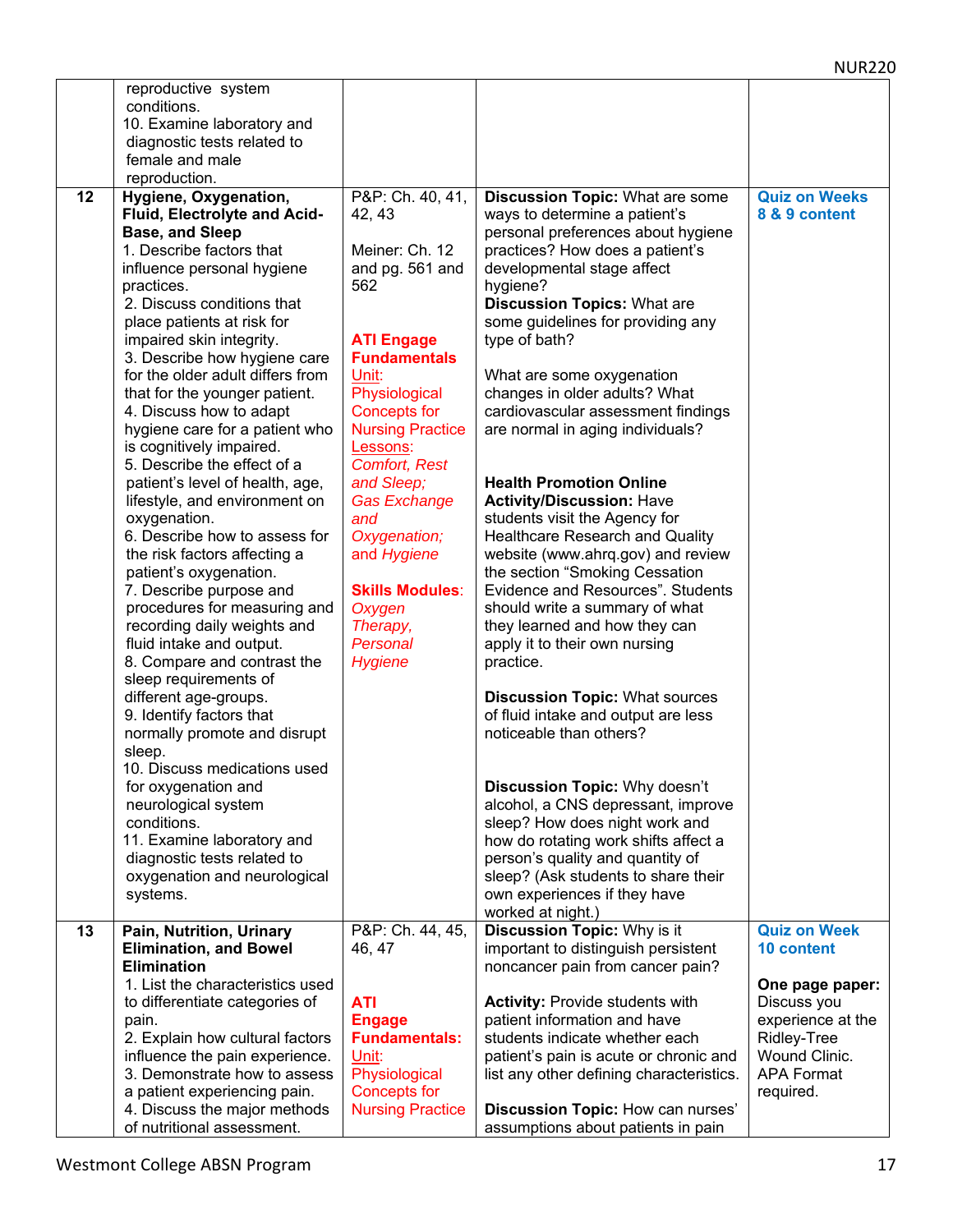|    | 5. Discuss how to implement      | Lessons: Pain,          | seriously limit their ability to offer   |                     |
|----|----------------------------------|-------------------------|------------------------------------------|---------------------|
|    | diet counseling and patient      | Nutrition,              | pain relief?                             |                     |
|    | teaching in relation to patient  | Elimination             |                                          |                     |
|    | expectations.                    | Unit:                   | <b>Small Group Activity: Divide</b>      |                     |
|    | 6. Identify factors that         | Foundational            | students into small groups and have      |                     |
|    | commonly impact urinary          | Concepts of             | them practice pain assessment on         |                     |
|    | elimination.                     | <b>Nursing Practice</b> | each other using one of the pain         |                     |
|    |                                  |                         |                                          |                     |
|    | 7. Interpret features of normal  | Lesson:                 | assessment tools in the textbook.        |                     |
|    | and abnormal urine.              | <b>Vital Signs</b>      | Students who are not actively            |                     |
|    | 8. Discuss nursing care          |                         | participating as nurse or patient        |                     |
|    | measures required for            | <b>Skills Modules:</b>  | should critique those who are.           |                     |
|    | patients with an intestinal      | Pain                    | <b>Discussion Topic: What impact</b>     |                     |
|    | diversion.                       | Management,             | does culture have on food intake?        |                     |
|    | 9. Describe nursing              | <b>Nutrition, Bowel</b> |                                          |                     |
|    | procedures related to bowel      | Elimination,            | <b>Skills Modules Virtual Scenarios:</b> |                     |
|    | elimination.                     | <b>Urinary</b>          | <b>Vital Signs and Nutrition</b>         |                     |
|    | 10. Discuss how the EMR          | Elimination             | <b>Dosage Calculations and Safe</b>      |                     |
|    |                                  |                         |                                          |                     |
|    | tracks and trends vital signs    |                         | <b>Medication Administration: Case</b>   |                     |
|    | and intake and output            | <b>Dosage</b>           | <b>Study Pediatric Ear</b>               |                     |
|    | measurements.                    | <b>Calculations</b>     | Infection/Dehydration                    |                     |
|    | 10. Explain how critical         | and Safe                |                                          |                     |
|    | thinking is important in         | <b>Medication</b>       | <b>Small Group Activity: Divide</b>      |                     |
|    | providing care to patients with  | <b>Administration:</b>  | students into small groups to            |                     |
|    | alterations in bladder and       | <b>Pediatric</b>        | practice taking diet histories from      |                     |
|    | bowel elimination.               | <b>Medications</b>      | each other. Students who are not         |                     |
|    | 11. Discuss the multiple steps   |                         | actively participating as nurse or       |                     |
|    | involved in calculating          |                         | patient should be critiquing those       |                     |
|    |                                  |                         | who are.                                 |                     |
|    | pediatric medications.           |                         |                                          |                     |
|    | 12. Examine laboratory and       |                         |                                          |                     |
|    | diagnostic tests related to the  |                         | <b>Discussion Topic: Why is it</b>       |                     |
|    | GU/GI systems, Pain, and         |                         | important to ask the patient about his   |                     |
|    | nutrition.                       |                         | or her food preferences?                 |                     |
|    |                                  |                         |                                          |                     |
|    |                                  |                         | <b>Discussion Topic: What are the</b>    |                     |
|    |                                  |                         | physical and emotional                   |                     |
|    |                                  |                         | consequences of failure of the           |                     |
|    |                                  |                         | urinary system? What are the three       |                     |
|    |                                  |                         | main characteristics of urine? What      |                     |
|    |                                  |                         | is peristalsis? What causes              |                     |
|    |                                  |                         | constipation or diarrhea? How can a      |                     |
|    |                                  |                         |                                          |                     |
|    |                                  |                         | diet history aid in nursing              |                     |
|    |                                  |                         | interventions for altered bowel          |                     |
|    |                                  |                         | elimination?                             |                     |
| 14 | Skin Integrity and wound         | P&P: Ch. 48, 49         | <b>Discussion Topic: How does</b>        | <b>Quiz on Week</b> |
|    | care and Sensory                 |                         | compromised skin integrity allow         | <b>11 content</b>   |
|    | <b>Alterations</b>               | Meiner: Ch. 17          | pathogens to enter the body? : Why       |                     |
|    | 1. Discuss the risk factors that |                         | are nutritional status, protein status,  |                     |
|    | contribute to pressure injury    | <b>ATI</b>              | and hemoglobin measurement               |                     |
|    | formation.                       | <b>Engage</b>           | important to wound healing? What         |                     |
|    | 2. Describe the pressure         | <b>Fundamentals</b>     | are the different types of wound         |                     |
|    | injury staging system.           | Unit:                   | drainage and what does each              |                     |
|    | 3. Discuss the normal process    | Physiological           |                                          |                     |
|    |                                  |                         | indicate? What is the psychosocial       |                     |
|    | of wound healing.                | <b>Concepts for</b>     | impact of wounds?                        |                     |
|    | 4. Describe the differences      | <b>Nursing Practice</b> |                                          |                     |
|    | between nursing care of acute    | Lessons: Tissue         | <b>Online Activity: Have students</b>    |                     |
|    | and chronic wounds.              | Integrity and           | review the Revised National              |                     |
|    | 5. Discuss factors influencing   | <b>Sensory</b>          | Pressure Ulcer Advisory Panel            |                     |
|    | sensory function.                | Perception              | Pressure Injury Staging System:          |                     |
|    |                                  |                         | Revised Pressure Injury Staging          |                     |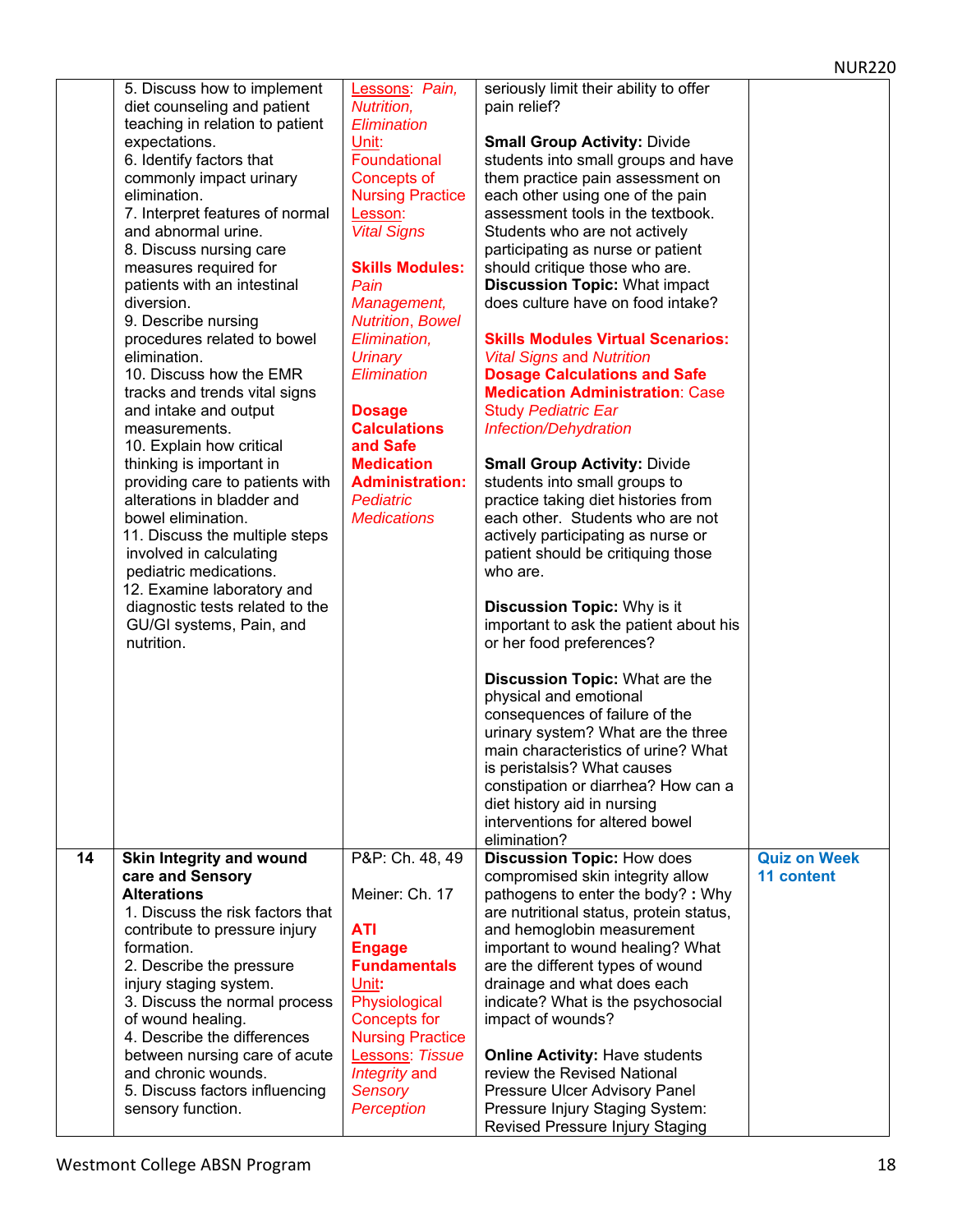|    | 6. Examine laboratory and<br>diagnostic tests related to the<br>senses and wounds.<br>7. Discuss how sensory<br>function affects an individual's<br>level of wellness.<br>8. Design strategies to<br>maintain a safe environment<br>for patients with altered<br>sensation.<br>9. Examine the importance of<br>listening to patients about<br>their routine medications<br>when hospitalized. | <b>Skills Modules:</b><br><b>Wound Care</b> | System<br>(https://www.ncbi.nlm.nih.gov/pmc/ar<br>ticles/PMC5098472/) and report on<br>why the system was revised and<br>how the changes improve<br>identification of pressure injury<br>stages.<br><b>Discussion Topic: What are some</b><br>of the components that make up<br>assessment of the sensory system?<br>What are some assessment<br>questions for sensory impairment?<br>What are some ways to engage a<br>patient's family in planning for care? |  |  |
|----|-----------------------------------------------------------------------------------------------------------------------------------------------------------------------------------------------------------------------------------------------------------------------------------------------------------------------------------------------------------------------------------------------|---------------------------------------------|----------------------------------------------------------------------------------------------------------------------------------------------------------------------------------------------------------------------------------------------------------------------------------------------------------------------------------------------------------------------------------------------------------------------------------------------------------------|--|--|
| 15 | <b>Comprehensive Final Exam</b>                                                                                                                                                                                                                                                                                                                                                               |                                             |                                                                                                                                                                                                                                                                                                                                                                                                                                                                |  |  |
| 16 | Course Wrap-up, shared meal in Santa Barbara                                                                                                                                                                                                                                                                                                                                                  |                                             |                                                                                                                                                                                                                                                                                                                                                                                                                                                                |  |  |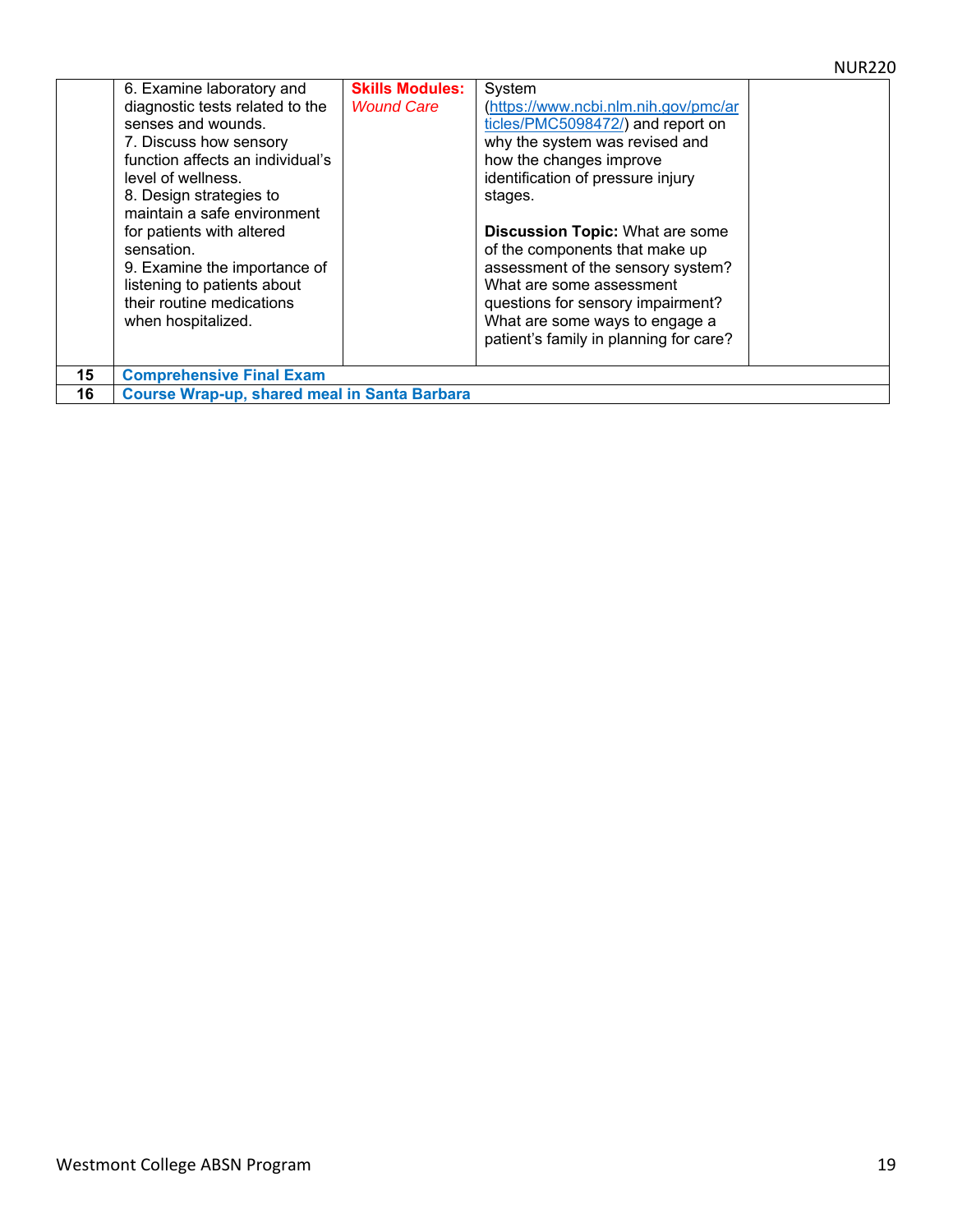## **Grading Rubric One page papers (25pts)**

## **Evidence-based practice and quality care**

Write a one-page paper (APA formatted) describing how evidence based practice is applied to a core measure on the unit you are on in the clinical setting. Provide at least 2 current and relevant peerreviewed resources.

|                      | <b>Levels of achievement</b> |                     |                  |                 |          |
|----------------------|------------------------------|---------------------|------------------|-----------------|----------|
| <b>Criteria</b>      | 5 points                     | 3-4 points          | 1-2 points       | 0 points        | Assigned |
|                      |                              |                     |                  |                 | points   |
| Identifies quality   | Comprehensive                | <b>Well written</b> | <b>Basic</b>     | <b>Basic</b>    | /5       |
| core metric          | discussion                   | discussion          | discussion of    | discussion of   |          |
| through              | about core                   | including most      | the quality core | quality with no |          |
| introduction of      | metric on                    | of the              | metric leaving   | relevant        |          |
| paper                | specific unit that           | elements of         | several areas    | information to  |          |
|                      | guides the                   | the quality         | out including    | draw from for   |          |
|                      | writing of the               | core metric         | specific unit    | writing the     |          |
|                      | paper.                       | and specific        | and drawing      | paper.          |          |
|                      |                              | unit so reader      | little guidance  |                 |          |
|                      |                              | can draw on         | for writing the  |                 |          |
|                      |                              | data to guide       | paper.           |                 |          |
|                      |                              | the paper.          |                  |                 |          |
| Defines evidence-    | Provides                     | Describes the       | Provides a       | Mentions EBP    | /5       |
| based practice       | comprehensive                | basics of EBP,      | brief definition | but omits       |          |
| (EBP) and how it     | discussion of                | and mentions        | of EBP but       | definition,     |          |
| is used to provide   | <b>EPB and uses</b>          | some of the         | doesn't provide  | best practices  |          |
| care to patients to  | examples of                  | best practices      | examples of      | or connection   |          |
| decrease risk of     | <b>EBP</b> best              | in meeting          | best practices   | to core         |          |
| adverse reactions    | practices for                | core metrics.       | for meeting      | metrics.        |          |
| to care.             | identifying and              |                     | core metrics.    |                 |          |
|                      | meeting core                 |                     |                  |                 |          |
|                      | metrics.                     |                     |                  |                 |          |
| <b>Discusses the</b> | Provides a                   | <b>Discusses</b>    | <b>Basic</b>     | <b>Basic</b>    | /5       |
| role of the          | comprehensive                | some aspects        | information      | information     |          |
| registered nurse     | discussion on                | of the role of      | given about the  | about the       |          |
| in meeting the       | the role of the              | the registered      | role of the      | nurses role     |          |
| core metric          | registered nurse             | nurse in details    | registered       | but no          |          |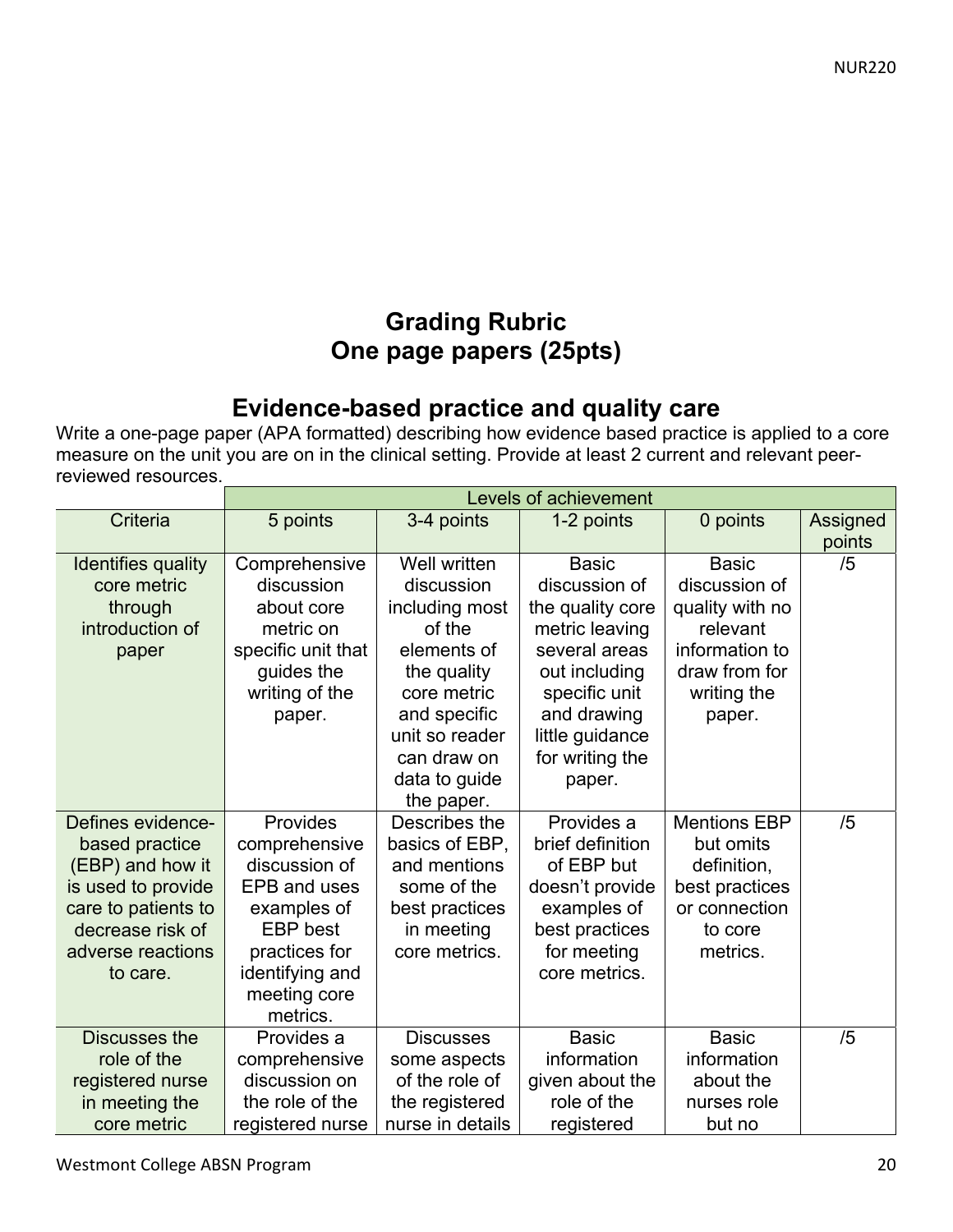|                                                                                                                                                                                                                                                              |                                                                                                                                                                                            |                                                                                                                                                                                                       |                                                                                                                                                                                                  |                                                                                                                                                                                                                | <b>NUR220</b> |
|--------------------------------------------------------------------------------------------------------------------------------------------------------------------------------------------------------------------------------------------------------------|--------------------------------------------------------------------------------------------------------------------------------------------------------------------------------------------|-------------------------------------------------------------------------------------------------------------------------------------------------------------------------------------------------------|--------------------------------------------------------------------------------------------------------------------------------------------------------------------------------------------------|----------------------------------------------------------------------------------------------------------------------------------------------------------------------------------------------------------------|---------------|
| (adequate time in<br>daily routine,<br>good<br>documentation,<br>delegation of<br>tasks, follow-up).                                                                                                                                                         | in meeting the<br>core metric.                                                                                                                                                             | about routine,<br>delegation and<br>time<br>management.                                                                                                                                               | nurse but<br>doesn't<br>connect all<br>aspects of the<br>role to meeting<br>the core<br>metric.                                                                                                  | connection to<br>the core<br>metric.                                                                                                                                                                           |               |
| <b>Identifies barriers</b><br>to meeting the<br>core metric on<br>this unit (age of<br>patients,<br>socioeconomic<br>status of patients,<br>nutritional status<br>of patients,<br>access to care,<br>family support,<br>adequate staffing,<br>$etc.$ ).      | Provides a<br>comprehensive<br>discussion on<br>the barriers to<br>meeting core<br>metric including<br>solutions to<br>meeting the<br>core metric.                                         | Discusses the<br>barriers to<br>meeting core<br>metrics but<br>doesn't<br>provide<br>solutions to the<br>challenges.                                                                                  | Provides basic<br>information<br>about the<br>barriers and<br>insignificant<br>suggestion of<br>solutions to the<br>challenges.                                                                  | <b>Mentions</b><br>some barriers<br>but not all and<br>not evidence<br>of solutions<br>for the<br>challenges.                                                                                                  | /5            |
| <b>APA</b> format<br>(Introduction,<br>body, conclusion,<br>correct running<br>head and cover<br>page, uses<br>headers for<br>organization,<br>proper grammar<br>and spelling).<br>Resources used:<br>within 5 years,<br>scholarly peer<br>reviewed journals | <b>APA correctly</b><br>used throughout<br>paper. Citations<br>and references<br>are formatted<br>correctly,<br>resources are<br>within 5 years,<br>and from peer<br>reviewed<br>journals. | Generally<br>acceptable but<br>some minor<br>mistakes. 50%<br>citations and<br>references are<br>formatted<br>correctly,<br>resources are<br>within 5 years<br>and from peer<br>reviewed<br>journals. | Multiple<br>mistakes in<br>APA format.<br>50% citations<br>and references<br>are formatted<br>correctly,<br>resources,<br>however not<br>within 5 years<br>or from peer<br>reviewed<br>journals. | APA format is<br>not used<br>correctly or at<br>all.<br><b>Citations and</b><br>references<br>are formatted<br>incorrectly,<br>many<br>resources are<br>outdated and<br>not from peer<br>reviewed<br>journals. | /5            |

**Total points\_\_\_\_\_\_\_**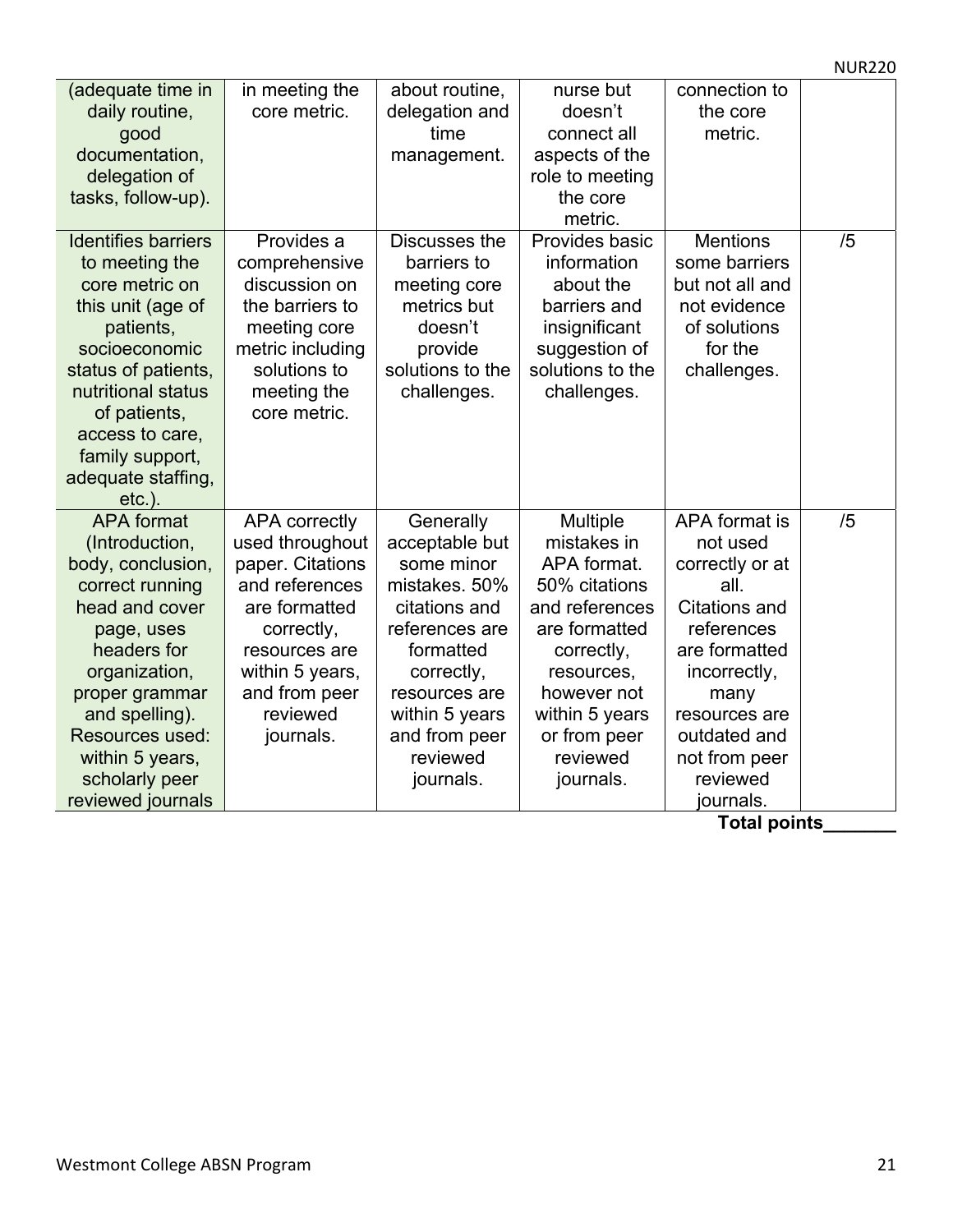## **Grading Rubric One page papers (25pts)**

## **Nurse Practice Act**

Write a one-page paper (APA formatted) describing your interpretation of Business and Professions Code 2725. Describe the independent, dependent, and interdependent care you can provide to your patient and whether you need a healthcare provider's order for your care. Provide at least 2 current and relevant peer-reviewed resources.

|                       | Levels of achievement |                 |                  |                |          |
|-----------------------|-----------------------|-----------------|------------------|----------------|----------|
| Criteria              | 5 points              | 3-4 points      | 1-2 points       | 0 points       | Assigned |
|                       |                       |                 |                  |                | points   |
| Locates BPC2725       | Able to find          | Able to find    | Able to find     | Unable to find | /5       |
| on California BRN     | regulation on         | regulation on   | regulation on    | regulation on  |          |
| website and           | website.              | website. Well   | website and      | the website.   |          |
| informs the reader    | Comprehensive         | written         | provides basic   | Uses other     |          |
| about its origin      | discussion what       | discussion      | discussion of    | resources to   |          |
| and framework.        | the Nurse             | including most  | the origin of    | explain the    |          |
|                       | <b>Practice Act</b>   | of the          | the regulation.  | care nurses    |          |
|                       | and the laws          | elements of     |                  | can provide.   |          |
|                       | and regulation        | the origin of   |                  |                |          |
|                       | that frame the        | the regulation. |                  |                |          |
|                       | care registered       |                 |                  |                |          |
|                       | nurses can            |                 |                  |                |          |
|                       | provide to            |                 |                  |                |          |
|                       | patients.             |                 |                  |                |          |
| <b>Differentiates</b> | <b>Provides</b>       | Describes the   | Provides a       | Unable to      | /5       |
| between               | comprehensive         | basics of each  | brief definition | differentiate  |          |
| dependent,            | discussion of         | level of care   | of each level of | between the    |          |
| independent, and      | the three levels      | registered      | care but omits   | levels of care |          |
| interdependent        | of care               | nurses can      | what the         | and what the   |          |
| care registered       | registered            | provide.        | registered       | registered     |          |
| nurses can            | nurses can            |                 | nurse can        | nurse is able  |          |
| provide to            | provide.              |                 | provide.         | to provide to  |          |
| patients.             |                       |                 |                  | patients.      |          |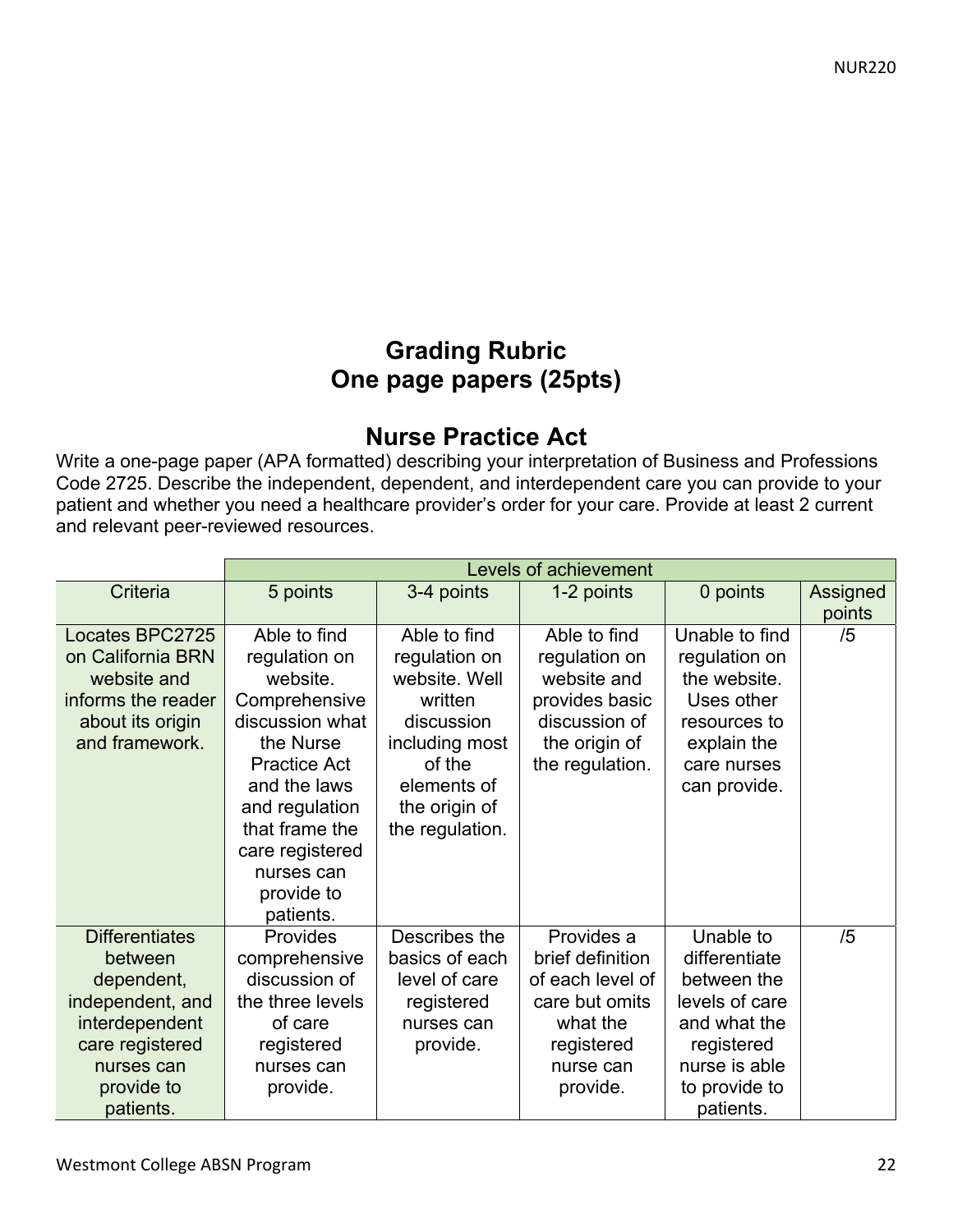|                                                                                                                                                                                                                                          |                                                                                                                                                                                                                                           |                                                                                                                                                                                             |                                                                                                                                                                                                                   |                                                                                                                                                                                                                       | <b>NUR220</b> |
|------------------------------------------------------------------------------------------------------------------------------------------------------------------------------------------------------------------------------------------|-------------------------------------------------------------------------------------------------------------------------------------------------------------------------------------------------------------------------------------------|---------------------------------------------------------------------------------------------------------------------------------------------------------------------------------------------|-------------------------------------------------------------------------------------------------------------------------------------------------------------------------------------------------------------------|-----------------------------------------------------------------------------------------------------------------------------------------------------------------------------------------------------------------------|---------------|
| Discusses the<br>need for<br>healthcare<br>provider orders in<br>the care of<br>patients. Identifies<br>providers as<br>physicians,<br>podiatrist, dentist,<br>clinical<br>psychologist, and<br>nurse practitioner.<br><b>APA</b> format | Provides a<br>comprehensive<br>discussion on<br>the role of the<br>healthcare<br>provider<br>identifying who<br>a healthcare<br>provider is and<br>if orders are<br>needed for each<br>specific level of<br>care.<br><b>APA correctly</b> | <b>Discusses</b><br>some aspects<br>of the role of<br>the healthcare<br>provides but<br>omits some of<br>the roles or if<br>orders are<br>needed for<br>each level of<br>care.<br>Generally | <b>Basic</b><br>information<br>given about the<br>role of the<br>healthcare<br>provider and<br>only lists some<br>of the<br>providers.<br>Omits if orders<br>are needed for<br>each level of<br>care.<br>Multiple | <b>Basic</b><br>information<br>about the<br>nurses ability<br>to give care,<br>omits the<br>correct<br>providers<br>needed for<br>each level or<br>if orders are<br>needed or not<br>for each level.<br>APA format is | /5<br>/5      |
| (Introduction,<br>body, conclusion,<br>correct running<br>head and cover<br>page, uses<br>headers for<br>organization,<br>proper grammar<br>and spelling).                                                                               | used throughout<br>paper.                                                                                                                                                                                                                 | acceptable<br>with some<br>minor<br>mistakes.                                                                                                                                               | mistakes in<br>APA format.                                                                                                                                                                                        | not used<br>correctly or at<br>all.                                                                                                                                                                                   |               |
| <b>Resources used:</b><br>within 5 years,<br>scholarly peer<br>reviewed journals                                                                                                                                                         | <b>Citations and</b><br>references are<br>formatted<br>correctly,<br>resources are<br>within 5 years,<br>and from peer<br>reviewed<br>journals.                                                                                           | 50% of<br>citations and<br>references are<br>formatted<br>correctly,<br>resources are<br>within 5 years<br>and from peer<br>reviewed<br>journals.                                           | 50% citations<br>and references<br>are formatted<br>correctly,<br>resources are<br>greater than 5<br>years and not<br>peer reviewed<br>journals.                                                                  | <b>Citations and</b><br>references<br>are formatted<br>incorrectly,<br>many<br>resources are<br>outdated and<br>not from peer<br>reviewed<br>journals.                                                                | /5            |

**Total points\_\_\_\_\_\_\_**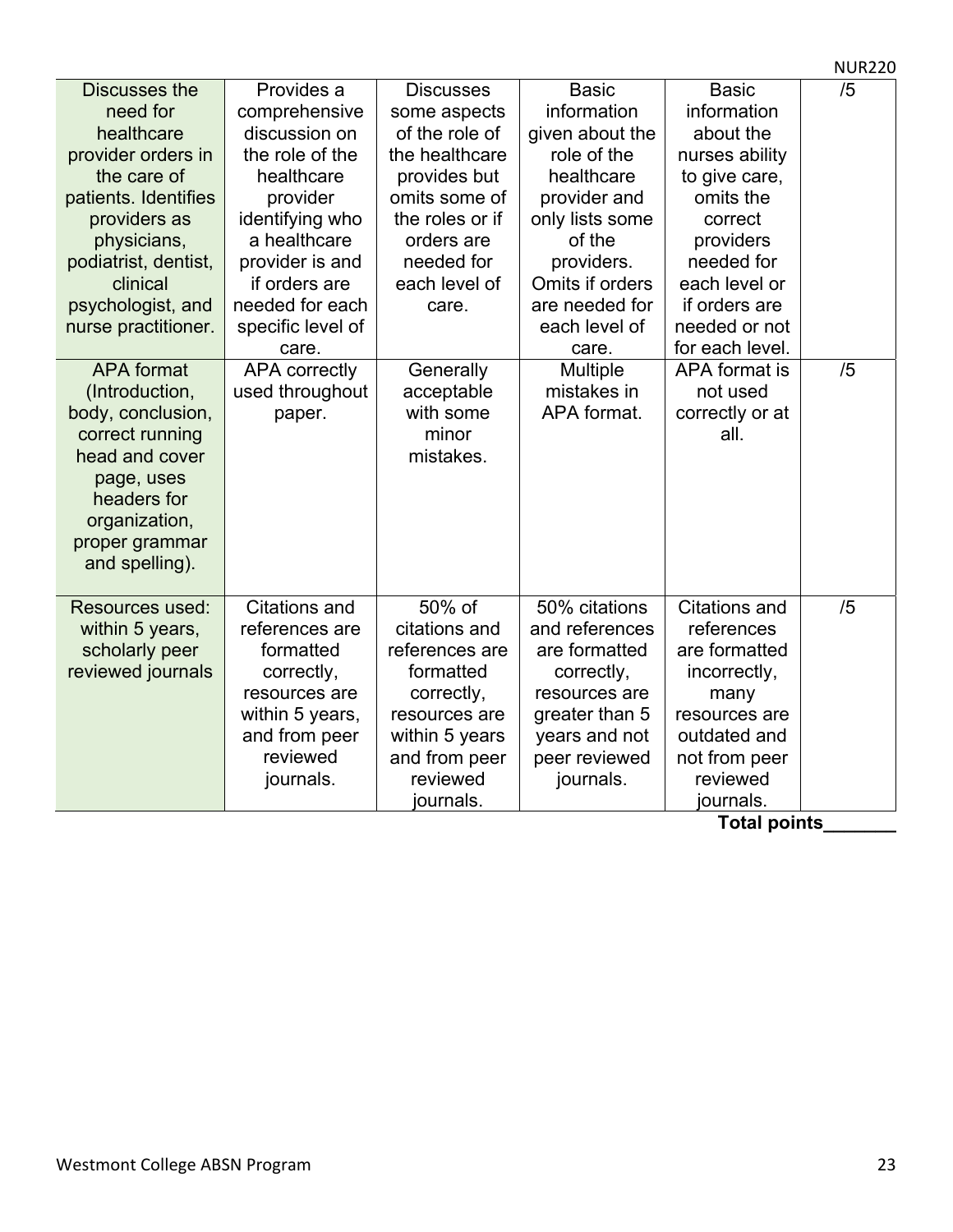## **Grading Rubric One page papers (25pts)**

## **Patient Privacy and HIPPA Compliance**

Write a one-page paper (APA formatted) describing the importance of HIPPA (what was the reason for the law, the Privacy Rule, elements of the protected health information, consequence of noncompliance) and how you can protect your patient's privacy. Provide at least 2 current and relevant peer-reviewed resources.

|                   | Levels of achievement |                   |                         |                |                 |
|-------------------|-----------------------|-------------------|-------------------------|----------------|-----------------|
| Criteria          | 5 points              | 3-4 points        | 1-2 points              | 0 points       | <b>Assigned</b> |
|                   |                       |                   |                         |                | points          |
| Describe the      | Comprehensive         | <b>Summarizes</b> | <b>Brief discussion</b> | <b>Basic</b>   | /5              |
| history and       | discussion on         | the history of    | about HIPPA,            | discussion of  |                 |
| implementation    | the history of        | HIPPA, omits      | however omits           | HIPPA with no  |                 |
| of HIPPA          | HIPPA.                | some              | most of the             | relevant       |                 |
|                   |                       | important         | important               | information to |                 |
|                   |                       | points.           | points.                 | draw from for  |                 |
|                   |                       |                   |                         | writing the    |                 |
|                   |                       |                   |                         | paper.         |                 |
| Elements of       | <b>Detailed</b>       | <b>Discusses</b>  | <b>Brief discussion</b> | <b>Basic</b>   | /5              |
| protected health  | discussion on         | most of the       | with less than          | discussion of  |                 |
| information (PHI) | the elements of       | elements of       | half of the             | PHI with no    |                 |
|                   | PHI including         | PHI, some         | elements of             | relevant       |                 |
|                   | cyber security        | information       | PHI, omits              | information to |                 |
|                   |                       | included on       | information on          | draw from for  |                 |
|                   |                       | cyber security.   | cyber security          | writing the    |                 |
|                   |                       |                   |                         | paper.         |                 |
| Consequence of    | Detailed              | Identifies the    | <b>Brief discussion</b> | <b>Basic</b>   | /5              |
| <b>HIPPA</b>      | discussion on         | consequence       | <sub>on</sub>           | discussion of  |                 |
| noncompliance     | the                   | of HIPPA          | consequence             | <b>HIPPA</b>   |                 |
|                   | consequence of        | noncompliance     | of HIPPA                | noncompliance  |                 |
|                   | not providing         | but leaves out    | noncompliance.          | with no        |                 |
|                   | privacy for           | important         |                         | relevant       |                 |
|                   | patient               | information.      |                         | information to |                 |
|                   | information.          |                   |                         | draw from for  |                 |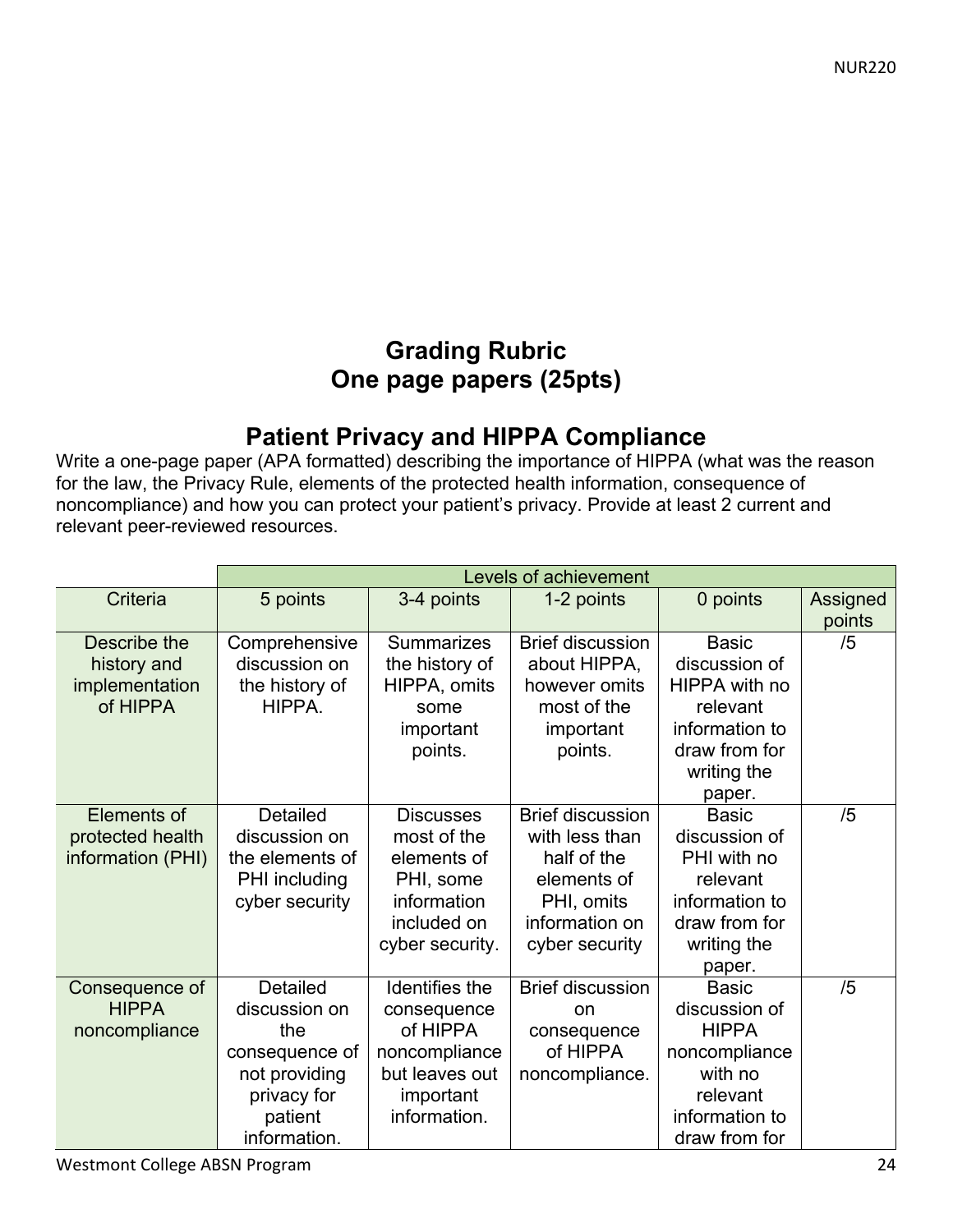NUR220

|                   |                 |                |                | writing the     |    |
|-------------------|-----------------|----------------|----------------|-----------------|----|
|                   |                 |                |                | paper.          |    |
| <b>APA</b> format | APA correctly   | Generally      | Multiple       | APA format is   | /5 |
| (Introduction,    | used            | acceptable but | mistakes in    | not used        |    |
| body, conclusion, | throughout      | some minor     | APA format.    | correctly or at |    |
|                   |                 |                |                |                 |    |
| correct running   | paper.          | mistakes.      |                | all.            |    |
| head and cover    |                 |                |                |                 |    |
| page, uses        |                 |                |                |                 |    |
| headers for       |                 |                |                |                 |    |
| organization,     |                 |                |                |                 |    |
| proper grammar    |                 |                |                |                 |    |
|                   |                 |                |                |                 |    |
| and spelling).    |                 |                |                |                 |    |
|                   |                 |                |                |                 |    |
| Resources used:   | Citations and   | 50% of         | 50% citations  | Citations and   | /5 |
| within 5 years,   | references are  | citations and  | and references | references are  |    |
| scholarly peer    | formatted       | references are | are formatted  | formatted       |    |
| reviewed          | correctly,      | formatted      | correctly,     | incorrectly,    |    |
| journals          | resources are   | correctly,     | resources are  | many            |    |
|                   | within 5 years, | resources are  | greater than 5 | resources are   |    |
|                   | and from peer   | within 5 years | years and not  | outdated and    |    |
|                   | reviewed        | and from peer  | peer reviewed  | not from peer   |    |
|                   |                 |                |                |                 |    |
|                   | journals.       | reviewed       | journals.      | reviewed        |    |
|                   |                 | journals.      |                | journals.       |    |

**Total points\_\_\_\_\_\_\_**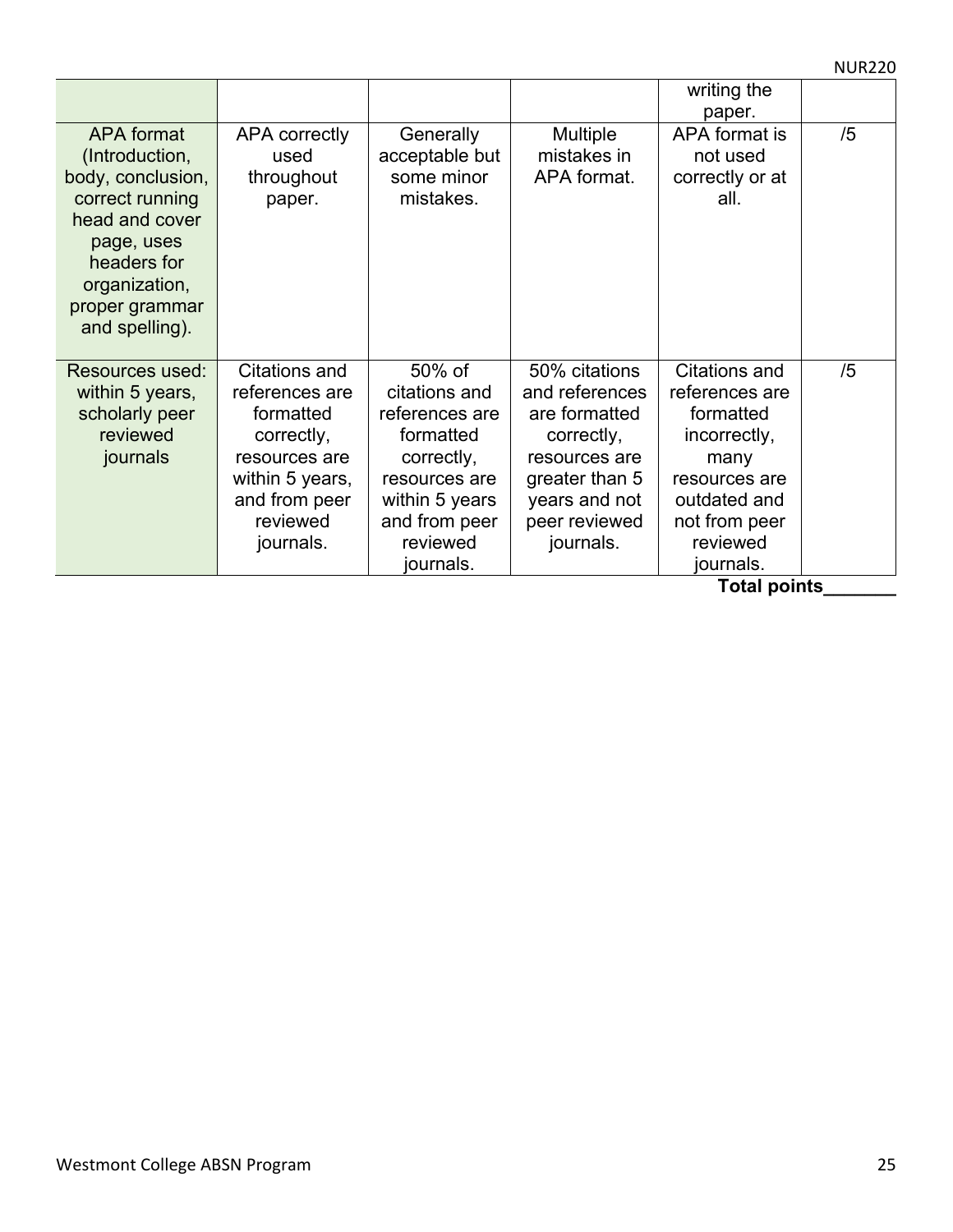## **Clinical syllabus**

Faculty: TBD Clinical Site: Long-term care setting with one day out-rotation to Ridley Tree Wound Clinic Faculty: TBD Phone: TBD Email: TBD Office hours: TBD

#### **Clinical objectives:**

1. List the components of a wholistic patient assessment in the geriatric patient with chronic conditions.

2. Discuss the importance of developing a trusting relationship with your patient in a short time frame.

3. Practice a systematic head to toe physical assessment in the skills and simulation labs with the goal of completion in less than ten minutes.

4. With the assistance of faculty, construct a nursing diagnosis using the five steps of the Nursing Process.

5. Assess the biopsychosocial, religious, and cultural needs and preferences of each patient during the patient interview discussing how these can be integrated into patient-centered, compassionate care.

#### **Clinical Skill Schedule:**

- 1. Psychology for Nursing & Healthcare Professionals (Barker)
- 2. Fundamental of Nursing (P&P)
- 3. Gerontologic Nursing (Meiner)
- 4. Clinical Nursing Skills & Techniques (Potter)
- 5. ATI: skills videos

| Week in<br>semester | <b>Skill/Evaluation</b>                                     | <b>Reading Assignment</b><br><b>Bring Skills text and Nursing</b><br><b>Bag to Skills Lab</b> |
|---------------------|-------------------------------------------------------------|-----------------------------------------------------------------------------------------------|
| $9:00-$             | The history and physical interview,<br>handwashing, and PPE | P&P 1, 3, 9                                                                                   |
| 15:30               | Vital Signs, Hygiene, Safety                                | Potter: 2, 4, 5, 14, 16, 18, 19<br>and pg. 392-397                                            |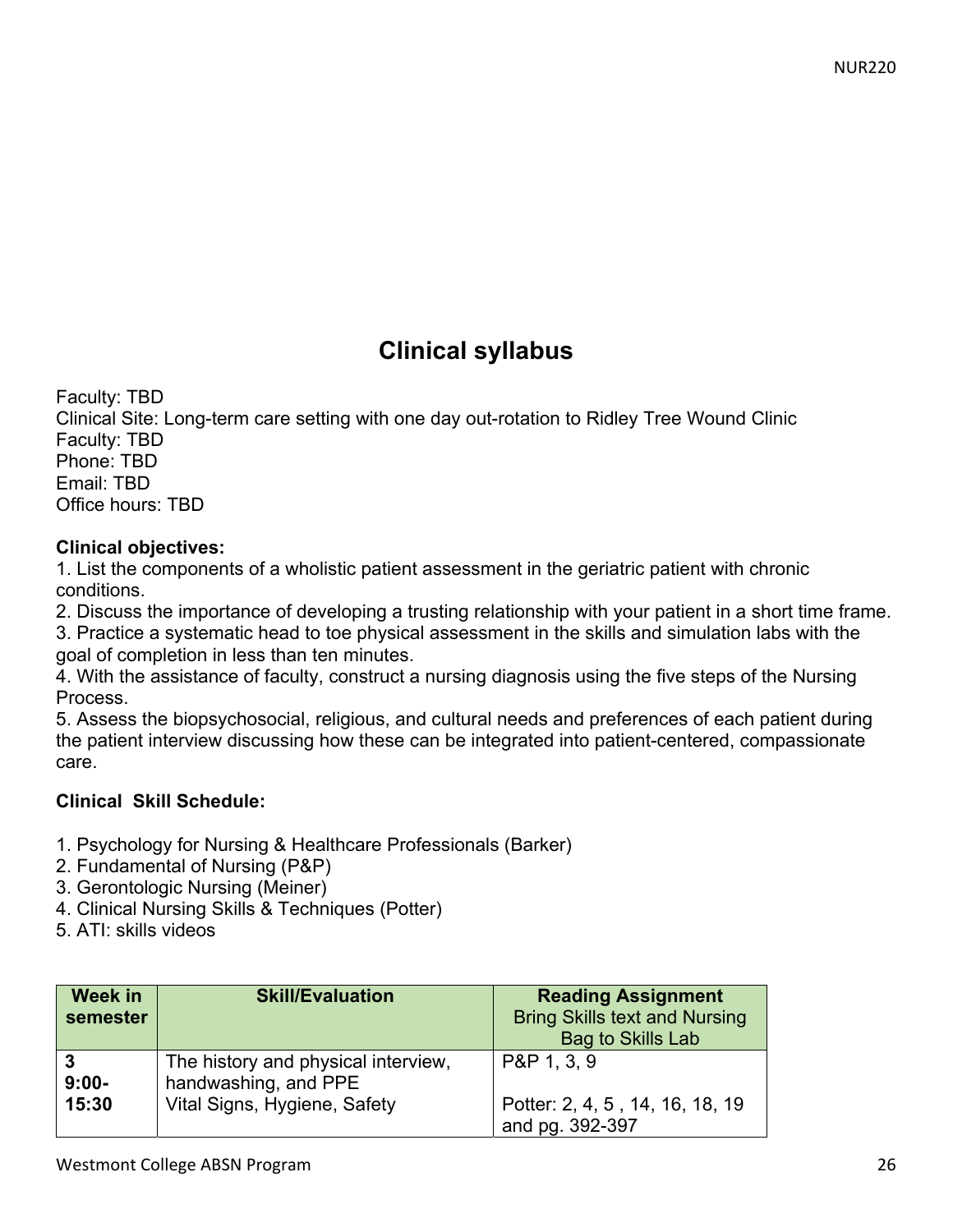|                | <b>Skills Lab</b>                     | Meiner 13                        |
|----------------|---------------------------------------|----------------------------------|
| 4              | The history and physical interview,   | P&P 1, 3, 9                      |
| $9:00-$        | handwashing, and PPE                  |                                  |
| 15:30          | Vital Signs, Hygiene, Safety          | Potter: 2, 4, 5, 14, 16, 18, 19  |
|                |                                       | and pg. 392-397                  |
|                | <b>Skills Lab</b>                     | Meiner 13                        |
| 5              | The history and physical interview,   | P&P 1, 3, 9                      |
| $9:00-$        | handwashing, and PPE                  |                                  |
| 15:30          | Vital Signs, Hygiene, Safety          | Potter: 2, 4, 5, 14, 16, 18, 19  |
|                |                                       | and pg. 392-397                  |
|                | <b>Skills Lab</b>                     | Meiner 13                        |
| 6              | Activity and Mobility, Family Support | Potter: 11, 12, 13, 19, pg. 108- |
| $9:00-$        |                                       | 109                              |
| 15:30          | <b>Skills Lab</b>                     | Meiner 1, 2, and pg. 96, 160-    |
|                |                                       | 170                              |
|                |                                       |                                  |
| $\overline{7}$ | <b>Specimen Collection, Nutrition</b> | P&P 7, 31, 32, 33                |
| $9:00-$        | Oxygenation, Elimination (urinary)    | Meiner 3, 7                      |
| 15:30          | Elimination (bowel)                   | Potter: 23, 24, 25, 34           |
|                |                                       |                                  |
|                | <b>Skills Lab</b>                     |                                  |
| 8              | <b>Specimen Collection, Nutrition</b> | P&P 7, 31, 32, 33                |
| $9:00-$        | Oxygenation, Elimination (urinary)    | Meiner 3, 7                      |
| 15:30          | Elimination (bowel)                   | Potter: 23, 24, 25, 34           |
|                |                                       |                                  |
|                | <b>Skills Lab</b>                     |                                  |
| 9              | Dressings and Wound Care              | Potter: 39, 40, 41, 42           |
|                |                                       |                                  |
|                | <b>Skills Lab</b>                     |                                  |
|                |                                       |                                  |
| 10             | <b>Dressings and Wound Care</b>       | Potter: 39, 40, 41, 42           |
| $8:00 -$       |                                       |                                  |
| 15:00          | <b>Skills Lab</b>                     |                                  |
|                |                                       |                                  |
| 11             |                                       | <b>Skills stations:</b>          |
| $8:00 -$       | <b>Skills Lab-practice</b>            |                                  |
| 12:00 (12      |                                       | Vital signs                      |
| students)      |                                       | <b>Elimination-catheters</b>     |
| $12:00 -$      |                                       | Respiratory-O2/suctioning,       |
| 16:00 (12      |                                       | trach care                       |
| students)      |                                       | <b>PPE</b>                       |
| 12             |                                       | <b>Skills stations:</b>          |
| $8:00 -$       | <b>Skills Lab-practice</b>            |                                  |
| 10:00(8)       |                                       | <b>Wound Care</b>                |
| students)      |                                       | <b>NG Tube insertion</b>         |
| or 10:30-      |                                       | Transferring patient from bed    |
| 12:30 (8       |                                       | to chair                         |
| students)      |                                       | Bed bath                         |
|                |                                       | Linen Change                     |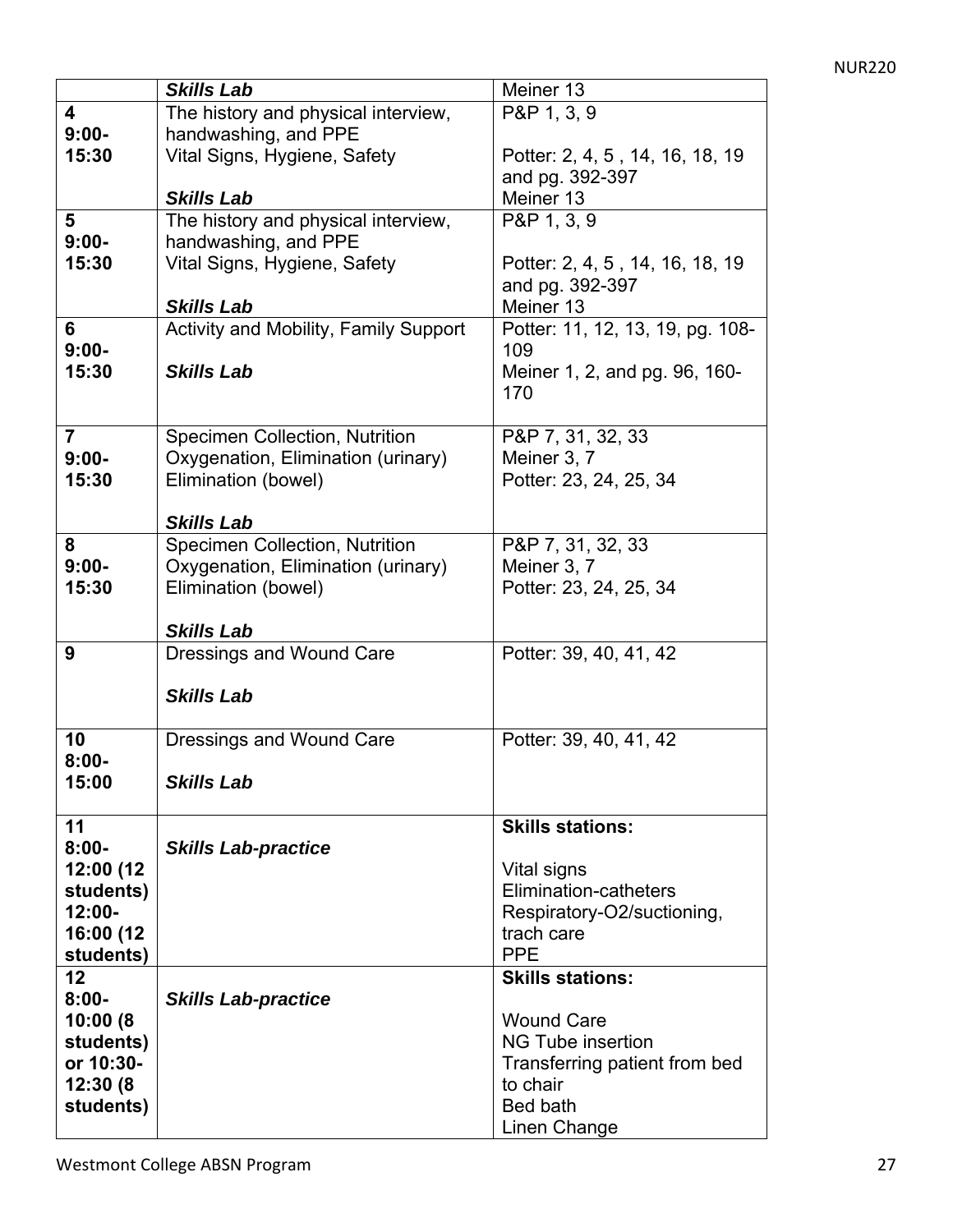| Or 13:00- |                                   | <b>Sterile Gloves</b>           |
|-----------|-----------------------------------|---------------------------------|
| 15:00 (8  |                                   |                                 |
| students) |                                   |                                 |
| 13        | <b>Skills lab simulation with</b> | Pair students together to care  |
| $8:00 -$  | standardized patients             | for one elderly patient with    |
| 10:00am   |                                   | CVA (stroke) and left sided     |
|           |                                   | weakness (hemiparesis)          |
| $10:30 -$ | <b>Skills lab simulation with</b> | -Introduction and vital signs   |
| 12:30     | standardized patients             |                                 |
|           |                                   | -Set up for breakfast, face and |
|           |                                   | teeth care                      |
| $13:00 -$ |                                   | -Set up for bath, assist if     |
| 15:00     | <b>Skills lab simulation with</b> | needed.                         |
|           | standardized patients             | -Head to toe assessment         |
|           |                                   | -Transfer to chair              |
|           |                                   | -Linen change                   |
|           |                                   | -Transfer back to bed           |
|           |                                   | -ROM                            |
|           |                                   | -Debrief with instruction and   |
|           |                                   | patient                         |
|           |                                   | <b>Need: 4 older adult</b>      |
|           |                                   | standardized patients with      |
|           |                                   | script for CVA with right side  |
|           |                                   | hemiparesis.                    |
| 14        | Long-term care setting            | Pre-conference 6:45-7:00        |
| $6:45-$   | Casa Dorinda                      | Lunch 11:00-11:30               |
| 15:00     | <b>Buena Vista</b>                | Post-conference 14:00-15:00     |
|           |                                   |                                 |
|           |                                   | Listen to report                |
|           |                                   | Pairs from simulation will work |
|           |                                   | together to care for one        |
|           |                                   | patient. Interview, assessment, |
|           |                                   | basic care: bathing, meals,     |
|           |                                   | I/O, vital signs                |
| 15        | Long-term care setting            | Pre-conference 6:45-7:00        |
| $6:45-$   | Casa Dorinda                      | Lunch 11:00-11:30               |
|           | <b>Buena Vista</b>                | Post-conference 14:00-15:00     |
| 15:00     |                                   |                                 |
|           |                                   |                                 |
|           |                                   | Listen to report                |
|           |                                   | Each student takes one patient  |
|           |                                   | and completes interview, full   |
|           |                                   | head to toe assessment, vital   |
|           |                                   | signs in am and noon,           |
|           |                                   | documentation. One physical     |
|           |                                   | nursing diagnosis.              |
|           |                                   |                                 |

The clinical evaluation tool is used during the clinical experience in the skills/simulation lab and clinical setting. Please review all components of the evaluation tool and understand you will be evaluated in all competencies at midterm and in the final weeks of the clinical course.